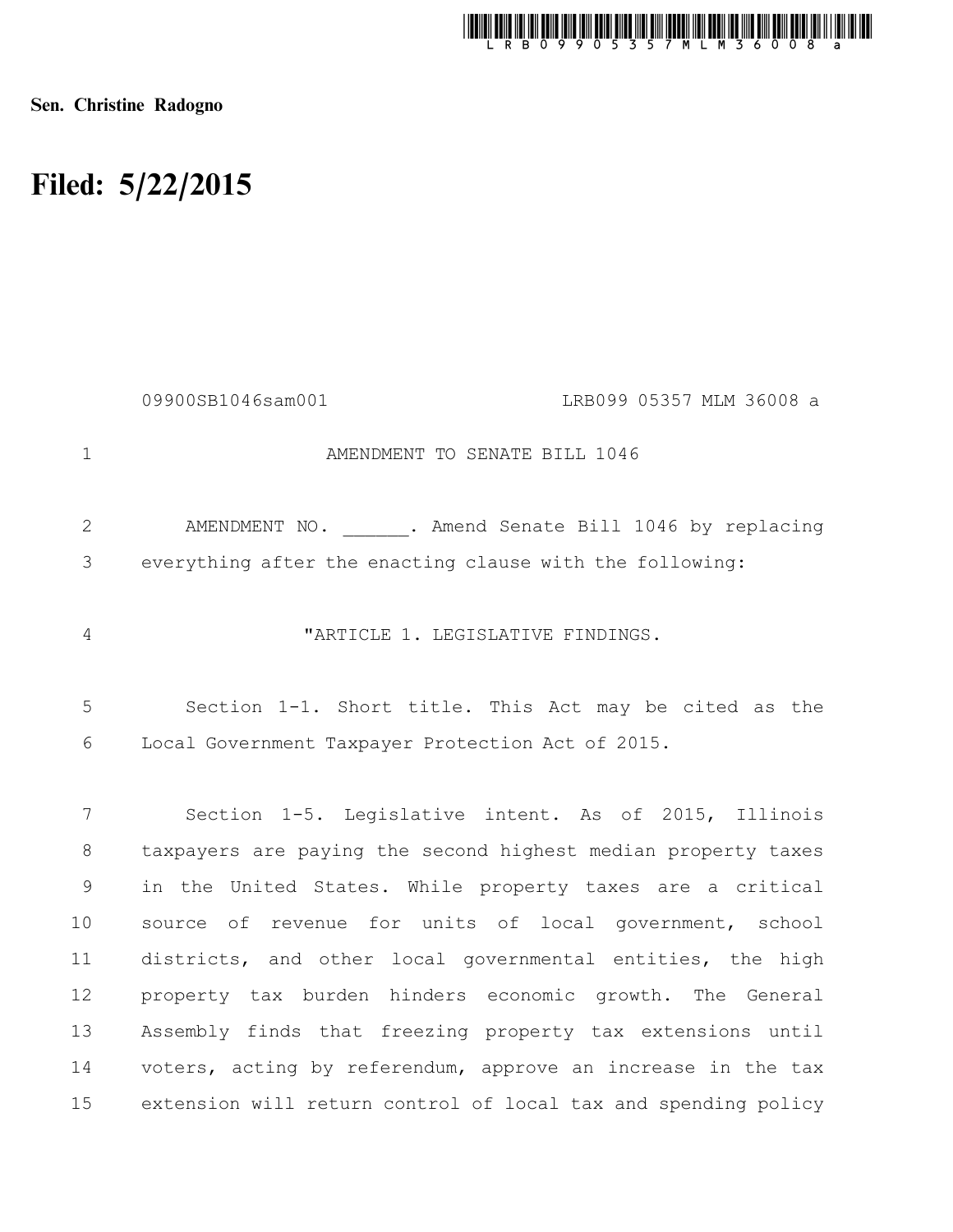to voters and, as property values begin to grow, reduce property tax rates. 1 2

To ensure that units of local government, school districts, and other governmental entities that depend upon property tax revenue are able to continue providing critical services to their residents notwithstanding this property tax freeze, the General Assembly further finds that it is necessary to reduce the State-imposed mandates on local governments that have increased the cost of providing these services. These mandates include the following: 3 4 5 6 7 8 9 10

(1) According to the United States Census Bureau's 2012 report on state and local government finance, employee wages and benefits are the largest operational expense of local governments in Illinois. Although the Illinois Public Labor Relations Act and the Illinois Educational Labor Relations Act are intended to afford local governments with discretion over their budgets, employee costs remain a significant expense. The changes made by this amendatory Act of the 99th General Assembly to the Illinois Public Labor Relations Act and the Illinois Educational Labor Relations Act are intended to empower local governments to contain these costs. 11 12 13 14 15 16 17 18 19 20 21 22

(2) Despite critical infrastructure and capital needs, the cost of capital projects is often higher for local governments than for the private sector. In particular, labor costs are higher due to the State's mandated 23 24 25 26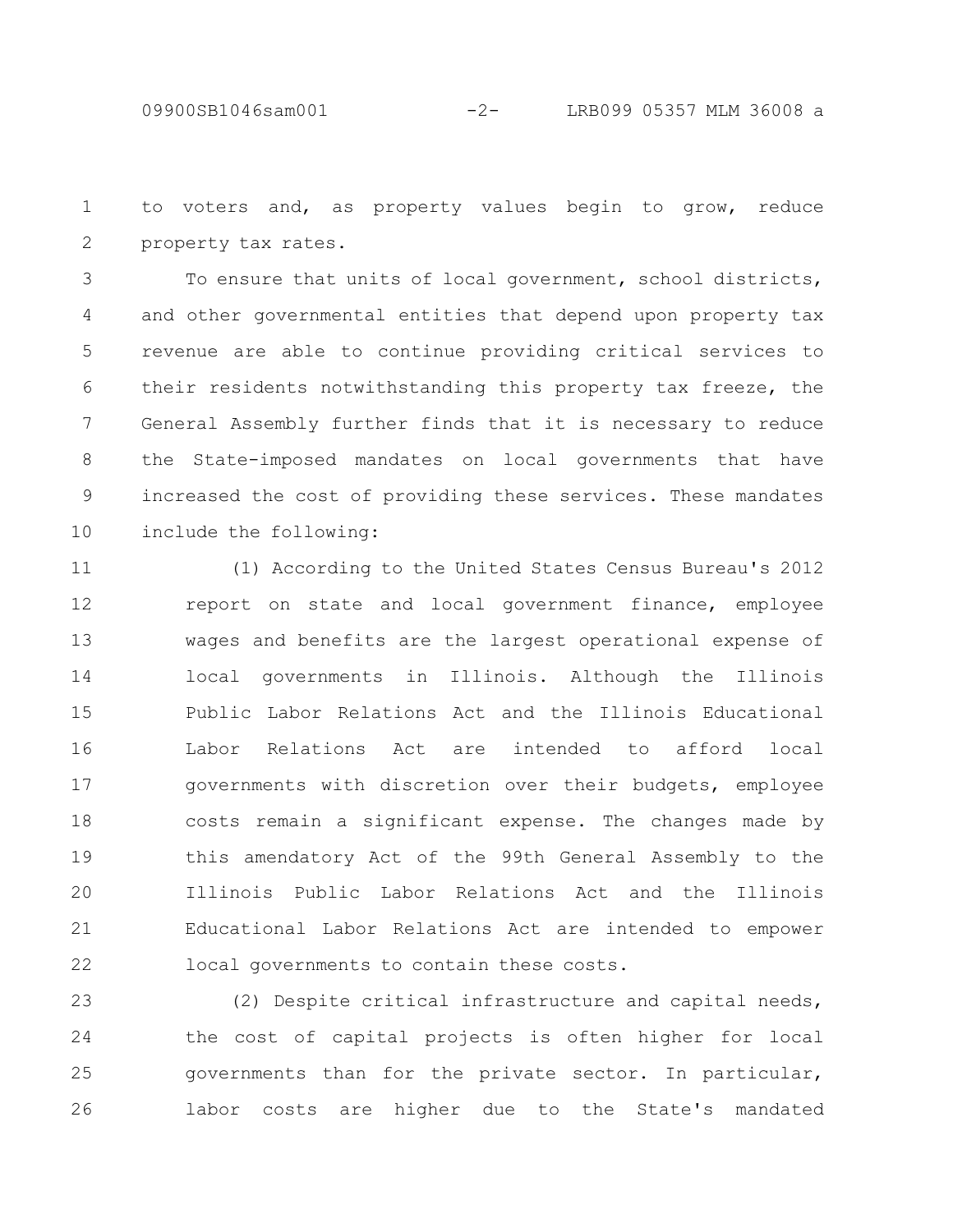09900SB1046sam001 -3- LRB099 05357 MLM 36008 a

prevailing wage, which often exceeds the wage required for federally funded projects and the wage that actually prevails in the market, and the use of project labor agreements. 1 2 3 4

The purpose of this amendatory Act of the 99th General Assembly is to alleviate the property tax burden. To offset the property tax freeze, it is necessary to reduce labor and capital costs incurred by units of local government, school districts, and other local governmental entities as a result of State mandates. 5 6 7 8 9 10

11

## ARTICLE 5. AMENDATORY PROVISIONS

Section 5-5. The Illinois Public Labor Relations Act is amended by changing Section 4 and by adding Section 4.5 as follows: 12 13 14

(5 ILCS 315/4) (from Ch. 48, par. 1604) 15

Sec. 4. Management rights. 16

(a) Employers shall not be required to bargain over matters of inherent managerial policy, which shall include such areas of discretion or policy as the functions of the employer, standards of services, its overall budget, the organizational structure and selection of new employees, examination techniques and direction of employees. Employers, however, shall be required to bargain collectively with regard to policy 17 18 19 20 21 22 23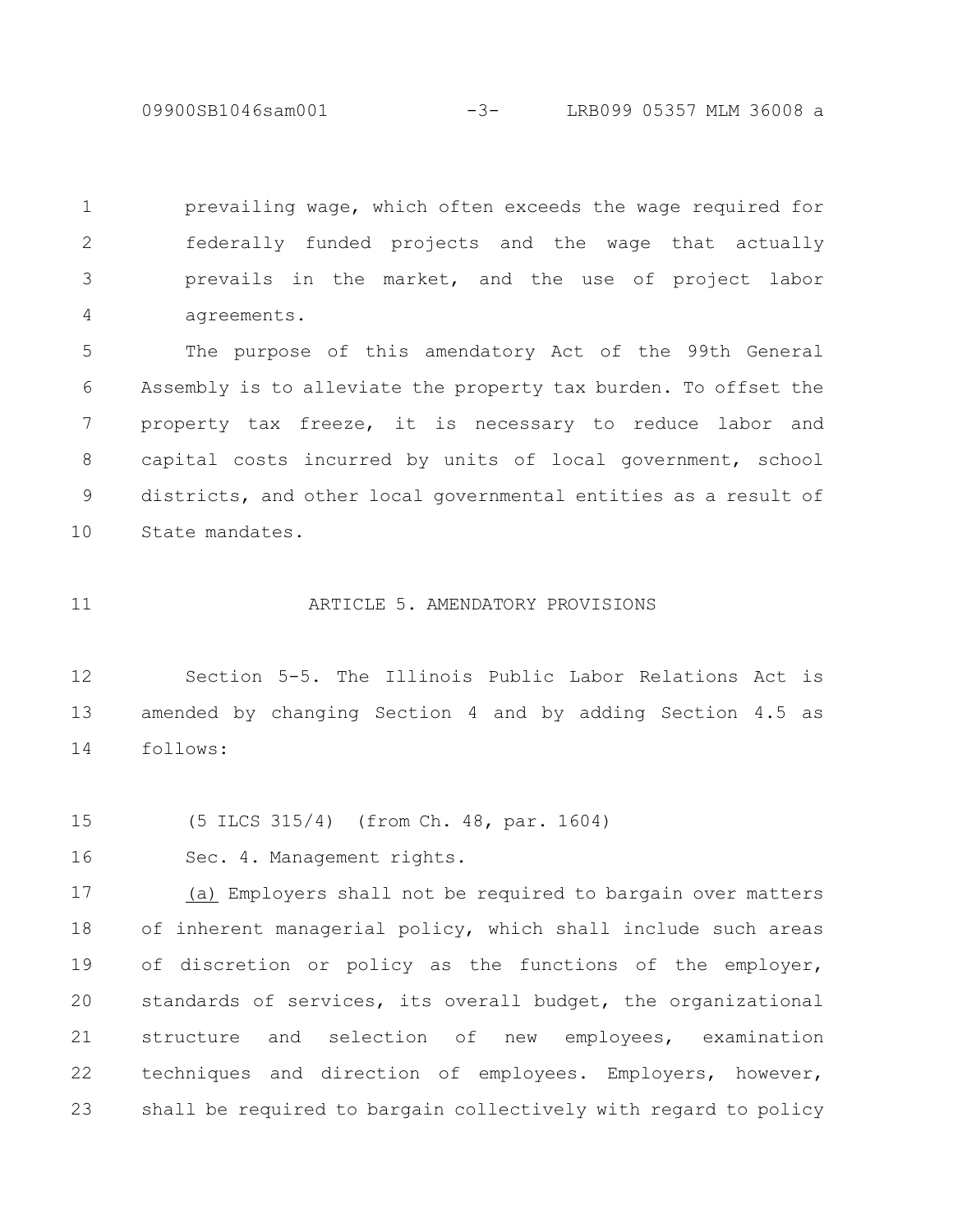09900SB1046sam001 -4- LRB099 05357 MLM 36008 a

matters directly affecting wages, hours and terms and conditions of employment as well as the impact thereon upon request by employee representatives, except as provided in this Section or Section 7.5. 1 2 3 4

To preserve the rights of employers and exclusive representatives which have established collective bargaining relationships or negotiated collective bargaining agreements prior to the effective date of this Act, employers shall be required to bargain collectively with regard to any matter concerning wages, hours or conditions of employment about which they have bargained for and agreed to in a collective bargaining agreement prior to the effective date of this Act, except as provided in this Section or Section 7.5. 5 6 7 8 9 10 11 12 13

The chief judge of the judicial circuit that employs a public employee who is a court reporter, as defined in the Court Reporters Act, has the authority to hire, appoint, promote, evaluate, discipline, and discharge court reporters within that judicial circuit. 14 15 16 17 18

Nothing in this amendatory Act of the 94th General Assembly shall be construed to intrude upon the judicial functions of any court. This amendatory Act of the 94th General Assembly applies only to nonjudicial administrative matters relating to the collective bargaining rights of court reporters. 19 20 21 22 23

(b) In any unit of local government or school district to which this subsection applies, as provided in Section 4.5 of this Act, public employees or a labor organization may not 24 25 26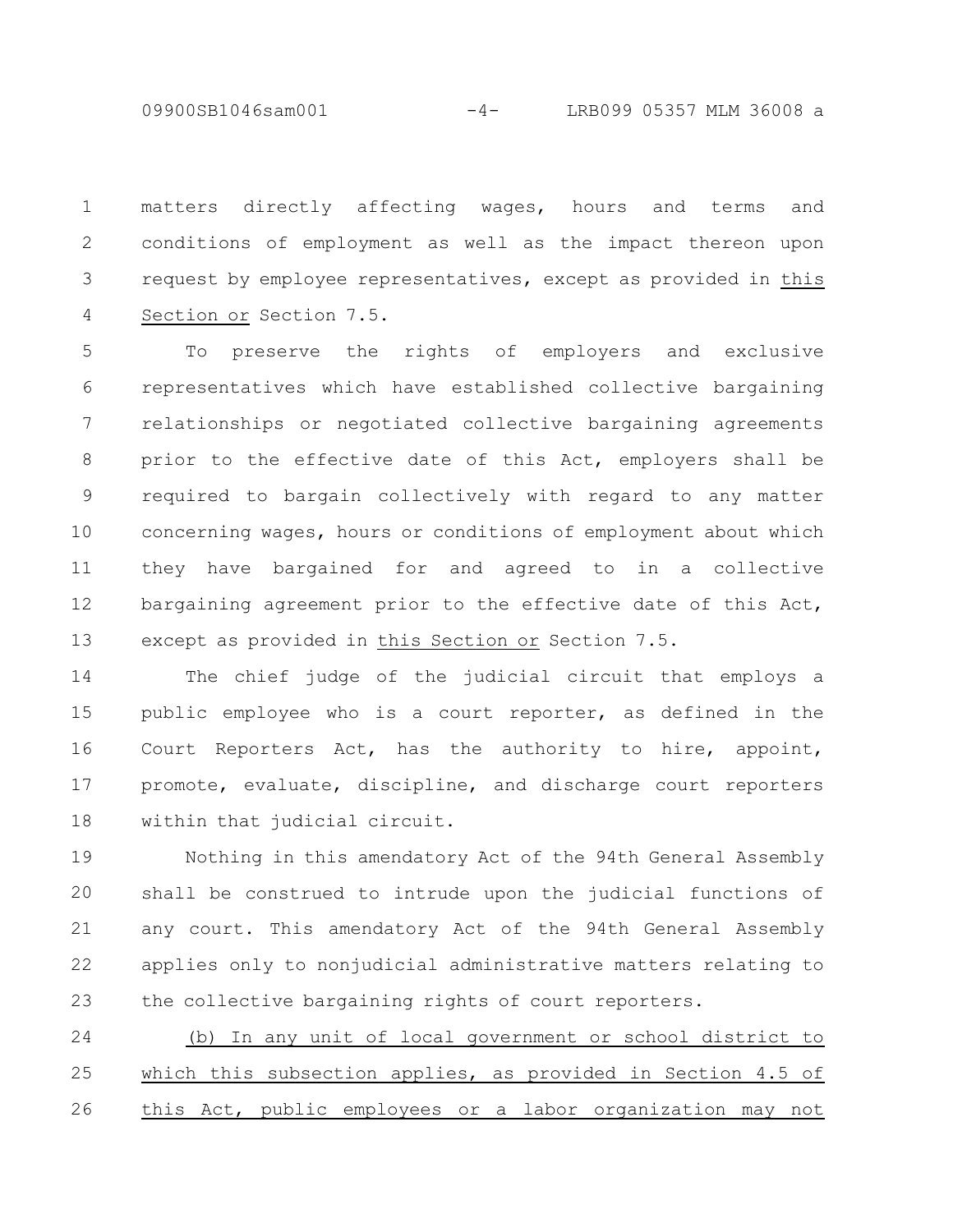| $\mathbf 1$   | bargain collectively on:                                               |
|---------------|------------------------------------------------------------------------|
| $\mathbf{2}$  | (1) the decision of the employer to contract with a                    |
| 3             | third party for any services, the process for bidding on               |
| 4             | such a contract, the identity of the provider of such                  |
| 5             | services, or the effect of any such contract on bargaining             |
| 6             | unit members, provided that this subsection does not limit             |
| 7             | the ability of employees or a labor organization to bid on             |
| 8             | any such contract;                                                     |
| $\mathcal{G}$ | (2) any pay increase, either through changes to the pay                |
| 10            | schedule or as a result of accumulated years of service, in            |
| 11            | excess of the amount specified by ordinance or resolution              |
| 12            | of the governing authority of the public employer;                     |
| 13            | the provision of any health insurance, including<br>(3)                |
| 14            | the payment of premiums, the extent of coverage, or the                |
| 15            | identity of the insurer;                                               |
| 16            | (4) the use of employee time for business of the labor                 |
| 17            | organization, other than reasonable time provided to an                |
| 18            | employee to attend a grievance hearing when his or her                 |
| 19            | rights are substantially affected by the hearing or his or             |
| 20            | needed<br>the<br>testimony is<br>for<br>determination of<br>her<br>any |
| 21            | substantial factual question;                                          |
| 22            | required levels of staffing for departments,<br>(5)                    |
| 23            | divisions, shifts, stations, or assignments; or                        |
| 24            | procedures, processes, forms, and criteria<br>(6)<br>for               |
| 25            | personnel evaluations, or the use of evaluations<br>O <sub>T</sub>     |
| 26            | seniority in assignments, promotions, layoffs,<br>and                  |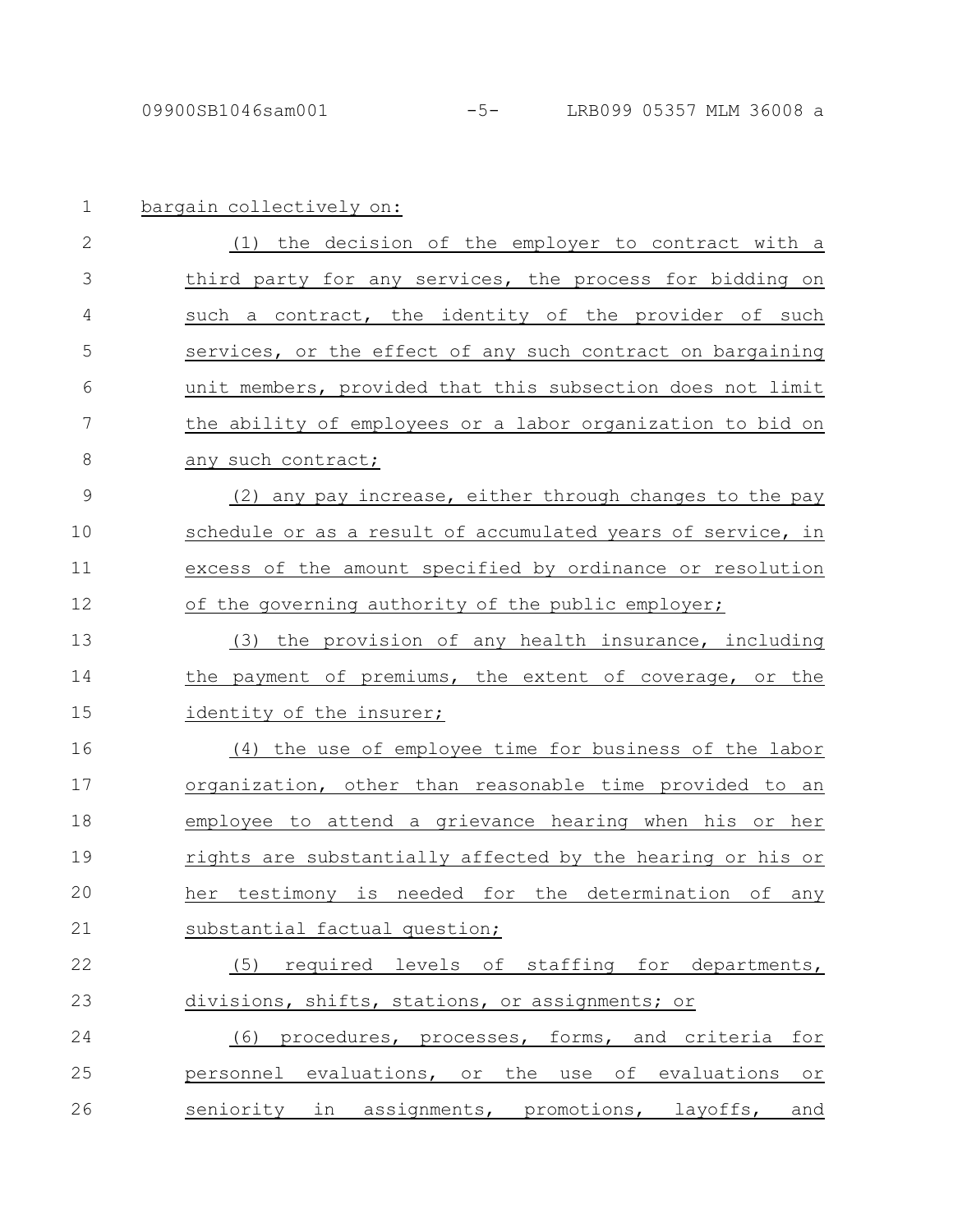| $\mathbf 1$    | reductions-in-force.                                            |
|----------------|-----------------------------------------------------------------|
| 2              | (c) Any agreement, understanding, or practice, whether          |
| 3              | written or oral, and whether express or implied, between any    |
| 4              | labor organization and any public employer made in violation of |
| 5              | this Section is hereby declared to be unlawful, null and void,  |
| 6              | and of no legal effect.                                         |
| 7              | (Source: P.A. 98-599, eff. 6-1-14.)                             |
| 8              | $(5$ ILCS 315/4.5 new)                                          |
| $\overline{9}$ | Sec. 4.5. Adoption of limitations on subjects of collective     |
| 10             | bargaining.                                                     |
| 11             | (a) The county board or board of county commissioners of a      |
| 12             | county may by ordinance elect to apply the limitations under    |
| 13             | subsection (b) of Section 4 to bargaining with that county and  |
| 14             | with any other public employer whose boundaries are entirely    |
| 15             | within that county.                                             |
| 16             | The corporate authorities of a municipality may by<br>(b)       |
| 17             | ordinance elect to apply the limitations under subsection (b)   |
| 18             | of Section 4 to bargaining with that municipality and with any  |
| 19             | other public employer whose boundaries are entirely within that |
| 20             | municipality.                                                   |
| 21             | (c) The governing authority of a unit of local government       |
| 22             | or school district, including a county or municipality, may by  |
| 23             | ordinance or resolution elect to apply the limitations under    |
| 24             | subsection (b) of Section 4 to bargaining with that unit of     |
| 25             | local government or school district.                            |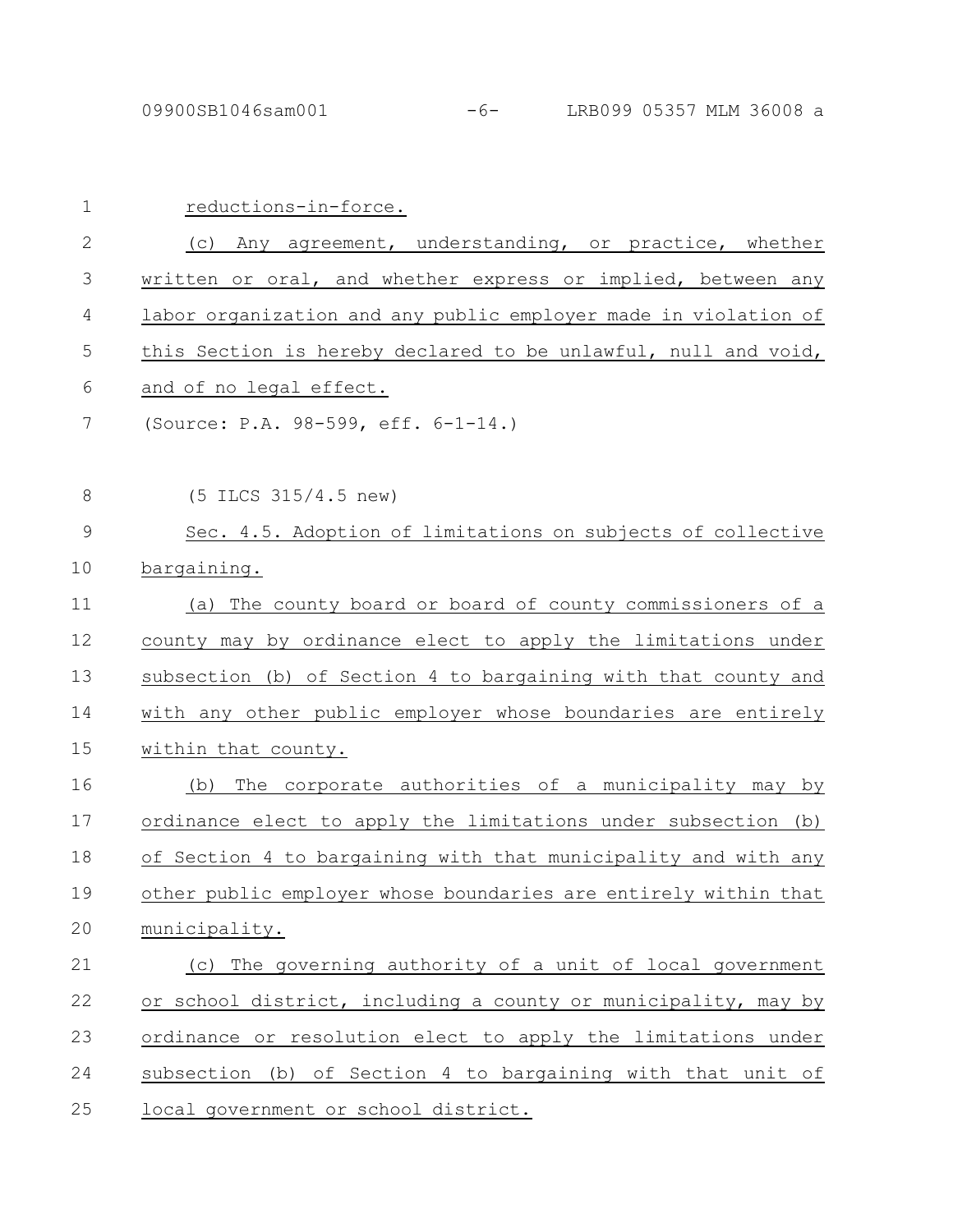| $\mathbf 1$    | (d) If a petition, signed by a number of registered voters      |
|----------------|-----------------------------------------------------------------|
| $\mathbf{2}$   | equal in number to at least 5% of the total number of           |
| 3              | registered voters in a county or municipality, asking to apply  |
| 4              | the limitations under subsection (b) of Section 4 to collective |
| 5              | bargaining in that county or municipality is presented to the   |
| 6              | clerk of that county or municipality, the clerk shall certify   |
| $\overline{7}$ | the question of whether to apply such limitations in that       |
| $\,8\,$        | county or municipality to the proper election authority, who    |
| $\mathsf 9$    | shall submit the question at the next election in accordance    |
| 10             | with the general election law.                                  |
| 11             | The question of whether to apply the limitations under          |
| 12             | subsection (b) of Section 4 shall be presented in substantially |
| 13             | the following form:                                             |
| 14             | Shall each unit of local government and school district         |
| 15             | located within (legal name of the county or municipality)       |
| 16             | be free to determine certain matters without negotiating        |
| 17             | with employee unions, such as the use of service providers,     |
| 18             | the decision to provide health benefits, caps on total          |
| 19             | payroll, employees' use of government time for union            |
| 20             | matters, required staffing levels, evaluation procedures,       |
| 21             | and, in the case of schools, curriculum?                        |
| 22             | The votes must be recorded as "Yes" or "No". If a majority      |
| 23             | of voters voting on the question are in favor of applying such  |
| 24             | limitations, subsection (b) of Section 4 shall apply to         |
| 25             | bargaining with that county or municipality and with any other  |
| 26             | public employer whose boundaries are entirely within that       |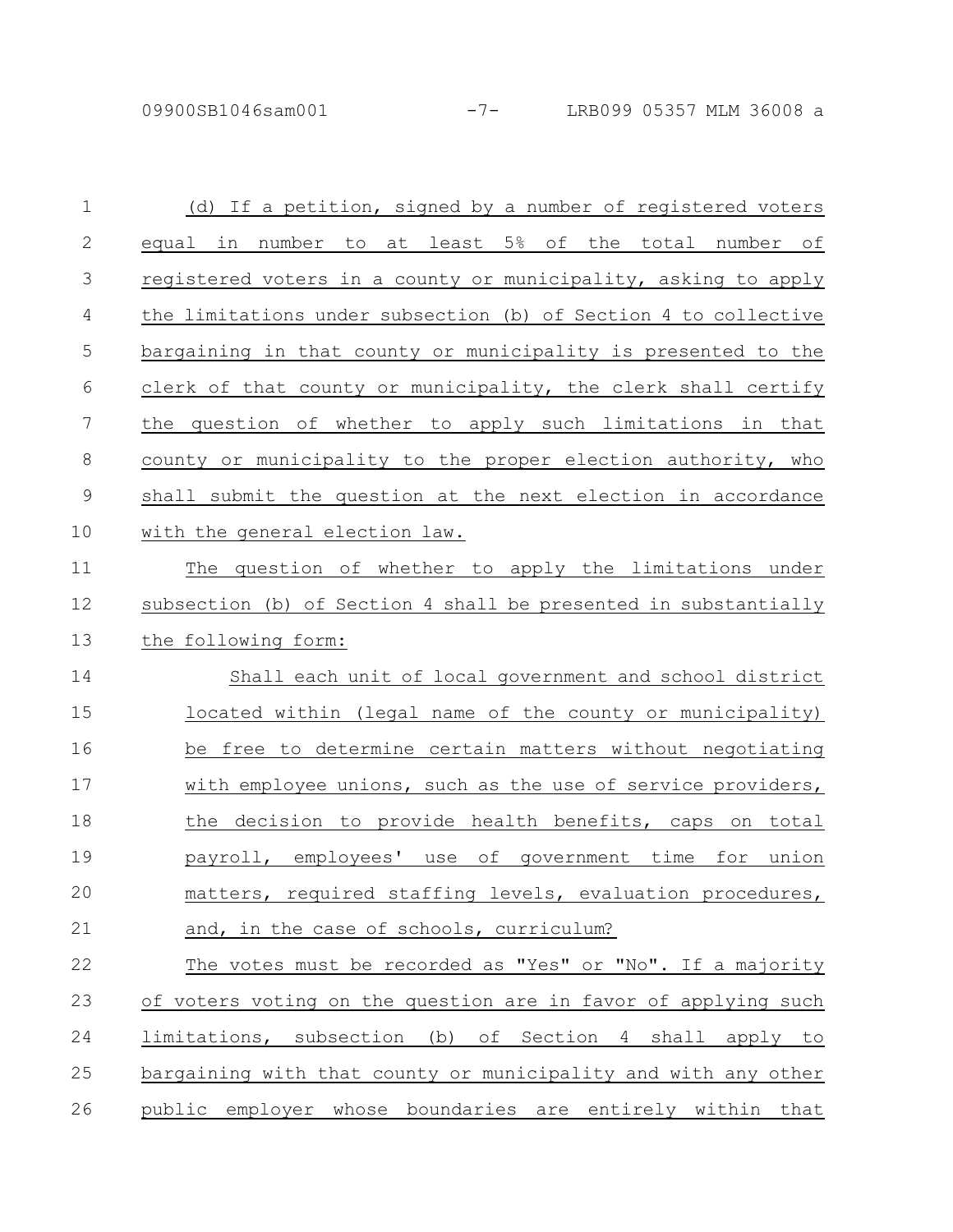county or municipality. 1

| 2  | (e) If a petition, signed by a number of registered voters      |
|----|-----------------------------------------------------------------|
| 3  | equal in number to at least 5% of the total number of           |
| 4  | registered voters in a unit of local government or school       |
| 5  | district, asking to apply the limitations under subsection (b)  |
| 6  | of Section 4 to collective bargaining with that unit of local   |
| 7  | government or school district is presented to the clerk of that |
| 8  | unit of local government or school district, the clerk shall    |
| 9  | certify the question of whether to apply such limitations to    |
| 10 | that unit of local government or school district to the proper  |
| 11 | election authority, who shall submit the question at the next   |
| 12 | election in accordance with the general election law.           |
| 13 | The question of whether to apply the limitations under          |
|    |                                                                 |

subsection (b) of Section 4 shall be presented in substantially the following form: 14 15

Shall (the legal name of the unit of local government or school district) be free to determine certain matters without negotiating with employee unions, such as the use of service providers, the decision to provide health benefits, caps on total payroll, employees' use of government time for union matters, required staffing levels, evaluation procedures, and, in the case of schools, curriculum? 16 17 18 19 20 21 22 23

The votes must be recorded as "Yes" or "No". If a majority of voters voting on the question are in favor of applying such limitations, subsection (b) of Section 4 shall apply to 24 25 26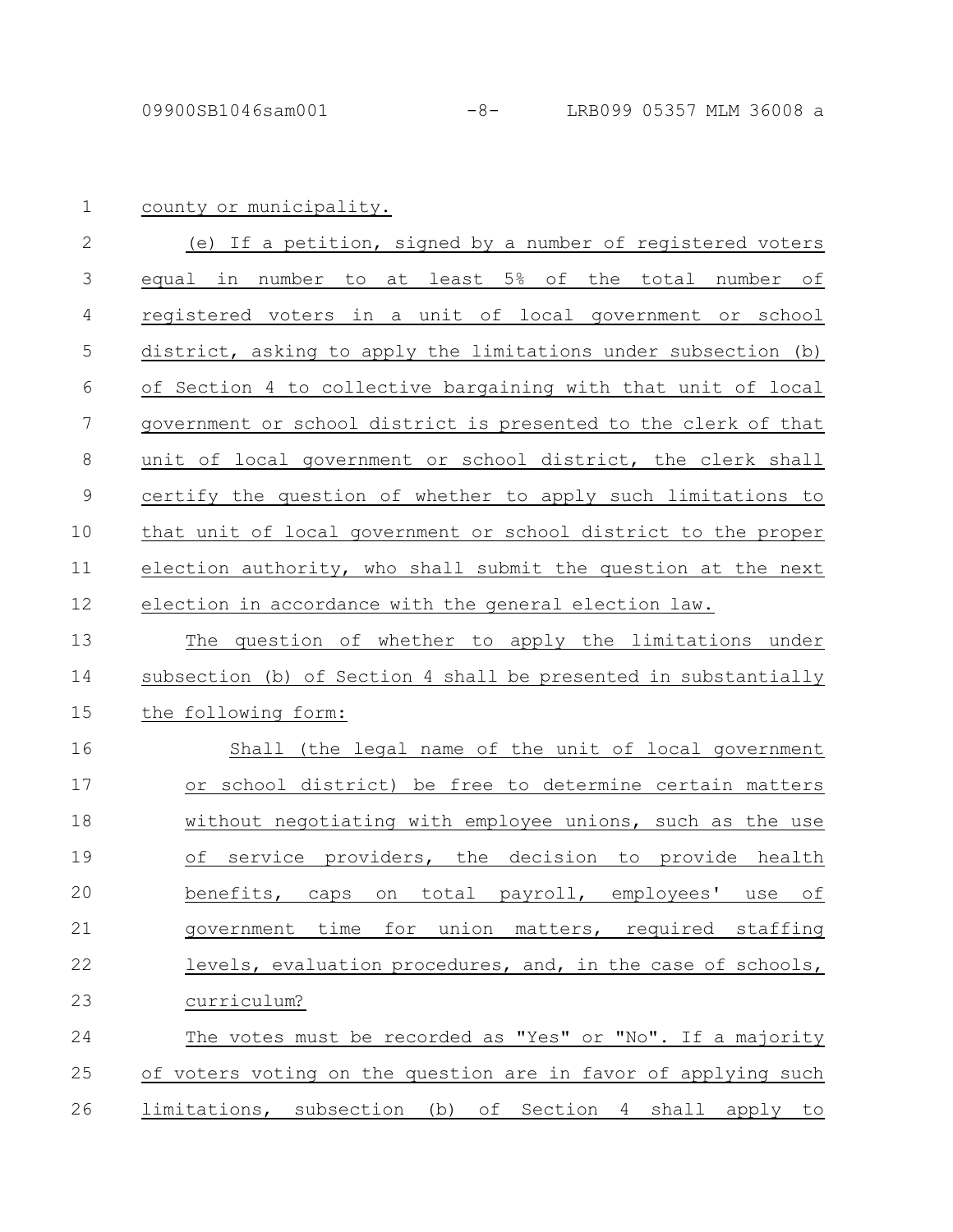09900SB1046sam001 -9- LRB099 05357 MLM 36008 a

## bargaining with that unit of local government or school district. 1 2

Section 5-10. The Property Tax Code is amended by changing Sections 18-185, 18-205, 18-213, and 18-214 and by adding Section 18-242 as follows: 3 4 5

(35 ILCS 200/18-185) 6

Sec. 18-185. Short title; definitions. This Division 5 may be cited as the Property Tax Extension Limitation Law. As used in this Division 5: 7 8 9

"Consumer Price Index" means the Consumer Price Index for All Urban Consumers for all items published by the United States Department of Labor. 10 11 12

"Extension limitation", for levy years prior to 2016, means (a) the lesser of 5% or the percentage increase in the Consumer Price Index during the 12-month calendar year preceding the levy year or (b) the rate of increase approved by voters under Section 18-205. 13 14 15 16 17

"Extension limitation", beginning in levy year 2016, means 0% or the rate of increase approved by the voters under Section 18-205. 18 19 20

"Affected county" means a county of 3,000,000 or more inhabitants or a county contiguous to a county of 3,000,000 or more inhabitants. 21 22 23

"Taxing district" has the same meaning provided in Section 24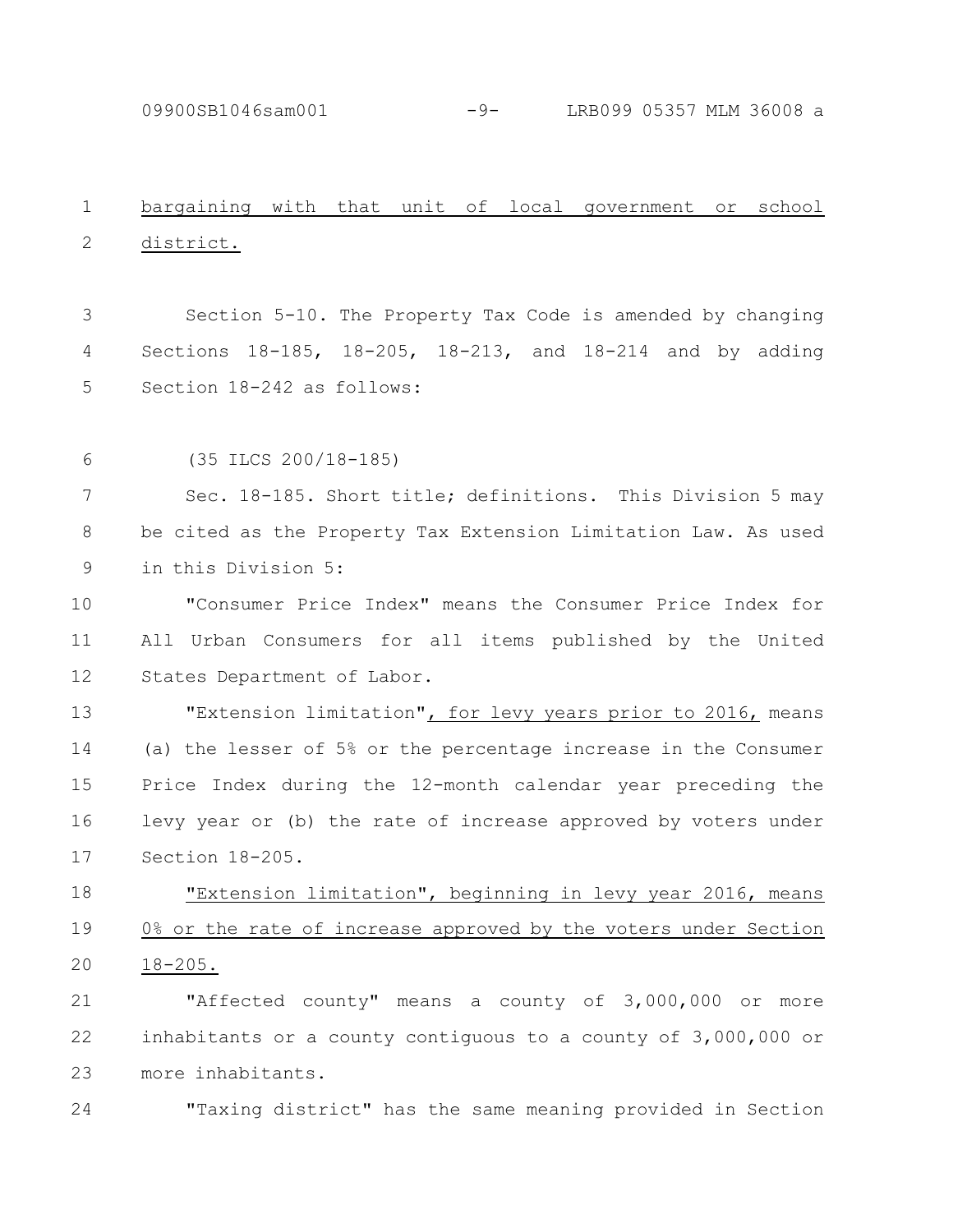09900SB1046sam001 -10- LRB099 05357 MLM 36008 a

1-150, except as otherwise provided in this Section. For the 1991 through 1994 levy years only, "taxing district" includes only each non-home rule taxing district having the majority of its 1990 equalized assessed value within any county or counties contiguous to a county with 3,000,000 or more inhabitants. Beginning with the 1995 levy year and through the 2015 levy year, "taxing district" includes only each non-home rule taxing district subject to this Law before the 1995 levy year and each non-home rule taxing district not subject to this Law before the 1995 levy year having the majority of its 1994 equalized assessed value in an affected county or counties. Beginning with the levy year in which this Law becomes applicable to a taxing district as provided in Section 18-213, "taxing district" also includes those taxing districts made subject to this Law as provided in Section 18-213. Beginning with the 2016 levy year, "taxing district" means each unit of local government, school district, or community college district in the State with the power to levy taxes, including, but not limited to, home rule units and taxing districts that were not subject to this Law prior to the effective date of this amendatory Act of the 99th General Assembly. 1 2 3 4 5 6 7 8 9 10 11 12 13 14 15 16 17 18 19 20 21

"Aggregate extension" for taxing districts to which this Law applied before the 1995 levy year means the annual corporate extension for the taxing district and those special purpose extensions that are made annually for the taxing district, excluding special purpose extensions: (a) made for 22 23 24 25 26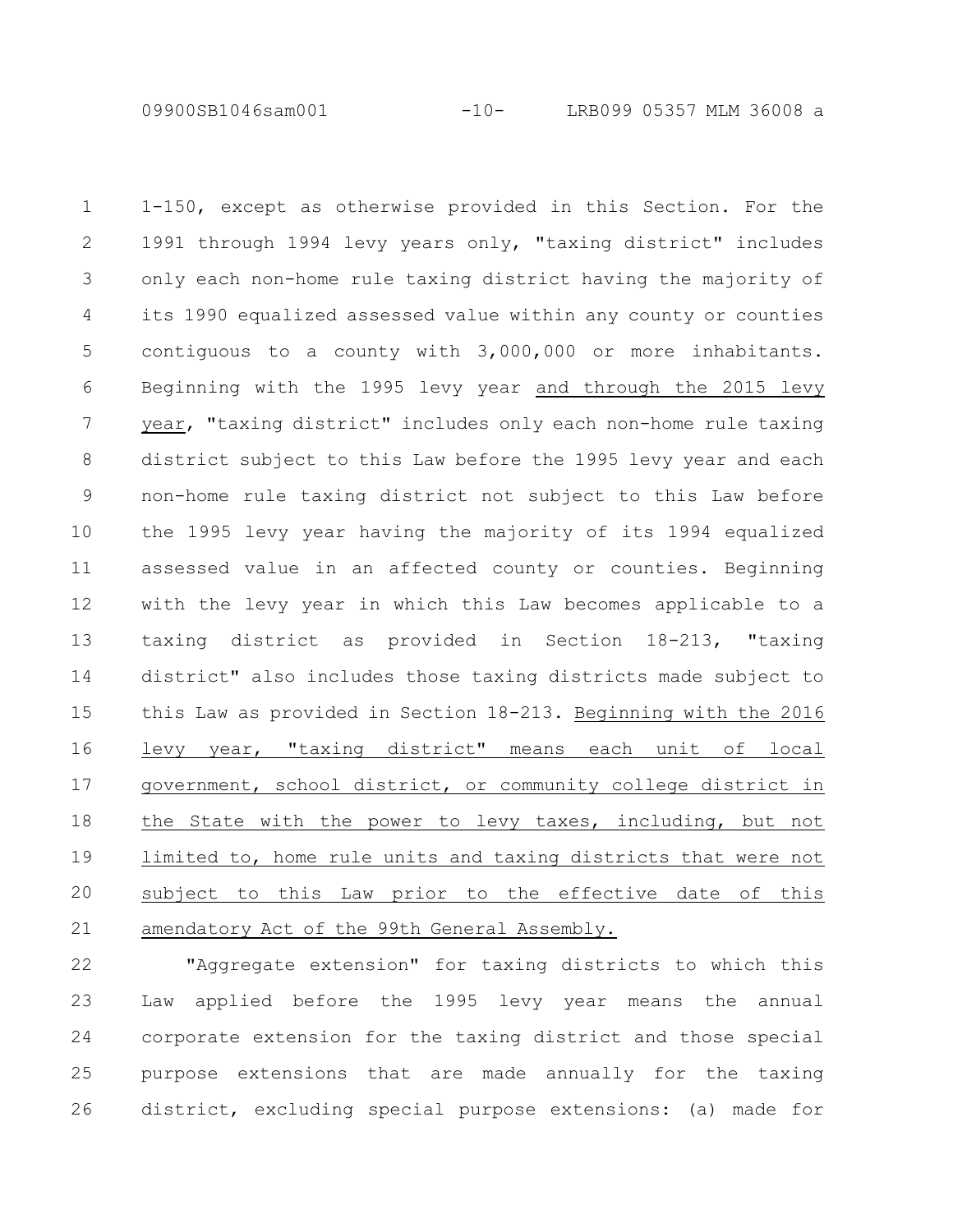09900SB1046sam001 -11- LRB099 05357 MLM 36008 a

the taxing district to pay interest or principal on general obligation bonds that were approved by referendum; (b) made for any taxing district to pay interest or principal on general obligation bonds issued before October 1, 1991; (c) made for any taxing district to pay interest or principal on bonds issued to refund or continue to refund those bonds issued before October 1, 1991; (d) made for any taxing district to pay interest or principal on bonds issued to refund or continue to refund bonds issued after October 1, 1991 that were approved by referendum; (e) made for any taxing district to pay interest or principal on revenue bonds issued before October 1, 1991 for payment of which a property tax levy or the full faith and credit of the unit of local government is pledged; however, a tax for the payment of interest or principal on those bonds shall be made only after the governing body of the unit of local government finds that all other sources for payment are insufficient to make those payments; (f) made for payments under a building commission lease when the lease payments are for the retirement of bonds issued by the commission before October 1, 1991, to pay for the building project; (g) made for payments due under installment contracts entered into before October 1, 1991; (h) made for payments of principal and interest on bonds issued under the Metropolitan Water Reclamation District Act to finance construction projects initiated before October 1, 1991; (i) made for payments of principal and interest on limited bonds, as defined in Section 1 2 3 4 5 6 7 8 9 10 11 12 13 14 15 16 17 18 19 20 21 22 23 24 25 26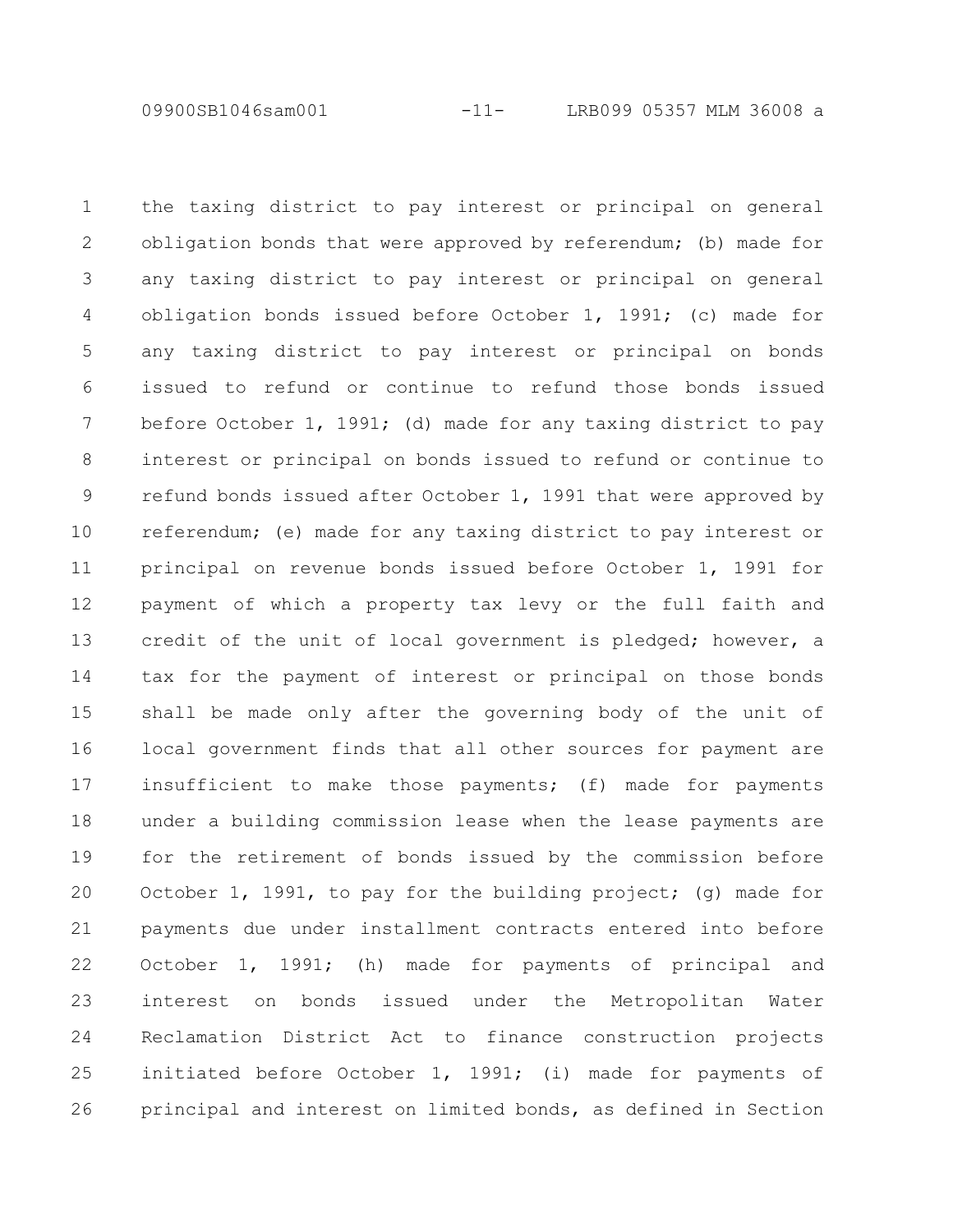09900SB1046sam001 -12- LRB099 05357 MLM 36008 a

3 of the Local Government Debt Reform Act, in an amount not to exceed the debt service extension base less the amount in items (b), (c), (e), and (h) of this definition for non-referendum obligations, except obligations initially issued pursuant to referendum; (j) made for payments of principal and interest on bonds issued under Section 15 of the Local Government Debt Reform Act; (k) made by a school district that participates in the Special Education District of Lake County, created by special education joint agreement under Section 10-22.31 of the School Code, for payment of the school district's share of the amounts required to be contributed by the Special Education District of Lake County to the Illinois Municipal Retirement Fund under Article 7 of the Illinois Pension Code; the amount of any extension under this item (k) shall be certified by the school district to the county clerk; (1) made to fund expenses of providing joint recreational programs for the handicapped under Section 5-8 of the Park District Code or Section 11-95-14 of the Illinois Municipal Code; (m) made for temporary relocation loan repayment purposes pursuant to Sections 2-3.77 and 17-2.2d of the School Code; (n) made for payment of principal and interest on any bonds issued under the authority of Section 17-2.2d of the School Code; (o) made for contributions to a firefighter's pension fund created under Article 4 of the Illinois Pension Code, to the extent of the amount certified under item (5) of Section 4-134 of the Illinois Pension Code; and (p) made for road purposes in the 1 2 3 4 5 6 7 8 9 10 11 12 13 14 15 16 17 18 19 20 21 22 23 24 25 26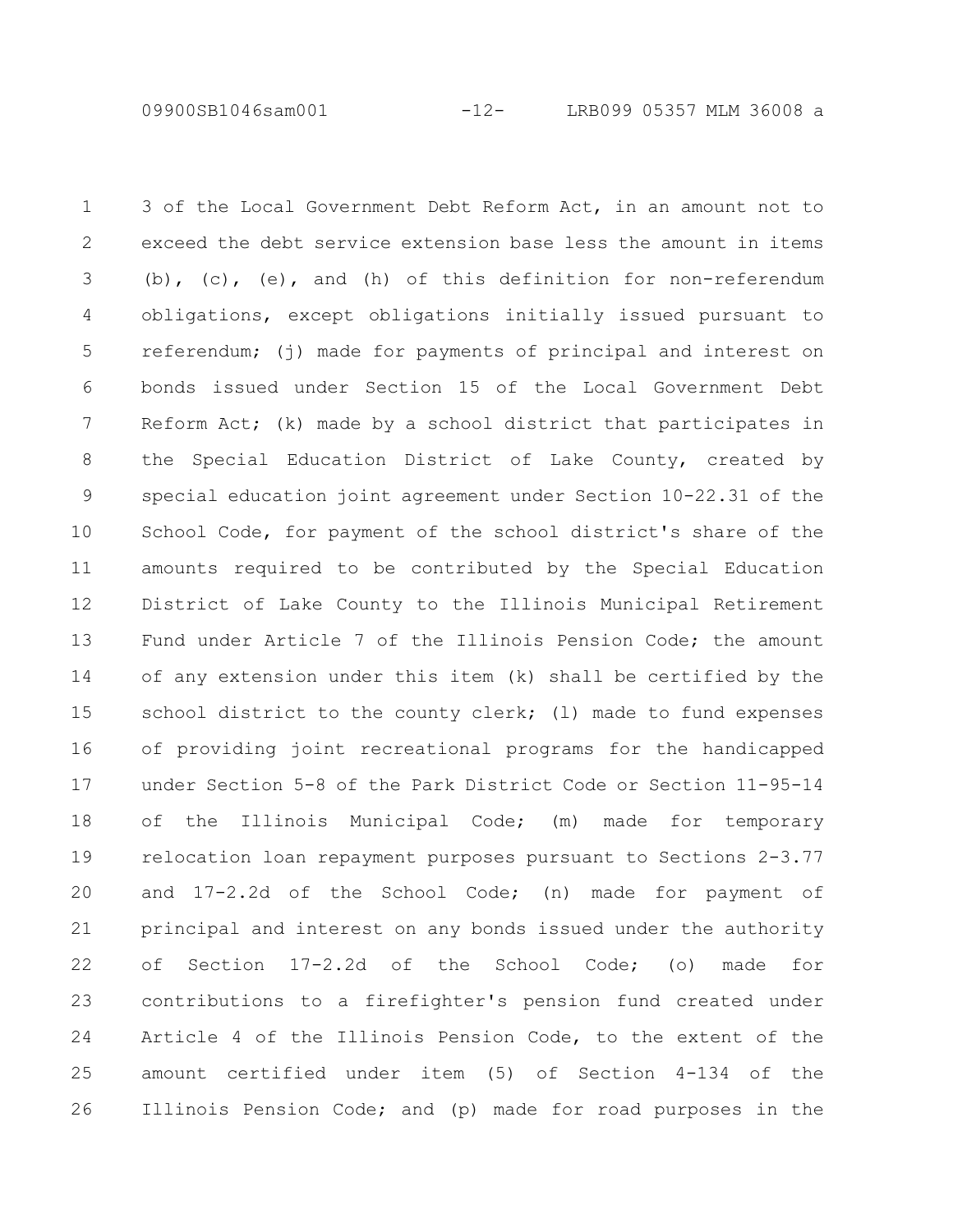first year after a township assumes the rights, powers, duties, assets, property, liabilities, obligations, and responsibilities of a road district abolished under the provisions of Section 6-133 of the Illinois Highway Code. 1 2 3 4

"Aggregate extension" for the taxing districts to which this Law did not apply before the 1995 levy year (except taxing districts subject to this Law in accordance with Section 18-213 or this amendatory Act of the 99th General Assembly) means the annual corporate extension for the taxing district and those special purpose extensions that are made annually for the taxing district, excluding special purpose extensions: (a) made for the taxing district to pay interest or principal on general obligation bonds that were approved by referendum; (b) made for any taxing district to pay interest or principal on general obligation bonds issued before March 1, 1995; (c) made for any taxing district to pay interest or principal on bonds issued to refund or continue to refund those bonds issued before March 1, 1995; (d) made for any taxing district to pay interest or principal on bonds issued to refund or continue to refund bonds issued after March 1, 1995 that were approved by referendum; (e) made for any taxing district to pay interest or principal on revenue bonds issued before March 1, 1995 for payment of which a property tax levy or the full faith and credit of the unit of local government is pledged; however, a tax for the payment of interest or principal on those bonds shall be made only after the governing body of the unit of 5 6 7 8 9 10 11 12 13 14 15 16 17 18 19 20 21 22 23 24 25 26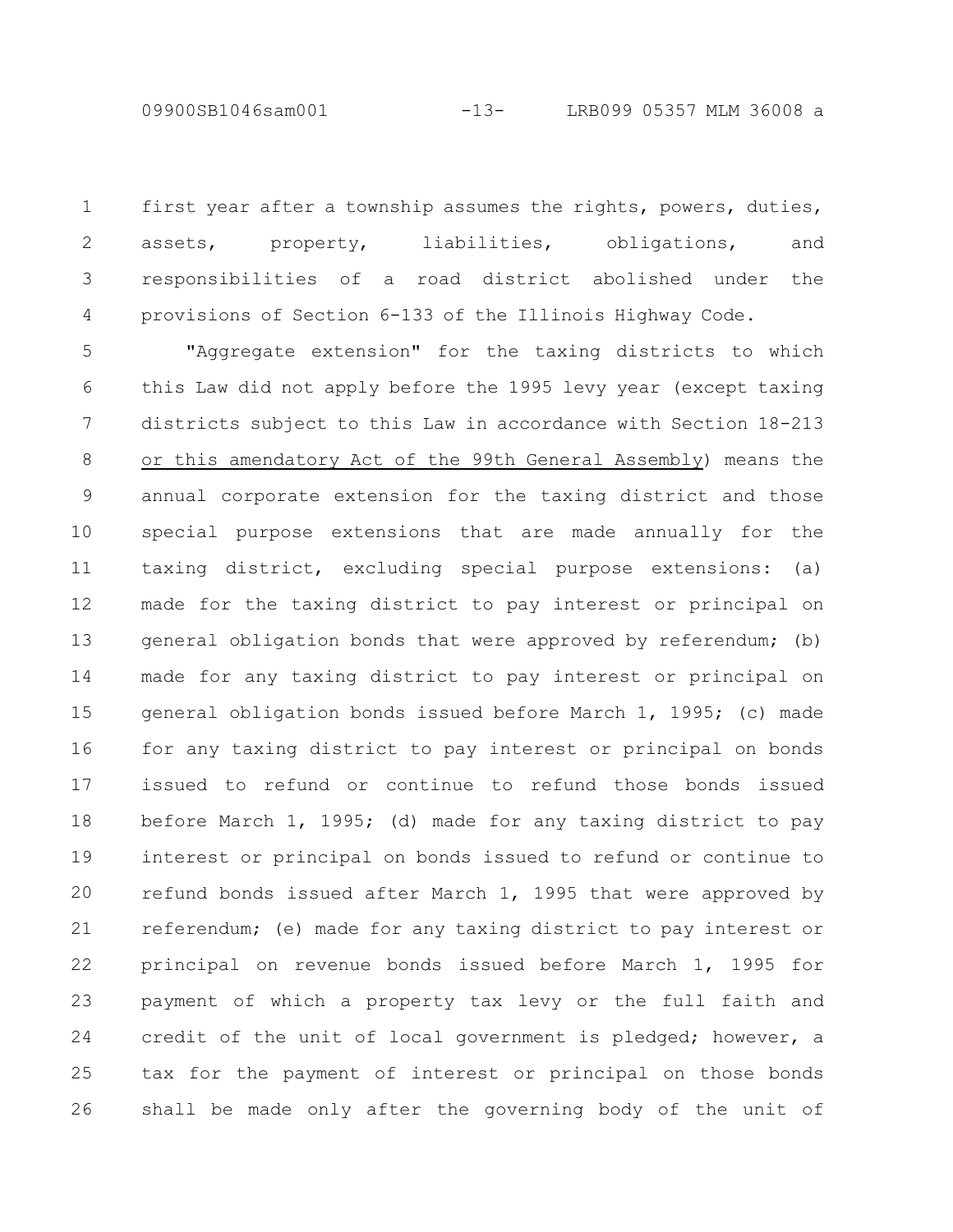09900SB1046sam001 -14- LRB099 05357 MLM 36008 a

local government finds that all other sources for payment are insufficient to make those payments; (f) made for payments under a building commission lease when the lease payments are for the retirement of bonds issued by the commission before March 1, 1995 to pay for the building project; (g) made for payments due under installment contracts entered into before March 1, 1995; (h) made for payments of principal and interest on bonds issued under the Metropolitan Water Reclamation District Act to finance construction projects initiated before October 1, 1991; (h-4) made for stormwater management purposes by the Metropolitan Water Reclamation District of Greater Chicago under Section 12 of the Metropolitan Water Reclamation District Act; (i) made for payments of principal and interest on limited bonds, as defined in Section 3 of the Local Government Debt Reform Act, in an amount not to exceed the debt service extension base less the amount in items  $(b)$ ,  $(c)$ , and (e) of this definition for non-referendum obligations, except obligations initially issued pursuant to referendum and bonds described in subsection (h) of this definition; (j) made for payments of principal and interest on bonds issued under Section 15 of the Local Government Debt Reform Act; (k) made for payments of principal and interest on bonds authorized by Public Act 88-503 and issued under Section 20a of the Chicago Park District Act for aquarium or museum projects; (l) made for payments of principal and interest on bonds authorized by Public Act 87-1191 or 93-601 and (i) issued pursuant to Section 1 2 3 4 5 6 7 8 9 10 11 12 13 14 15 16 17 18 19 20 21 22 23 24 25 26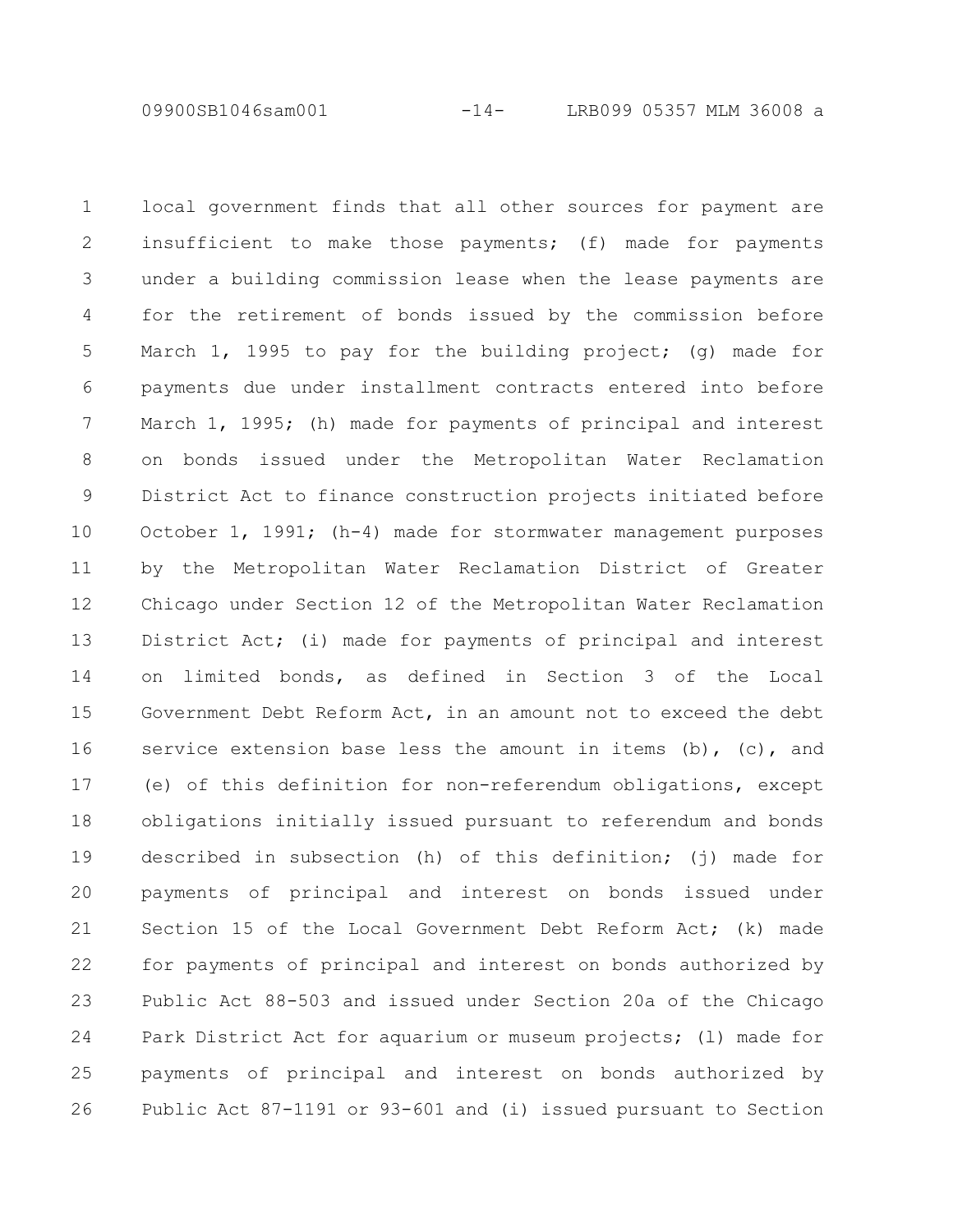09900SB1046sam001 -15- LRB099 05357 MLM 36008 a

21.2 of the Cook County Forest Preserve District Act, (ii) issued under Section 42 of the Cook County Forest Preserve District Act for zoological park projects, or (iii) issued under Section 44.1 of the Cook County Forest Preserve District Act for botanical gardens projects; (m) made pursuant to Section 34-53.5 of the School Code, whether levied annually or not; (n) made to fund expenses of providing joint recreational programs for the handicapped under Section 5-8 of the Park District Code or Section 11-95-14 of the Illinois Municipal Code; (o) made by the Chicago Park District for recreational programs for the handicapped under subsection (c) of Section 7.06 of the Chicago Park District Act; (p) made for contributions to a firefighter's pension fund created under Article 4 of the Illinois Pension Code, to the extent of the amount certified under item (5) of Section 4-134 of the Illinois Pension Code; and (q) made by Ford Heights School District 169 under Section 17-9.02 of the School Code. 1 2 3 4 5 6 7 8 9 10 11 12 13 14 15 16 17

"Aggregate extension" for all taxing districts to which this Law applies in accordance with Section 18-213, except for those taxing districts subject to paragraph (2) of subsection (e) of Section 18-213, means the annual corporate extension for the taxing district and those special purpose extensions that are made annually for the taxing district, excluding special purpose extensions: (a) made for the taxing district to pay interest or principal on general obligation bonds that were approved by referendum; (b) made for any taxing district to pay 18 19 20 21 22 23 24 25 26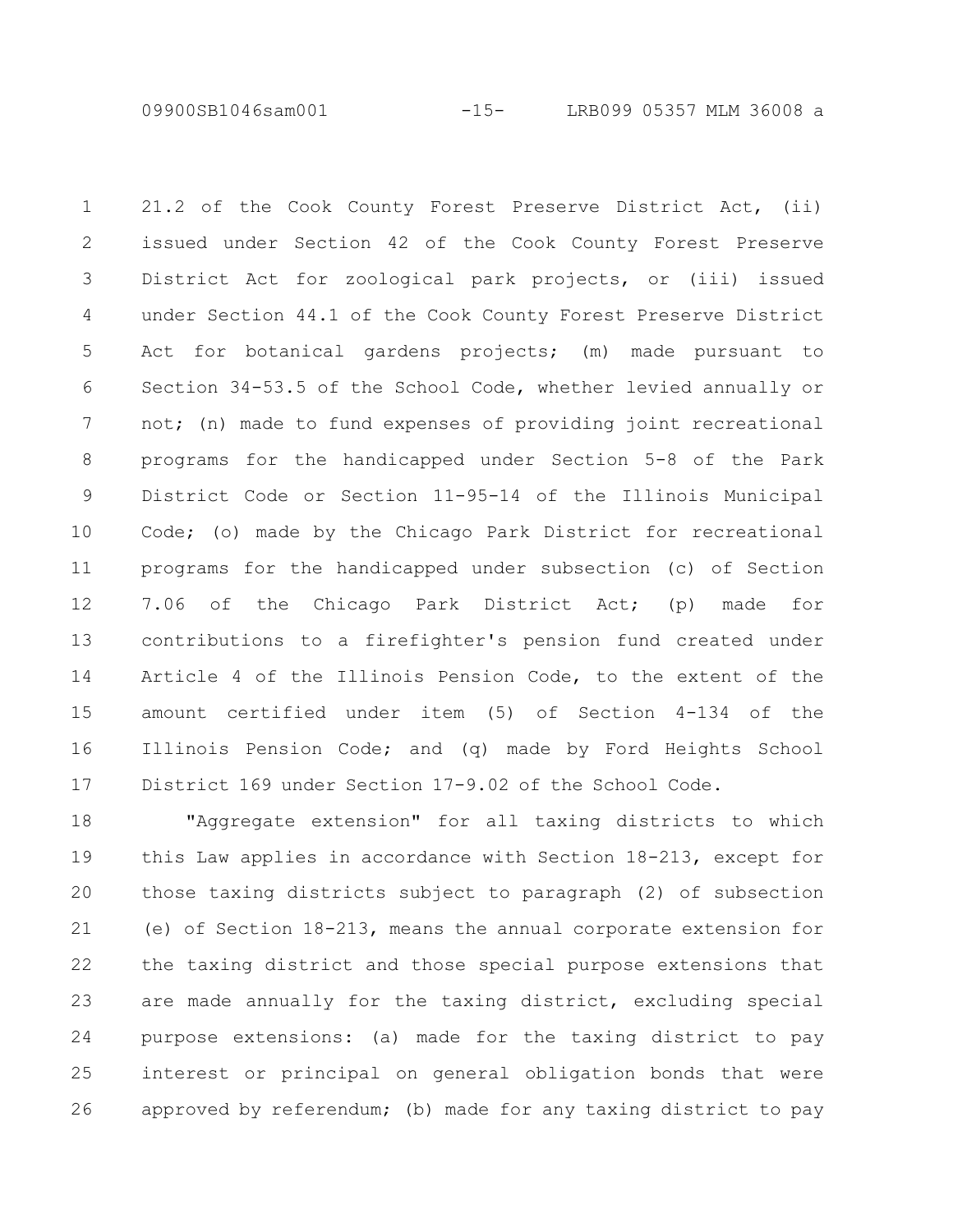the date on which the referendum making this Law applicable to the taxing district is held; (c) made for any taxing district to pay interest or principal on bonds issued to refund or continue to refund those bonds issued before the date on which the referendum making this Law applicable to the taxing district is held; (d) made for any taxing district to pay interest or principal on bonds issued to refund or continue to refund bonds issued after the date on which the referendum making this Law applicable to the taxing district is held if the bonds were approved by referendum after the date on which the referendum making this Law applicable to the taxing district is held; (e) made for any taxing district to pay interest or principal on revenue bonds issued before the date on which the referendum making this Law applicable to the taxing district is held for payment of which a property tax levy or the full faith and credit of the unit of local government is pledged; however, a tax for the payment of interest or principal on those bonds shall be made only after the governing body of the unit of local government finds that all other sources for payment are insufficient to make those payments; (f) made for payments under a building commission lease when the lease payments are for the retirement of bonds

interest or principal on general obligation bonds issued before

1

2

3

4

5

6

7

8

9

10

11

12

13

14

15

16

17

18

19

20

21

22

23

issued by the commission before the date on which the referendum making this Law applicable to the taxing district is held to pay for the building project; (g) made for payments due 24 25 26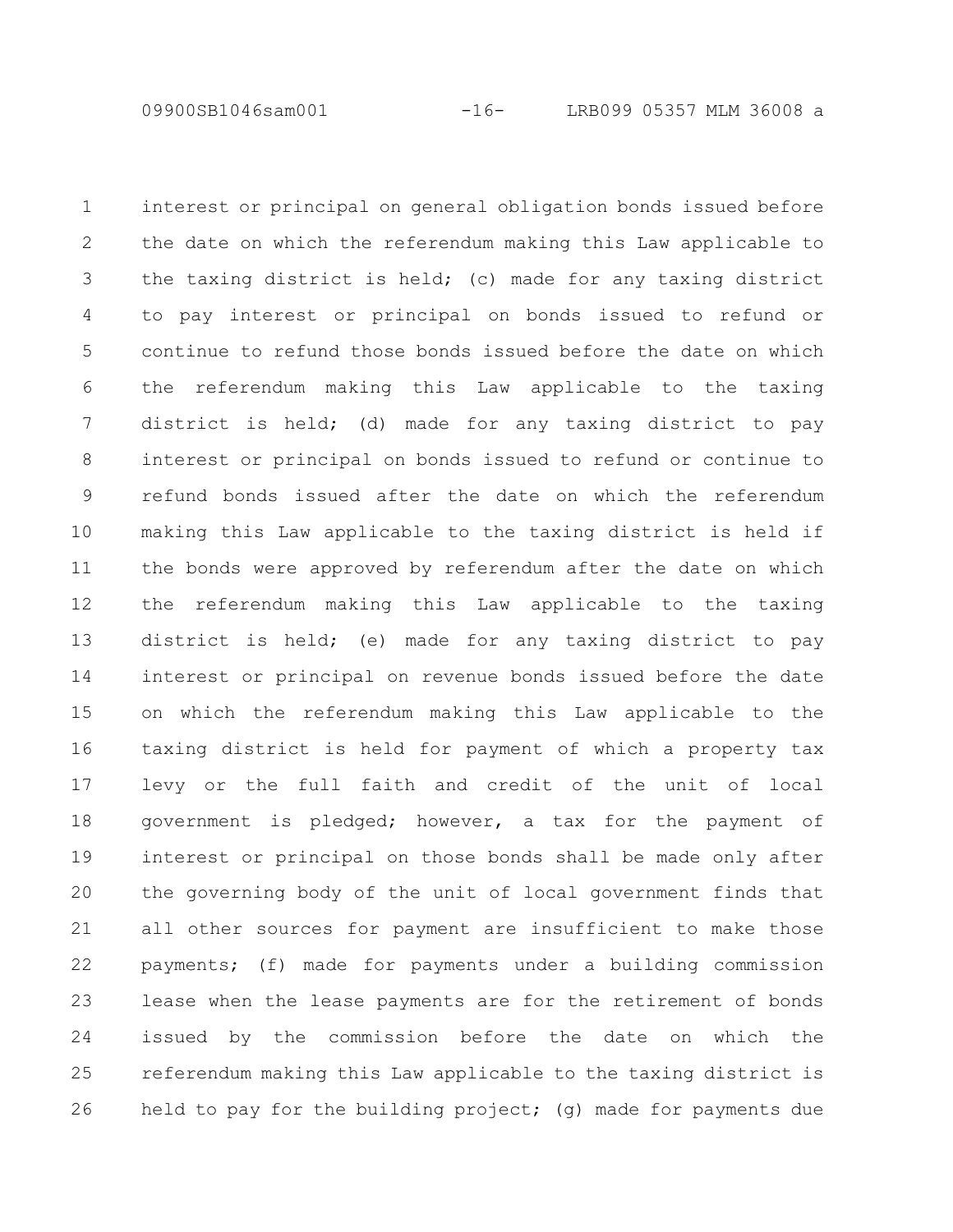09900SB1046sam001 -17- LRB099 05357 MLM 36008 a

under installment contracts entered into before the date on which the referendum making this Law applicable to the taxing district is held; (h) made for payments of principal and interest on limited bonds, as defined in Section 3 of the Local Government Debt Reform Act, in an amount not to exceed the debt service extension base less the amount in items  $(b)$ ,  $(c)$ , and (e) of this definition for non-referendum obligations, except obligations initially issued pursuant to referendum; (i) made for payments of principal and interest on bonds issued under Section 15 of the Local Government Debt Reform Act; (j) made for a qualified airport authority to pay interest or principal on general obligation bonds issued for the purpose of paying obligations due under, or financing airport facilities required to be acquired, constructed, installed or equipped pursuant to, contracts entered into before March 1, 1996 (but not including any amendments to such a contract taking effect on or after that date); (k) made to fund expenses of providing joint recreational programs for the handicapped under Section 5-8 of the Park District Code or Section 11-95-14 of the Illinois Municipal Code; (l) made for contributions to a firefighter's pension fund created under Article 4 of the Illinois Pension Code, to the extent of the amount certified under item (5) of Section 4-134 of the Illinois Pension Code; and (m) made for the taxing district to pay interest or principal on general obligation bonds issued pursuant to Section 19-3.10 of the School Code. 1 2 3 4 5 6 7 8 9 10 11 12 13 14 15 16 17 18 19 20 21 22 23 24 25 26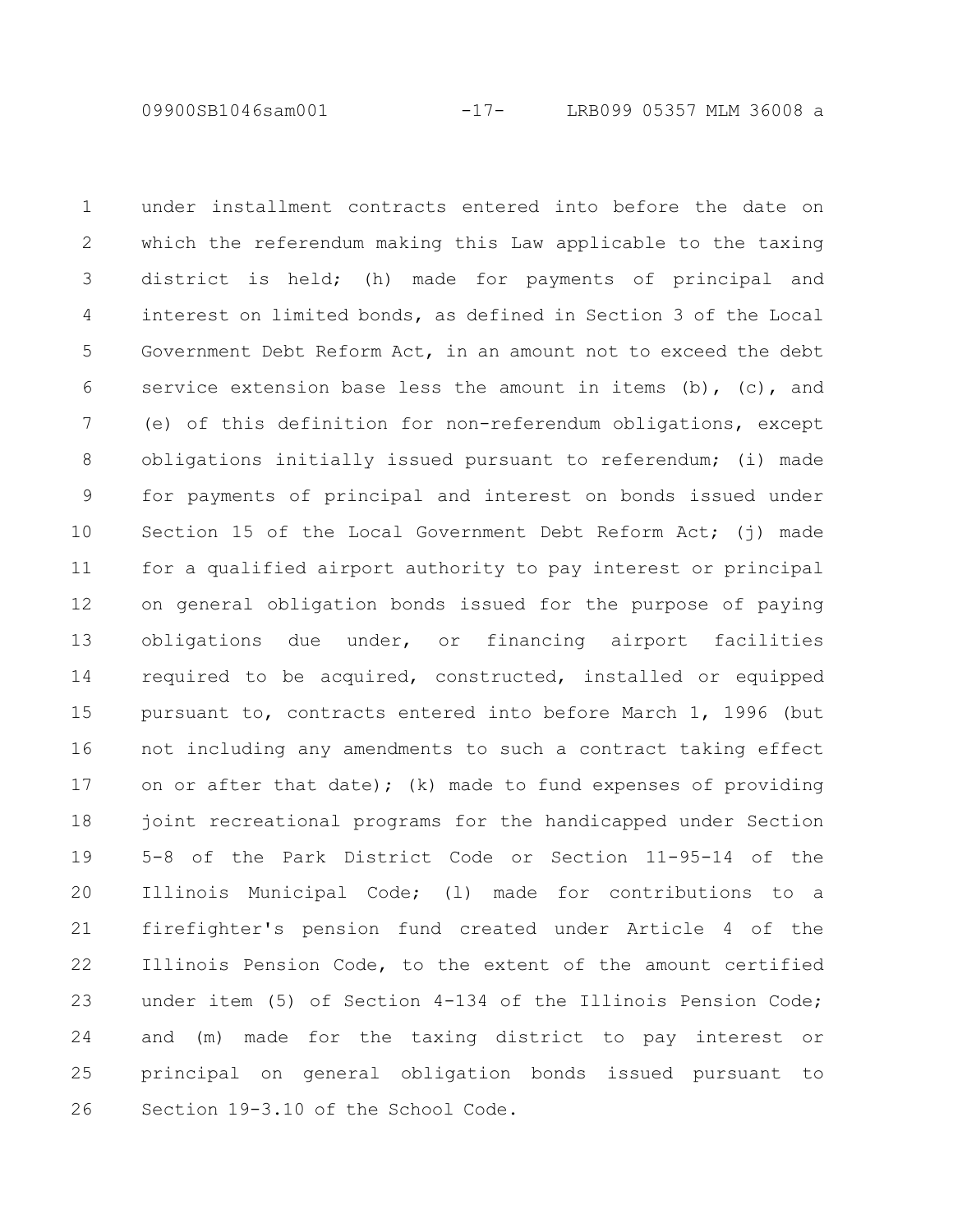09900SB1046sam001 -18- LRB099 05357 MLM 36008 a

"Aggregate extension" for all taxing districts to which this Law applies in accordance with paragraph (2) of subsection (e) of Section 18-213 or this amendatory Act of the 99th General Assembly means the annual corporate extension for the taxing district and those special purpose extensions that are made annually for the taxing district, excluding special purpose extensions: (a) made for the taxing district to pay interest or principal on general obligation bonds that were approved by referendum; (b) made for any taxing district to pay interest or principal on general obligation bonds issued before the effective date of this amendatory Act of 1997; (c) made for any taxing district to pay interest or principal on bonds issued to refund or continue to refund those bonds issued before the effective date of this amendatory Act of 1997; (d) made for any taxing district to pay interest or principal on bonds issued to refund or continue to refund bonds issued after the effective date of this amendatory Act of 1997 if the bonds were approved by referendum after the effective date of this amendatory Act of 1997; (e) made for any taxing district to pay interest or principal on revenue bonds issued before the effective date of this amendatory Act of 1997 for payment of which a property tax levy or the full faith and credit of the unit of local government is pledged; however, a tax for the payment of interest or principal on those bonds shall be made only after the governing body of the unit of local government finds that all other sources for payment are insufficient to 1 2 3 4 5 6 7 8 9 10 11 12 13 14 15 16 17 18 19 20 21 22 23 24 25 26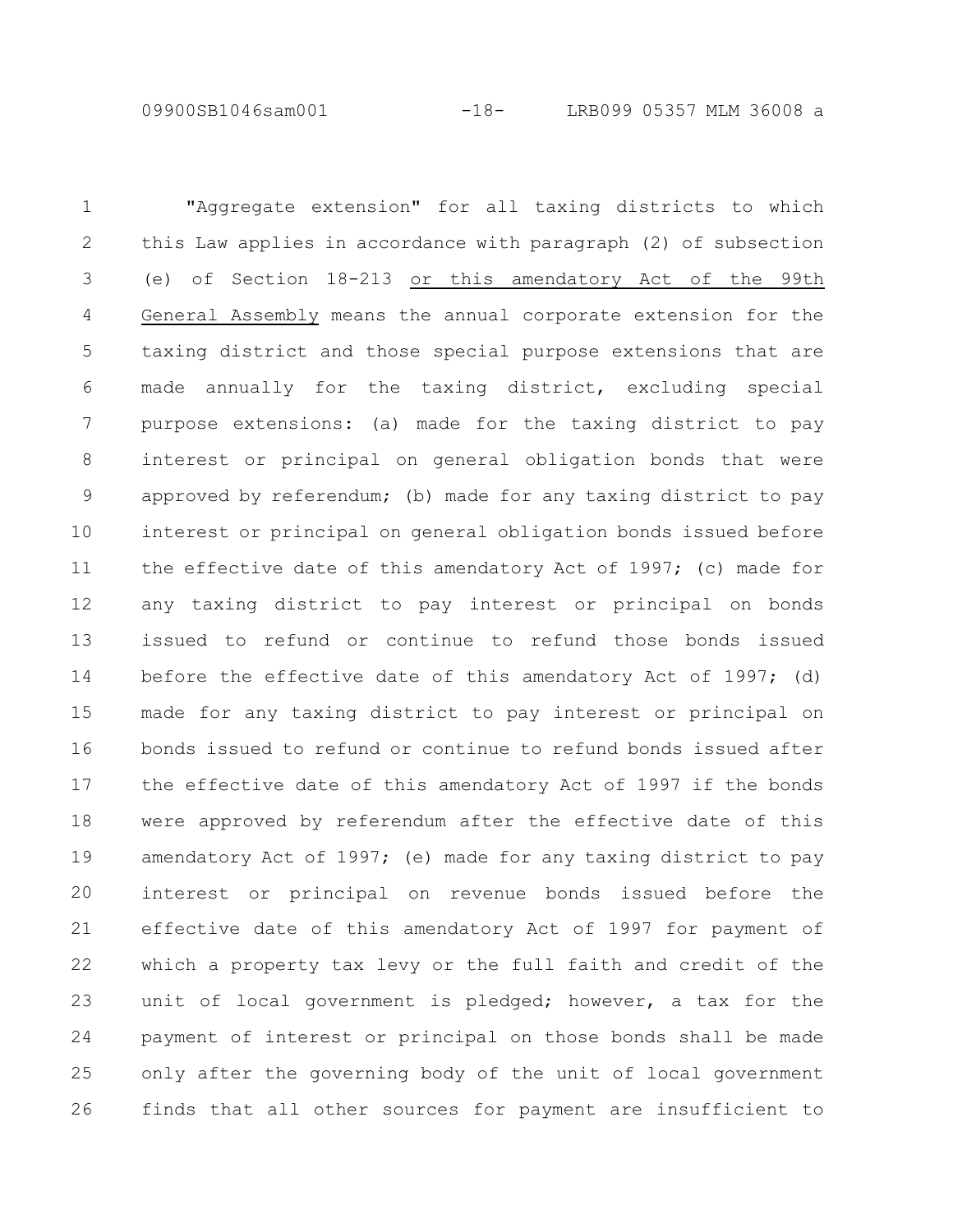09900SB1046sam001 -19- LRB099 05357 MLM 36008 a

make those payments; (f) made for payments under a building commission lease when the lease payments are for the retirement of bonds issued by the commission before the effective date of this amendatory Act of 1997 to pay for the building project; (g) made for payments due under installment contracts entered into before the effective date of this amendatory Act of 1997; (h) made for payments of principal and interest on limited bonds, as defined in Section 3 of the Local Government Debt Reform Act, in an amount not to exceed the debt service extension base less the amount in items (b),  $(c)$ , and (e) of this definition for non-referendum obligations, except obligations initially issued pursuant to referendum; (i) made for payments of principal and interest on bonds issued under Section 15 of the Local Government Debt Reform Act; (j) made for a qualified airport authority to pay interest or principal on general obligation bonds issued for the purpose of paying obligations due under, or financing airport facilities required to be acquired, constructed, installed or equipped pursuant to, contracts entered into before March 1, 1996 (but not including any amendments to such a contract taking effect on or after that date); (k) made to fund expenses of providing joint recreational programs for the handicapped under Section 5-8 of the Park District Code or Section 11-95-14 of the Illinois Municipal Code; and (l) made for contributions to a firefighter's pension fund created under Article 4 of the Illinois Pension Code, to the extent of the amount certified 1 2 3 4 5 6 7 8 9 10 11 12 13 14 15 16 17 18 19 20 21 22 23 24 25 26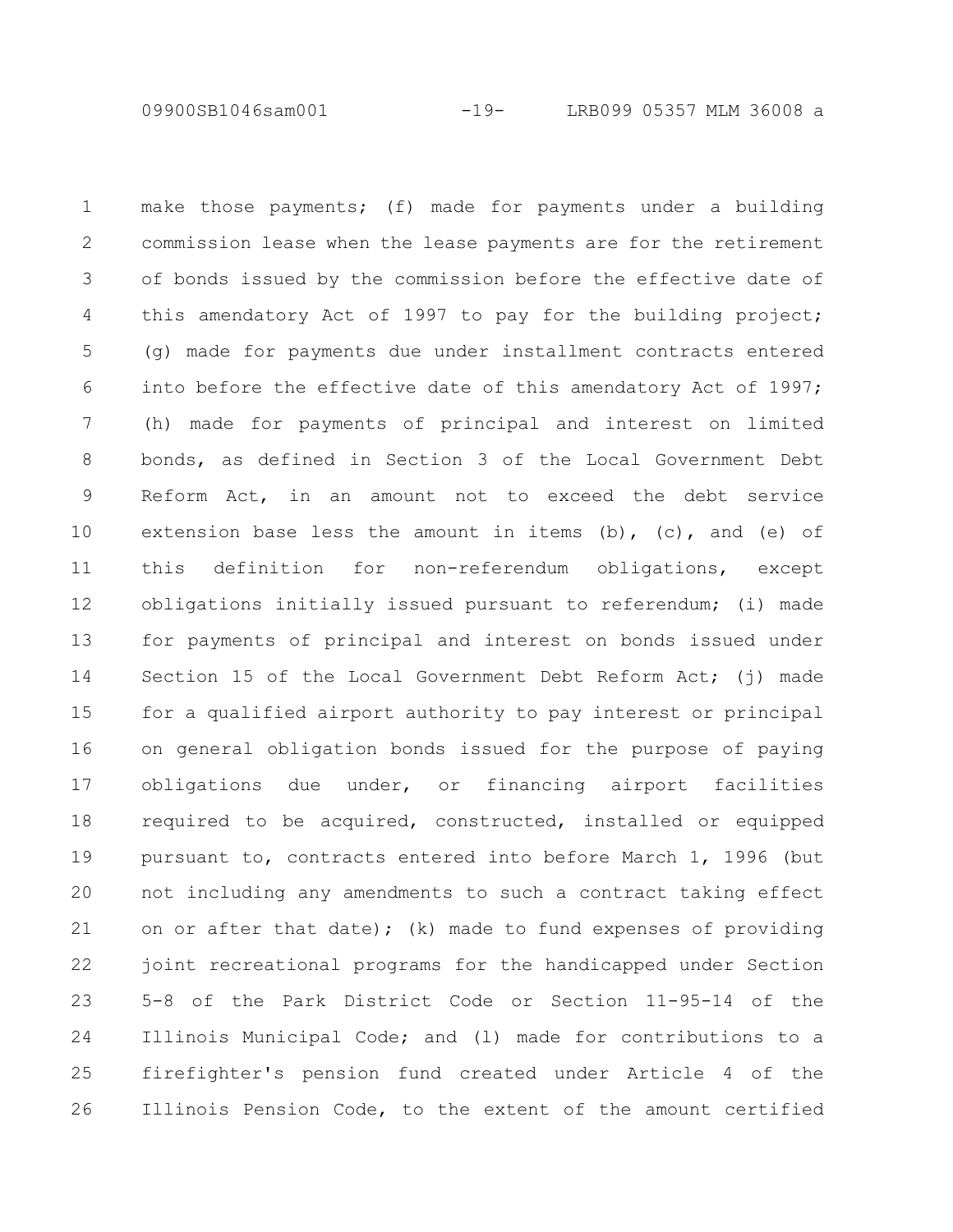under item (5) of Section 4-134 of the Illinois Pension Code. 1

"Debt service extension base" means an amount equal to that portion of the extension for a taxing district for the 1994 levy year, or for those taxing districts subject to this Law in accordance with Section 18-213, except for those subject to paragraph (2) of subsection (e) of Section 18-213, for the levy year in which the referendum making this Law applicable to the taxing district is held, or for those taxing districts subject to this Law in accordance with paragraph (2) of subsection (e) of Section 18-213 for the 1996 levy year, constituting an extension for payment of principal and interest on bonds issued by the taxing district without referendum, but not including excluded non-referendum bonds. For park districts (i) that were first subject to this Law in 1991 or 1995 and (ii) whose extension for the 1994 levy year for the payment of principal and interest on bonds issued by the park district without referendum (but not including excluded non-referendum bonds) was less than 51% of the amount for the 1991 levy year constituting an extension for payment of principal and interest on bonds issued by the park district without referendum (but not including excluded non-referendum bonds), "debt service extension base" means an amount equal to that portion of the extension for the 1991 levy year constituting an extension for payment of principal and interest on bonds issued by the park district without referendum (but not including excluded non-referendum bonds). A debt service extension base 2 3 4 5 6 7 8 9 10 11 12 13 14 15 16 17 18 19 20 21 22 23 24 25 26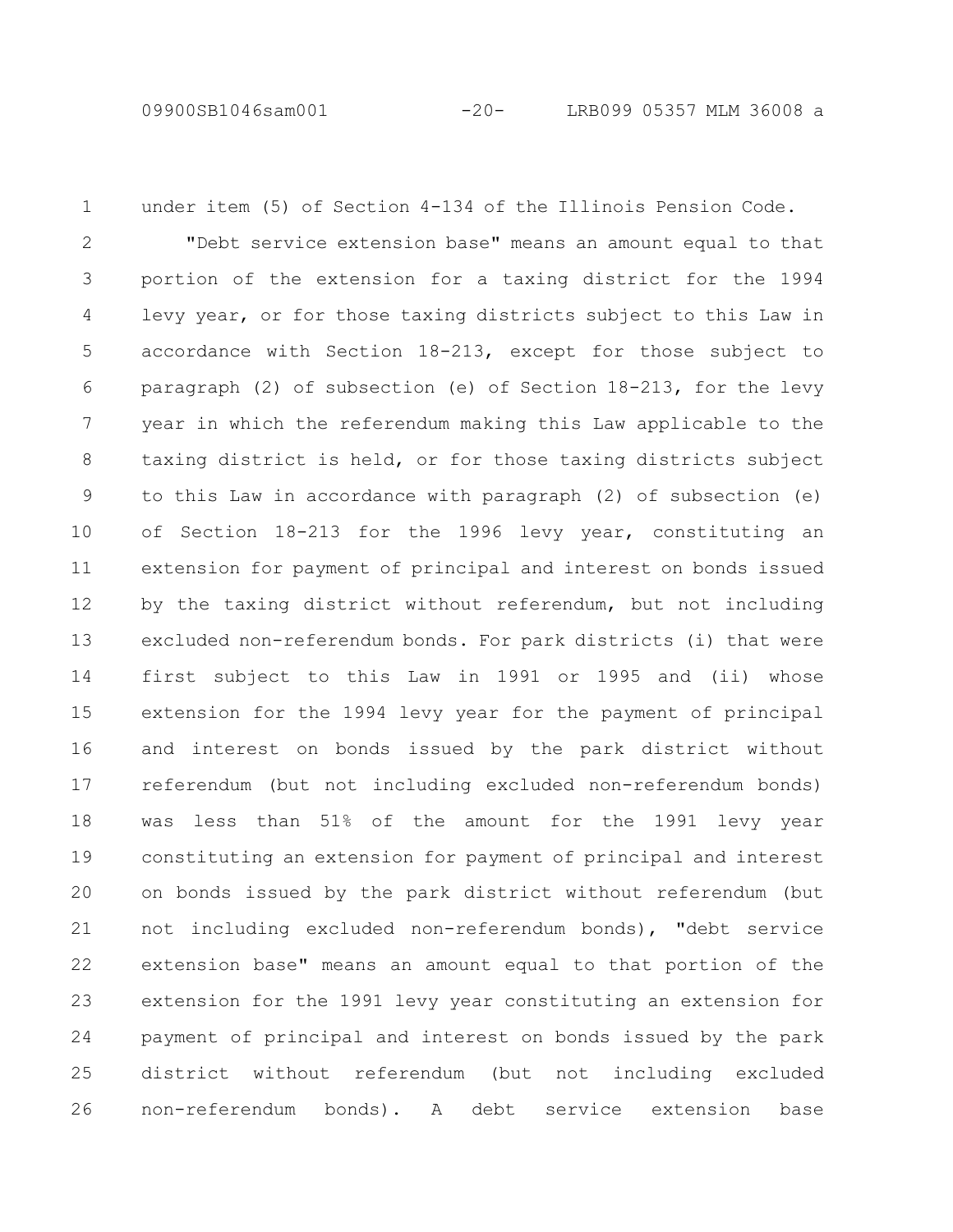09900SB1046sam001 -21- LRB099 05357 MLM 36008 a

established or increased at any time pursuant to any provision of this Law, except Section 18-212, shall be increased each year commencing with the later of (i) the 2009 levy year or (ii) the first levy year in which this Law becomes applicable to the taxing district, by the lesser of 5% or the percentage increase in the Consumer Price Index during the 12-month calendar year preceding the levy year. The debt service extension base may be established or increased as provided under Section 18-212. "Excluded non-referendum bonds" means (i) bonds authorized by Public Act 88-503 and issued under Section 20a of the Chicago Park District Act for aquarium and museum projects; (ii) bonds issued under Section 15 of the Local Government Debt Reform Act; or (iii) refunding obligations issued to refund or to continue to refund obligations initially issued pursuant to referendum. 1 2 3 4 5 6 7 8 9 10 11 12 13 14 15

"Special purpose extensions" include, but are not limited to, extensions for levies made on an annual basis for unemployment and workers' compensation, self-insurance, contributions to pension plans, and extensions made pursuant to Section 6-601 of the Illinois Highway Code for a road district's permanent road fund whether levied annually or not. The extension for a special service area is not included in the aggregate extension. 16 17 18 19 20 21 22 23

"Aggregate extension base" means the taxing district's last preceding aggregate extension as adjusted under Sections 18-135, 18-215, and 18-230. An adjustment under Section 18-135 24 25 26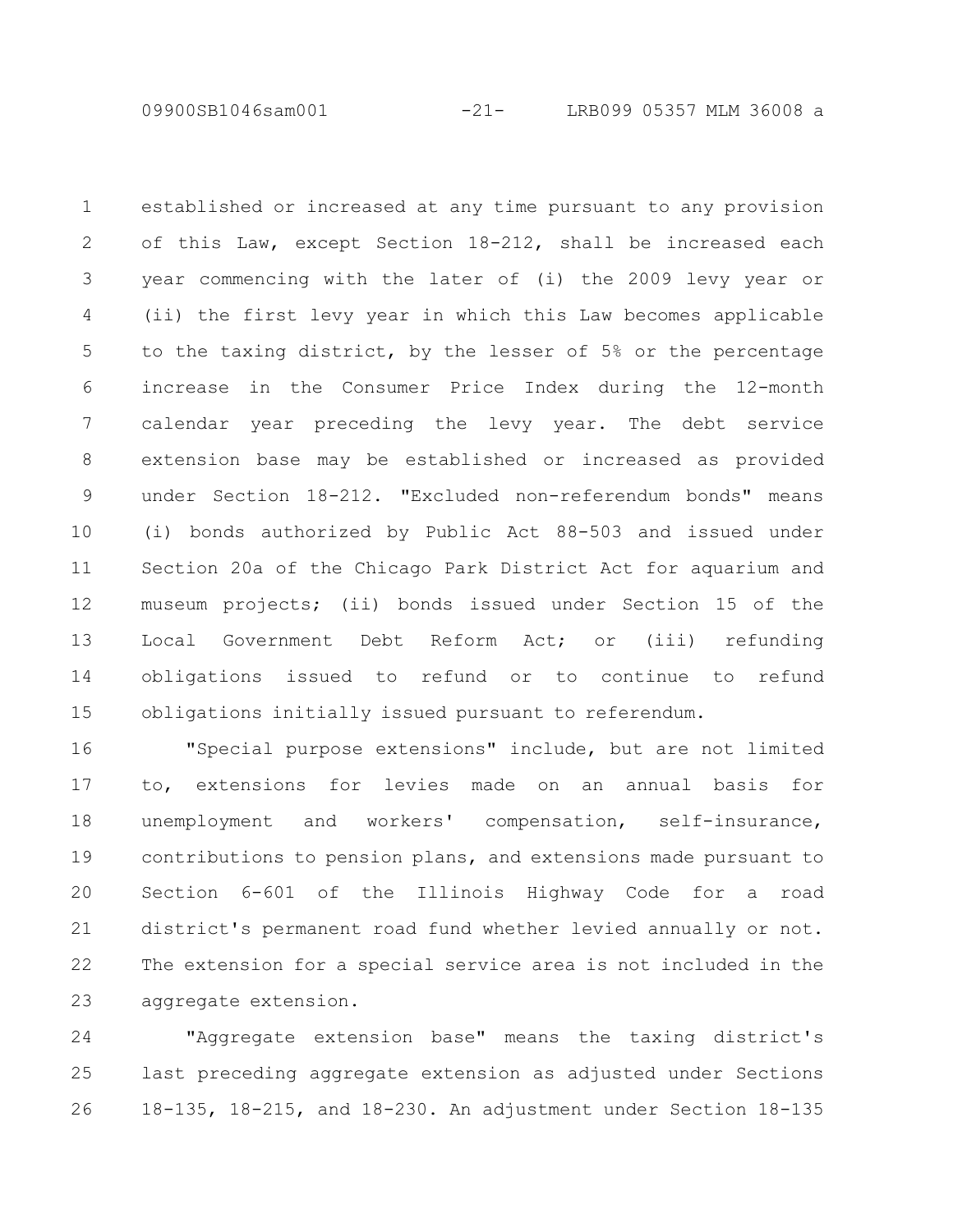09900SB1046sam001 -22- LRB099 05357 MLM 36008 a

shall be made for the 2007 levy year and all subsequent levy years whenever one or more counties within which a taxing district is located (i) used estimated valuations or rates when extending taxes in the taxing district for the last preceding levy year that resulted in the over or under extension of taxes, or (ii) increased or decreased the tax extension for the last preceding levy year as required by Section 18-135(c). Whenever an adjustment is required under Section 18-135, the aggregate extension base of the taxing district shall be equal to the amount that the aggregate extension of the taxing district would have been for the last preceding levy year if either or both (i) actual, rather than estimated, valuations or rates had been used to calculate the extension of taxes for the last levy year, or (ii) the tax extension for the last preceding levy year had not been adjusted as required by subsection (c) of Section 18-135. 1 2 3 4 5 6 7 8 9 10 11 12 13 14 15 16

Notwithstanding any other provision of law, for levy year 2012, the aggregate extension base for West Northfield School District No. 31 in Cook County shall be \$12,654,592. 17 18 19

"Levy year" has the same meaning as "year" under Section  $1 - 155$ . 20 21

"New property" means (i) the assessed value, after final board of review or board of appeals action, of new improvements or additions to existing improvements on any parcel of real property that increase the assessed value of that real property during the levy year multiplied by the equalization factor 22 23 24 25 26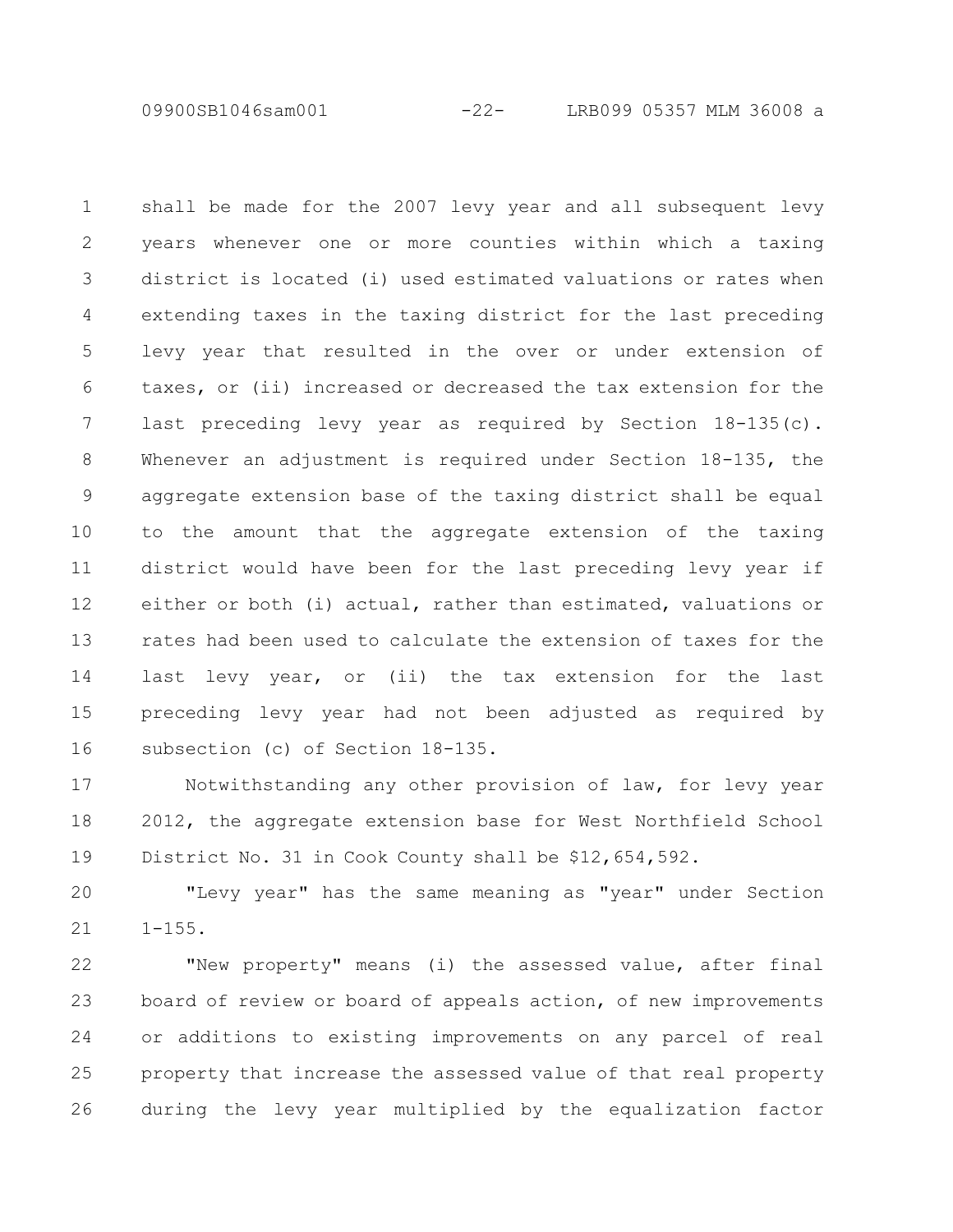09900SB1046sam001 -23- LRB099 05357 MLM 36008 a

issued by the Department under Section 17-30, (ii) the assessed value, after final board of review or board of appeals action, of real property not exempt from real estate taxation, which real property was exempt from real estate taxation for any portion of the immediately preceding levy year, multiplied by the equalization factor issued by the Department under Section 17-30, including the assessed value, upon final stabilization of occupancy after new construction is complete, of any real property located within the boundaries of an otherwise or previously exempt military reservation that is intended for residential use and owned by or leased to a private corporation or other entity, (iii) in counties that classify in accordance with Section 4 of Article IX of the Illinois Constitution, an incentive property's additional assessed value resulting from a scheduled increase in the level of assessment as applied to the first year final board of review market value, and (iv) any increase in assessed value due to oil or gas production from an oil or gas well required to be permitted under the Hydraulic Fracturing Regulatory Act that was not produced in or accounted for during the previous levy year. In addition, the county clerk in a county containing a population of 3,000,000 or more shall include in the 1997 recovered tax increment value for any school district, any recovered tax increment value that was applicable to the 1995 tax year calculations. 1 2 3 4 5 6 7 8 9 10 11 12 13 14 15 16 17 18 19 20 21 22 23 24

"Qualified airport authority" means an airport authority organized under the Airport Authorities Act and located in a 25 26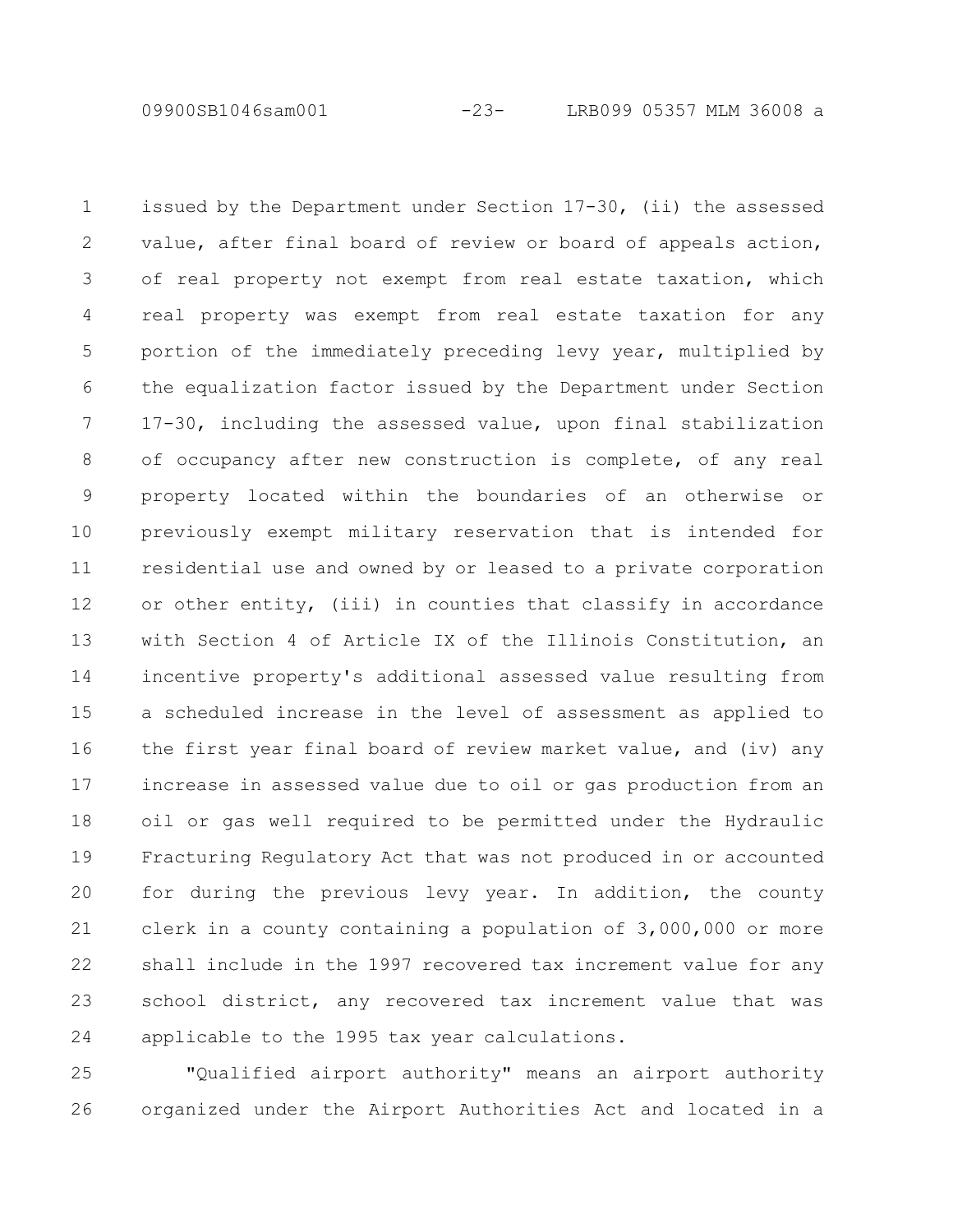09900SB1046sam001 -24- LRB099 05357 MLM 36008 a

county bordering on the State of Wisconsin and having a population in excess of 200,000 and not greater than 500,000. "Recovered tax increment value" means, except as otherwise provided in this paragraph, the amount of the current year's equalized assessed value, in the first year after a municipality terminates the designation of an area as a redevelopment project area previously established under the Tax Increment Allocation Development Act in the Illinois Municipal Code, previously established under the Industrial Jobs Recovery Law in the Illinois Municipal Code, previously established under the Economic Development Project Area Tax Increment Act of 1995, or previously established under the Economic Development Area Tax Increment Allocation Act, of each taxable lot, block, tract, or parcel of real property in the redevelopment project area over and above the initial equalized assessed value of each property in the redevelopment project area. For the taxes which are extended for the 1997 levy year, the recovered tax increment value for a non-home rule taxing district that first became subject to this Law for the 1995 levy year because a majority of its 1994 equalized assessed value was in an affected county or counties shall be increased if a municipality terminated the designation of an area in 1993 as a redevelopment project area previously established under the Tax Increment Allocation Development Act in the Illinois Municipal Code, previously established under the Industrial Jobs Recovery Law in the Illinois Municipal Code, or previously 1 2 3 4 5 6 7 8 9 10 11 12 13 14 15 16 17 18 19 20 21 22 23 24 25 26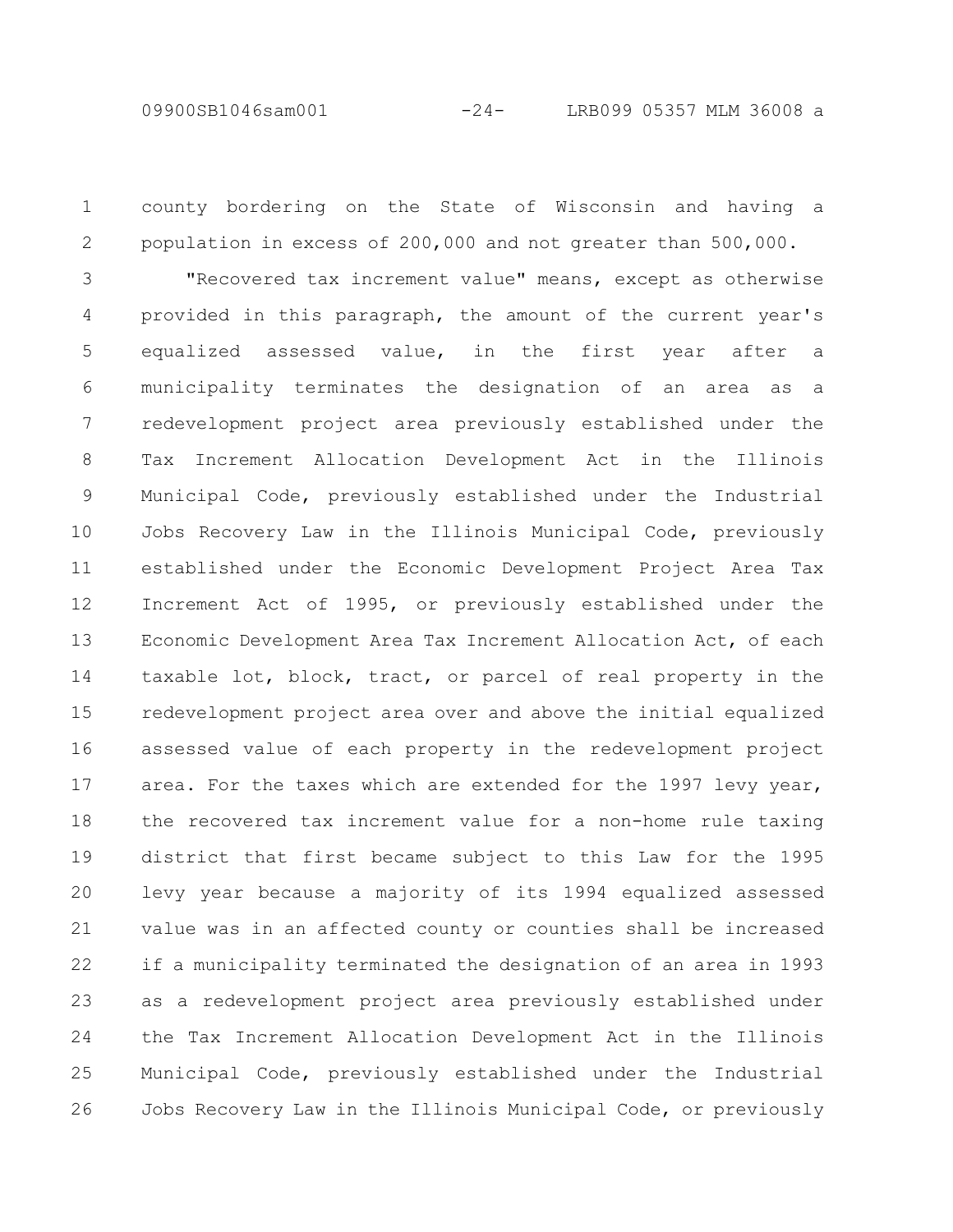09900SB1046sam001 -25- LRB099 05357 MLM 36008 a

established under the Economic Development Area Tax Increment Allocation Act, by an amount equal to the 1994 equalized assessed value of each taxable lot, block, tract, or parcel of real property in the redevelopment project area over and above the initial equalized assessed value of each property in the redevelopment project area. In the first year after a municipality removes a taxable lot, block, tract, or parcel of real property from a redevelopment project area established under the Tax Increment Allocation Development Act in the Illinois Municipal Code, the Industrial Jobs Recovery Law in the Illinois Municipal Code, or the Economic Development Area Tax Increment Allocation Act, "recovered tax increment value" means the amount of the current year's equalized assessed value of each taxable lot, block, tract, or parcel of real property removed from the redevelopment project area over and above the initial equalized assessed value of that real property before removal from the redevelopment project area. 1 2 3 4 5 6 7 8 9 10 11 12 13 14 15 16 17

Except as otherwise provided in this Section, "limiting rate" means a fraction the numerator of which is the last preceding aggregate extension base times an amount equal to one plus the extension limitation defined in this Section and the denominator of which is the current year's equalized assessed value of all real property in the territory under the jurisdiction of the taxing district during the prior levy year. For those taxing districts that reduced their aggregate extension for the last preceding levy year, the highest 18 19 20 21 22 23 24 25 26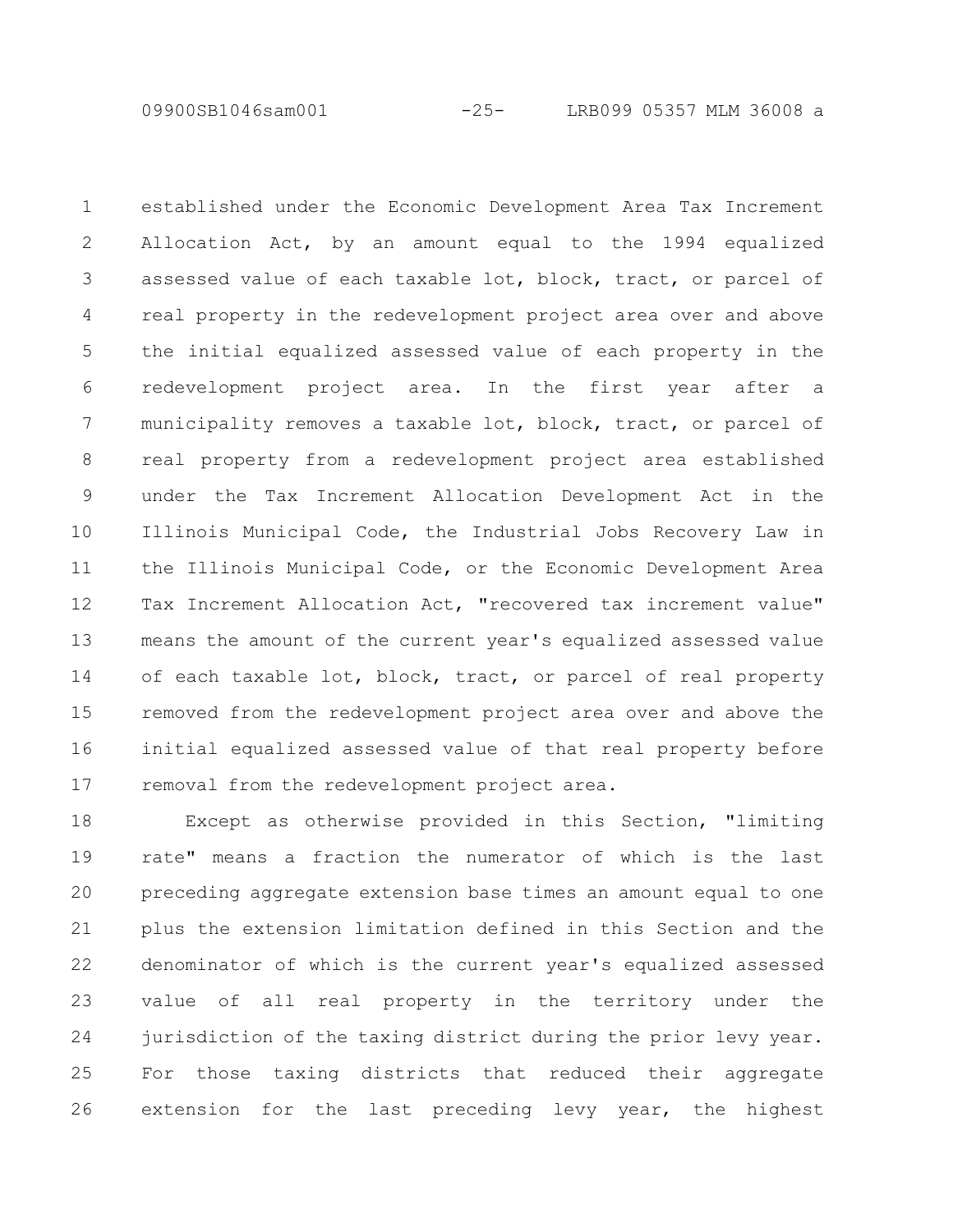09900SB1046sam001 -26- LRB099 05357 MLM 36008 a

aggregate extension in any of the last 3 preceding levy years shall be used for the purpose of computing the limiting rate. The denominator shall not include new property or the recovered tax increment value. If a new rate, a rate decrease, or a limiting rate increase has been approved at an election held after March 21, 2006, then (i) the otherwise applicable limiting rate shall be increased by the amount of the new rate or shall be reduced by the amount of the rate decrease, as the case may be, or (ii) in the case of a limiting rate increase, the limiting rate shall be equal to the rate set forth in the proposition approved by the voters for each of the years specified in the proposition, after which the limiting rate of the taxing district shall be calculated as otherwise provided. In the case of a taxing district that obtained referendum approval for an increased limiting rate on March 20, 2012, the limiting rate for tax year 2012 shall be the rate that generates the approximate total amount of taxes extendable for that tax year, as set forth in the proposition approved by the voters; this rate shall be the final rate applied by the county clerk for the aggregate of all capped funds of the district for tax year 2012. 1 2 3 4 5 6 7 8 9 10 11 12 13 14 15 16 17 18 19 20 21

(Source: P.A. 97-611, eff. 1-1-12; 97-1154, eff. 1-25-13; 98-6, eff. 3-29-13; 98-23, eff. 6-17-13.) 22 23

(35 ILCS 200/18-205) 24

Sec. 18-205. Referendum to increase the extension 25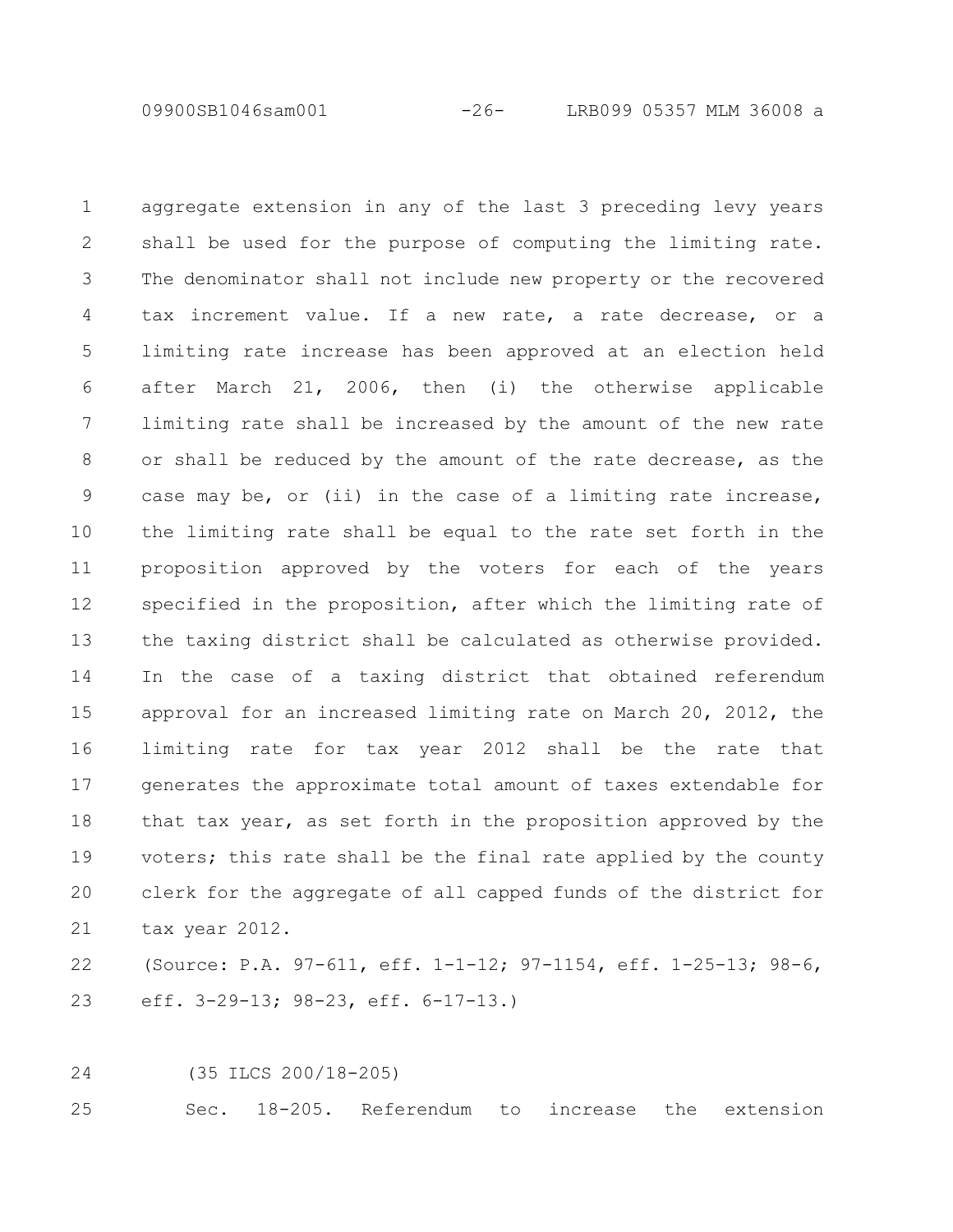09900SB1046sam001 -27- LRB099 05357 MLM 36008 a

limitation. A taxing district is limited to an extension limitation as defined in Section 18-185 of 5% or the percentage increase in the Consumer Price Index during the 12calendar year preceding the levy year, whichever is less. A taxing district may increase its extension limitation for one or more levy years if that taxing district holds a referendum before the levy date for the first levy year at which a majority of voters voting on the issue approves adoption of a higher extension limitation. Referenda shall be conducted at a regularly scheduled election in accordance with the Election Code. For referenda to increase the extension limitation for levy years prior to 2016, the The question shall be presented in substantially the following manner for all elections held after March 21, 2006: 1 2 3 4 5 6 7 8 9 10 11 12 13 14

Shall the extension limitation under the Property Tax Extension Limitation Law for (insert the legal name, number, if any, and county or counties of the taxing district and geographic or other common name by which a school or community college district is known and referred to), Illinois, be increased from the lesser of 5% or the percentage increase in the Consumer Price Index over the prior levy year to (insert the percentage of the proposed increase)% per year for (insert each levy year for which the increased extension limitation will apply)? 15 16 17 18 19 20 21 22 23 24

For referenda to increase the extension limitation for levy year 2016 and thereafter, the question shall be presented in 25 26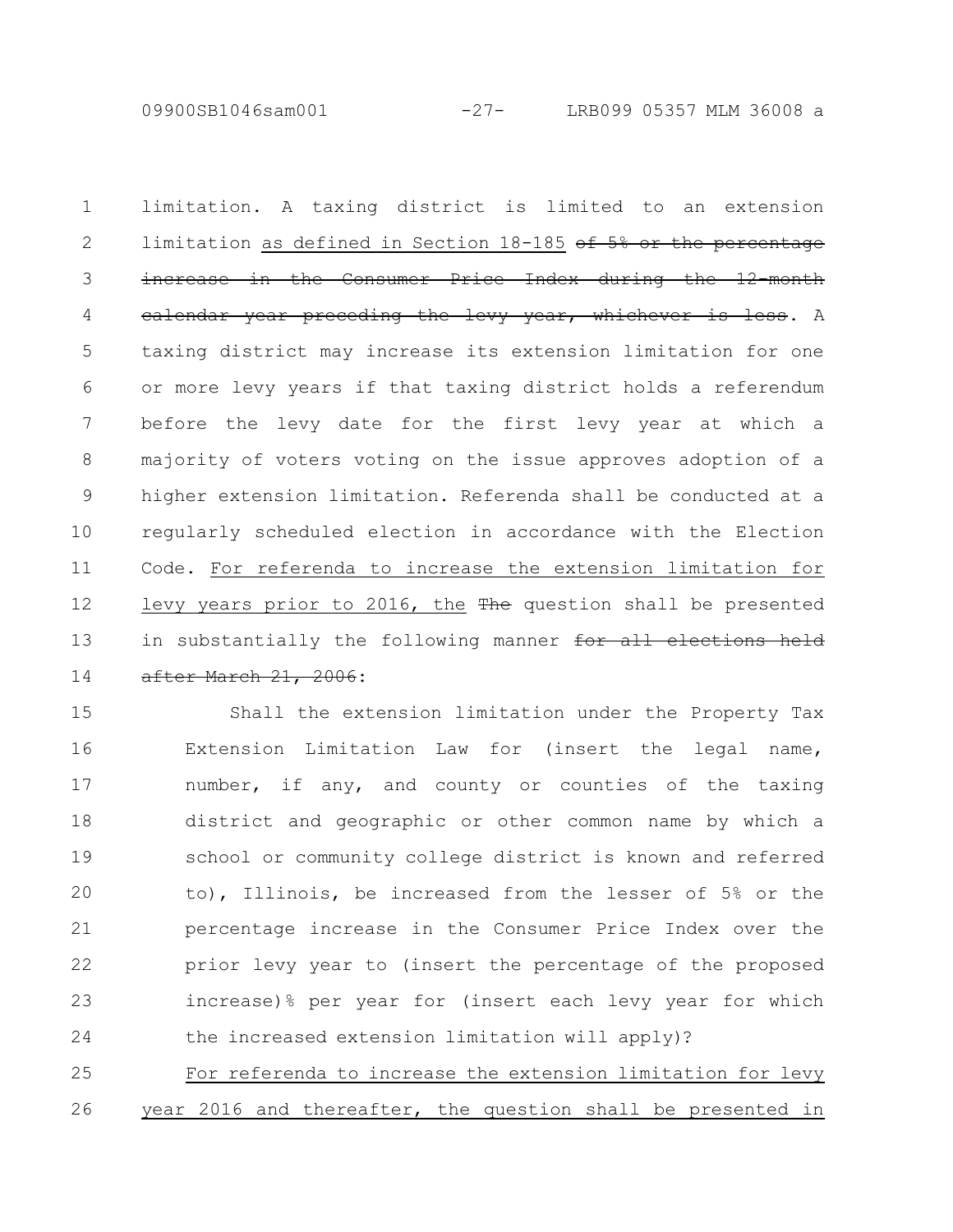substantially the following manner: Shall the extension limitation under the Property Tax Extension Limitation Law for (insert the legal name, number, if any, and county or counties of the taxing district and geographic or other common name by which a school or community college district is known and referred to), Illinois, be increased from 0% to (insert the percentage of the proposed increase)% per year for (insert each levy year for which the increased extension limitation will apply)? 1 2 3 4 5 6 7 8 9 10

The votes must be recorded as "Yes" or "No". 11

If a majority of voters voting on the issue approves the adoption of the increase, the increase shall be applicable for each levy year specified. 12 13 14

The ballot for any question submitted pursuant to this Section shall have printed thereon, but not as a part of the question submitted, only the following supplemental information (which shall be supplied to the election authority by the taxing district) in substantially the following form: 15 16 17 18 19

(1) For the (insert the first levy year for which the increased extension limitation will be applicable) levy year the approximate amount of the additional tax extendable against property containing a single family residence and having a fair market value at the time of the referendum of \$100,000 is estimated to be \$.... 20 21 22 23 24 25

26

(2) Based upon an average annual percentage increase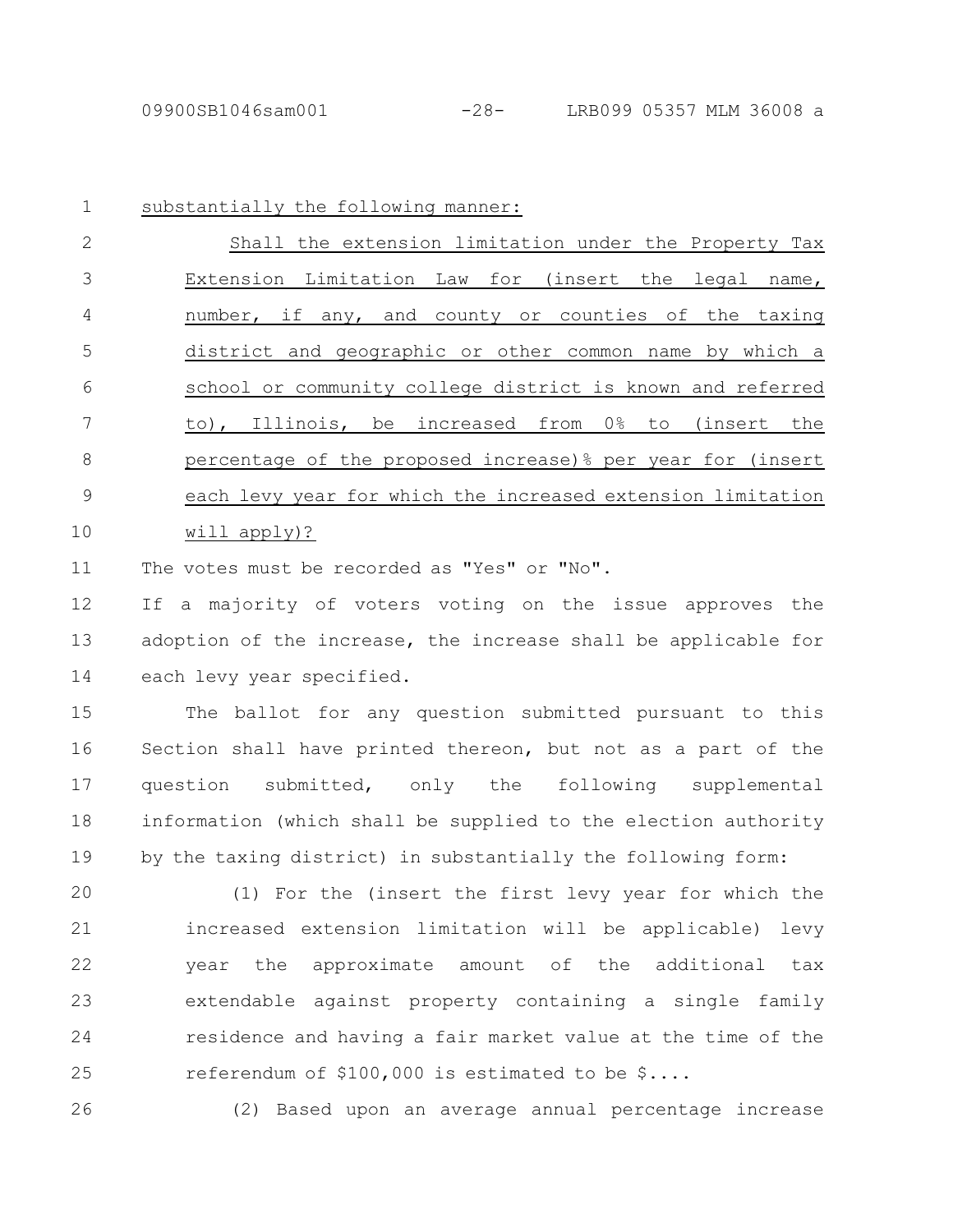09900SB1046sam001 -29- LRB099 05357 MLM 36008 a

(or decrease) in the market value of such property of  $\ldots$   $\frac{8}{3}$ (insert percentage equal to the average annual percentage increase or decrease for the prior 3 levy years, at the time the submission of the question is initiated by the taxing district, in the amount of (A) the equalized assessed value of the taxable property in the taxing district less (B) the new property included in the equalized assessed value), the approximate amount of the additional tax extendable against such property for the ... levy year is estimated to be \$... and for the ... levy year is estimated to be \$.... 1 2 3 4 5 6 7 8 9 10 11

Paragraph (2) shall be included only if the increased extension limitation will be applicable for more than one year and shall list each levy year for which the increased extension limitation will be applicable. The additional tax shown for each levy year shall be the approximate dollar amount of the increase over the amount of the most recently completed extension at the time the submission of the question is initiated by the taxing district. The approximate amount of the additional tax extendable shown in paragraphs (1) and (2) shall be calculated by multiplying \$100,000 (the fair market value of the property without regard to any property tax exemptions) by (i) the percentage level of assessment prescribed for that property by statute, or by ordinance of the county board in counties that classify property for purposes of taxation in accordance with Section 4 of Article IX of the Illinois 12 13 14 15 16 17 18 19 20 21 22 23 24 25 26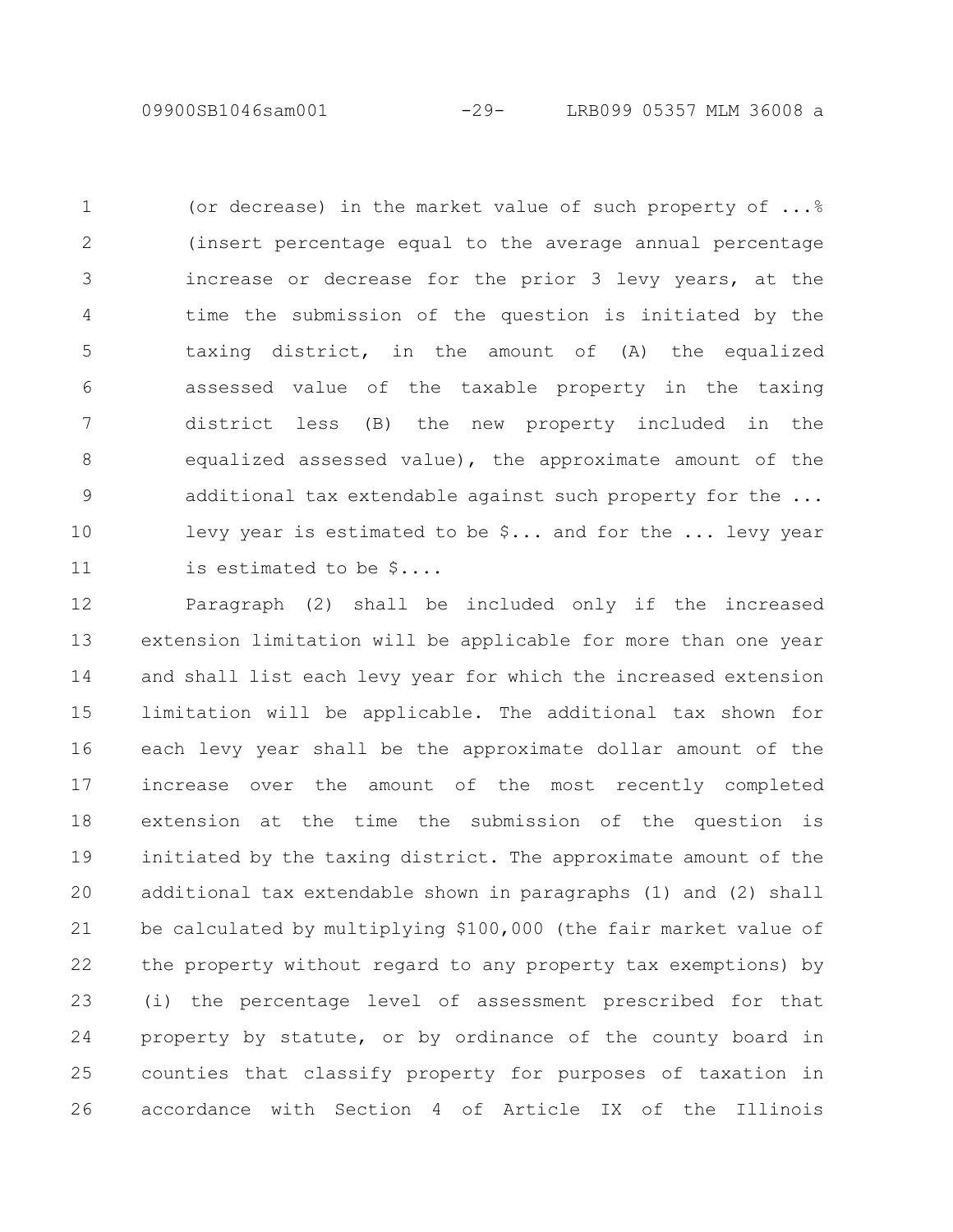09900SB1046sam001 -30- LRB099 05357 MLM 36008 a

Constitution; (ii) the most recent final equalization factor certified to the county clerk by the Department of Revenue at the time the taxing district initiates the submission of the proposition to the electors; (iii) the last known aggregate extension base of the taxing district at the time the submission of the question is initiated by the taxing district; and (iv) the difference between the percentage increase proposed in the question and (A) the lesser of 5% or the percentage increase in the Consumer Price Index for the prior levy year (or an estimate of the percentage increase for the prior levy year if the increase is unavailable at the time the submission of the question is initiated by the taxing district) or (B) 0%, as applicable; and dividing the result by the last known equalized assessed value of the taxing district at the time the submission of the question is initiated by the taxing district. This amendatory Act of the 97th General Assembly is intended to clarify the existing requirements of this Section, and shall not be construed to validate any prior non-compliant referendum language. Any notice required to be published in connection with the submission of the question shall also contain this supplemental information and shall not contain any other supplemental information. Any error, miscalculation, or inaccuracy in computing any amount set forth on the ballot or in the notice that is not deliberate shall not invalidate or affect the validity of any proposition approved. Notice of the referendum shall be published and posted as otherwise required 1 2 3 4 5 6 7 8 9 10 11 12 13 14 15 16 17 18 19 20 21 22 23 24 25 26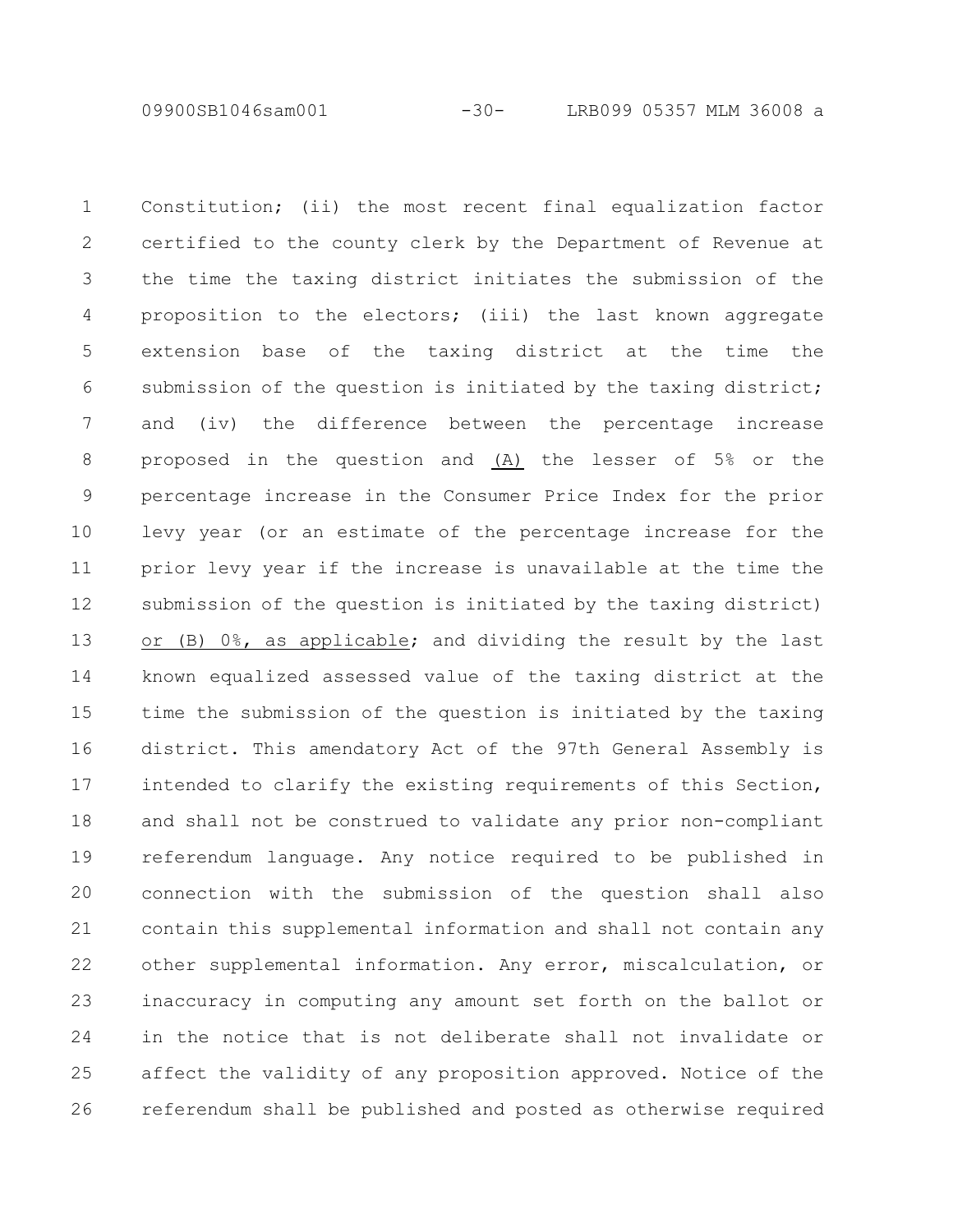by law, and the submission of the question shall be initiated as provided by law. 1 2

(Source: P.A. 97-1087, eff. 8-24-12.) 3

(35 ILCS 200/18-213) 4

Sec. 18-213. Referenda on applicability of the Property Tax Extension Limitation Law. 5 6

(a) The provisions of this Section do not apply to a taxing district subject to this Law because a majority of its 1990 equalized assessed value is in a county or counties contiguous to a county of 3,000,000 or more inhabitants, or because a majority of its 1994 equalized assessed value is in an affected county and the taxing district was not subject to this Law before the 1995 levy year. 7 8 9 10 11 12 13

(b) Prior to levy year 2016, the The county board of a county that is not subject to this Law may, by ordinance or resolution, submit to the voters of the county the question of whether to make all non-home rule taxing districts that have all or a portion of their equalized assessed valuation situated in the county subject to this Law in the manner set forth in this Section. 14 15 16 17 18 19 20

21

For purposes of this Section only:

"Taxing district" has the same meaning provided in Section  $1 - 150$ . 22 23

"Equalized assessed valuation" means the equalized assessed valuation for a taxing district for the immediately 24 25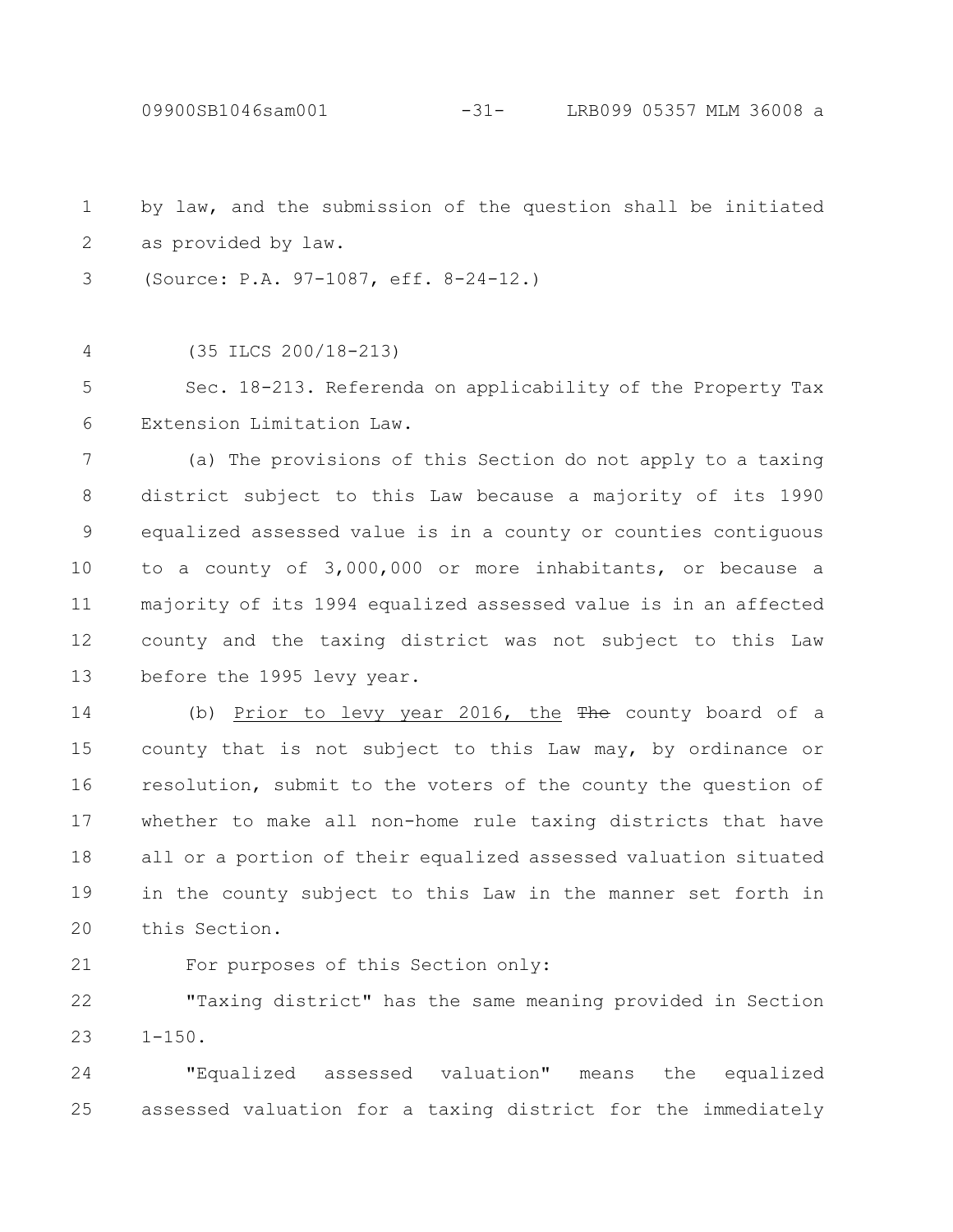09900SB1046sam001 -32- LRB099 05357 MLM 36008 a

preceding levy year. 1

(c) The ordinance or resolution shall request the submission of the proposition at any election, except a consolidated primary election, for the purpose of voting for or against making the Property Tax Extension Limitation Law applicable to all non-home rule taxing districts that have all or a portion of their equalized assessed valuation situated in the county. 2 3 4 5 6 7 8

The question shall be placed on a separate ballot and shall be in substantially the following form: 9 10

Shall the Property Tax Extension Limitation Law (35 ILCS 200/18-185 through 18-245), which limits annual property tax extension increases, apply to non-home rule taxing districts with all or a portion of their equalized assessed valuation located in (name of county)? 11 12 13 14 15

Votes on the question shall be recorded as "yes" or "no". 16

(d) The county clerk shall order the proposition submitted to the electors of the county at the election specified in the ordinance or resolution. If part of the county is under the jurisdiction of a board or boards of election commissioners, the county clerk shall submit a certified copy of the ordinance or resolution to each board of election commissioners, which shall order the proposition submitted to the electors of the taxing district within its jurisdiction at the election specified in the ordinance or resolution. 17 18 19 20 21 22 23 24 25

26

(e) (1) With respect to taxing districts having all of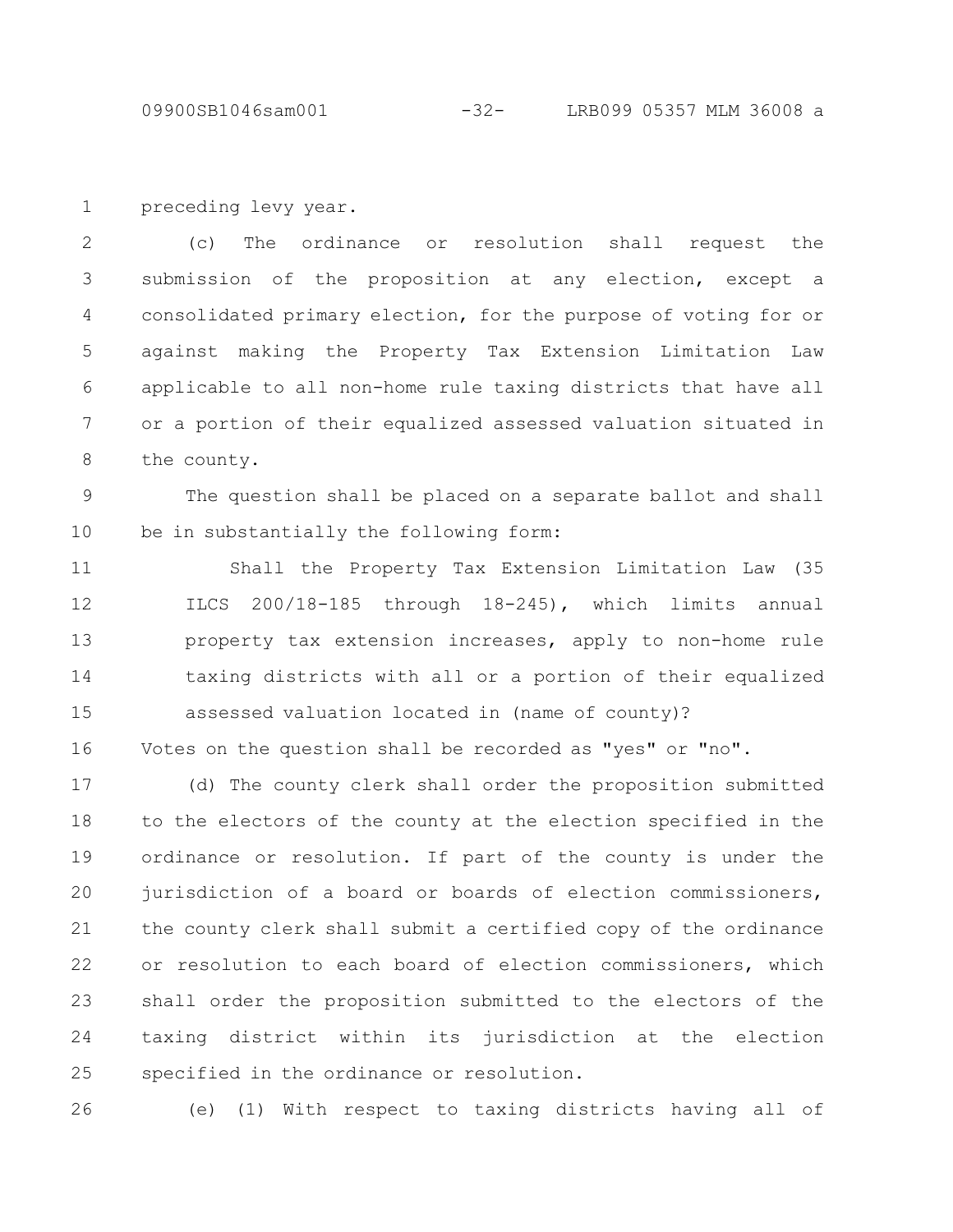09900SB1046sam001 -33- LRB099 05357 MLM 36008 a

their equalized assessed valuation located in the county, if a majority of the votes cast on the proposition are in favor of the proposition, then this Law becomes applicable to the taxing district beginning on January 1 of the year following the date of the referendum. 1 2 3 4 5

(2) With respect to taxing districts that meet all the following conditions this Law shall become applicable to the taxing district beginning on January 1, 1997. The districts to which this paragraph (2) is applicable 6 7 8 9

(A) do not have all of their equalized assessed valuation located in a single county, 10 11

(B) have equalized assessed valuation in an affected county, 12 13

(C) meet the condition that each county, other than an affected county, in which any of the equalized assessed valuation of the taxing district is located has held a referendum under this Section at any election, except a consolidated primary election, held prior to the effective date of this amendatory Act of 1997, and 14 15 16 17 18 19 20

(D) have a majority of the district's equalized assessed valuation located in one or more counties in each of which the voters have approved a referendum under this Section prior to the effective date of this amendatory Act of 1997. For purposes of this Section, in determining whether a majority of the equalized 21 22 23 24 25 26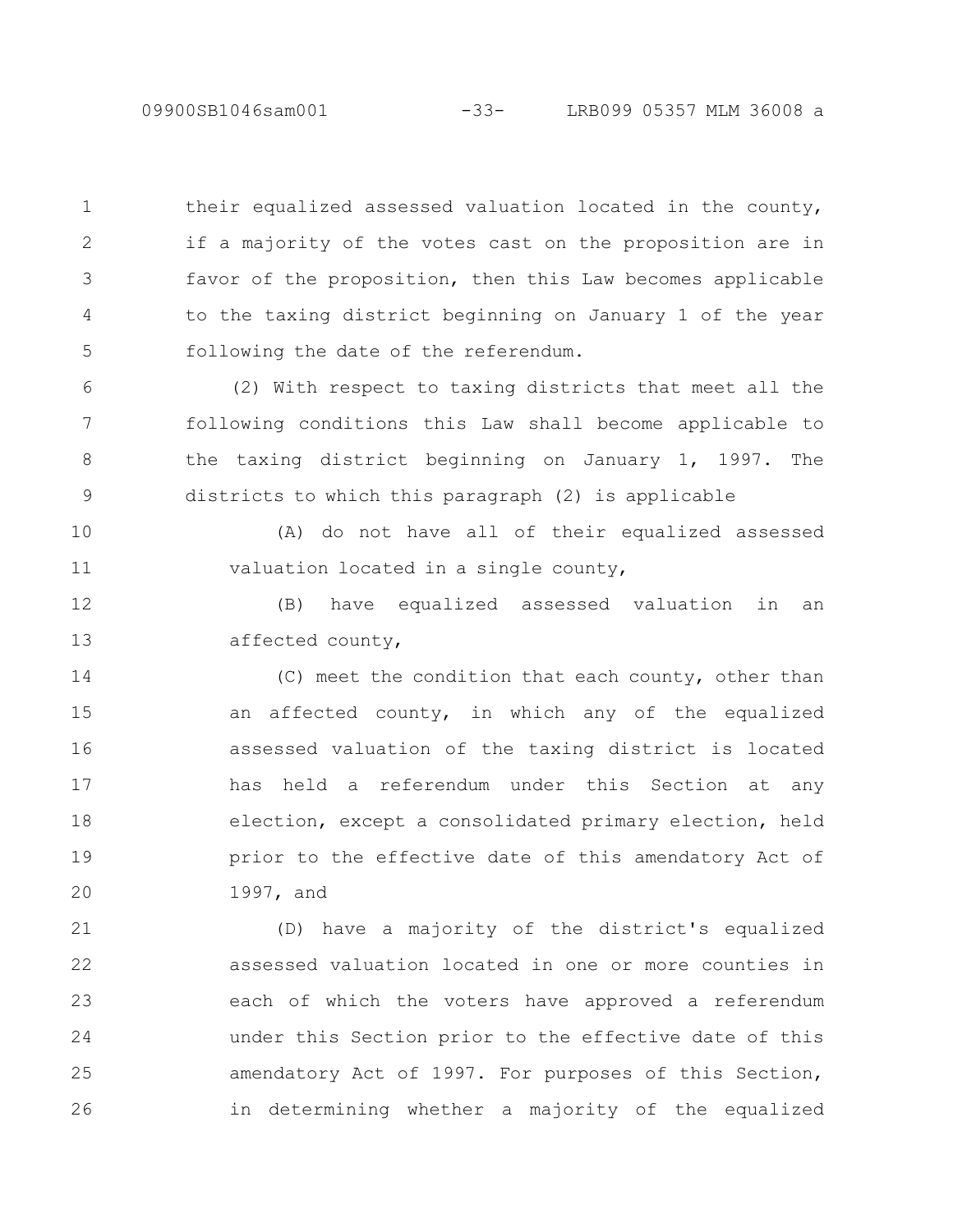1

2

3

4

5

6

7

assessed valuation of the taxing district is located in one or more counties in which the voters have approved a referendum under this Section, the equalized assessed valuation of the taxing district in any affected county shall be included with the equalized assessed value of the taxing district in counties in which the voters have approved the referendum.

(3) With respect to taxing districts that do not have all of their equalized assessed valuation located in a single county and to which paragraph (2) of subsection (e) is not applicable, if each county other than an affected county in which any of the equalized assessed valuation of the taxing district is located has held a referendum under this Section at any election, except a consolidated primary election, held in any year and if a majority of the equalized assessed valuation of the taxing district is located in one or more counties that have each approved a referendum under this Section, then this Law shall become applicable to the taxing district on January 1 of the year following the year in which the last referendum in a county in which the taxing district has any equalized assessed valuation is held. For the purposes of this Law, the last referendum shall be deemed to be the referendum making this Law applicable to the taxing district. For purposes of this Section, in determining whether a majority of the equalized assessed valuation of the taxing district is located in one 8 9 10 11 12 13 14 15 16 17 18 19 20 21 22 23 24 25 26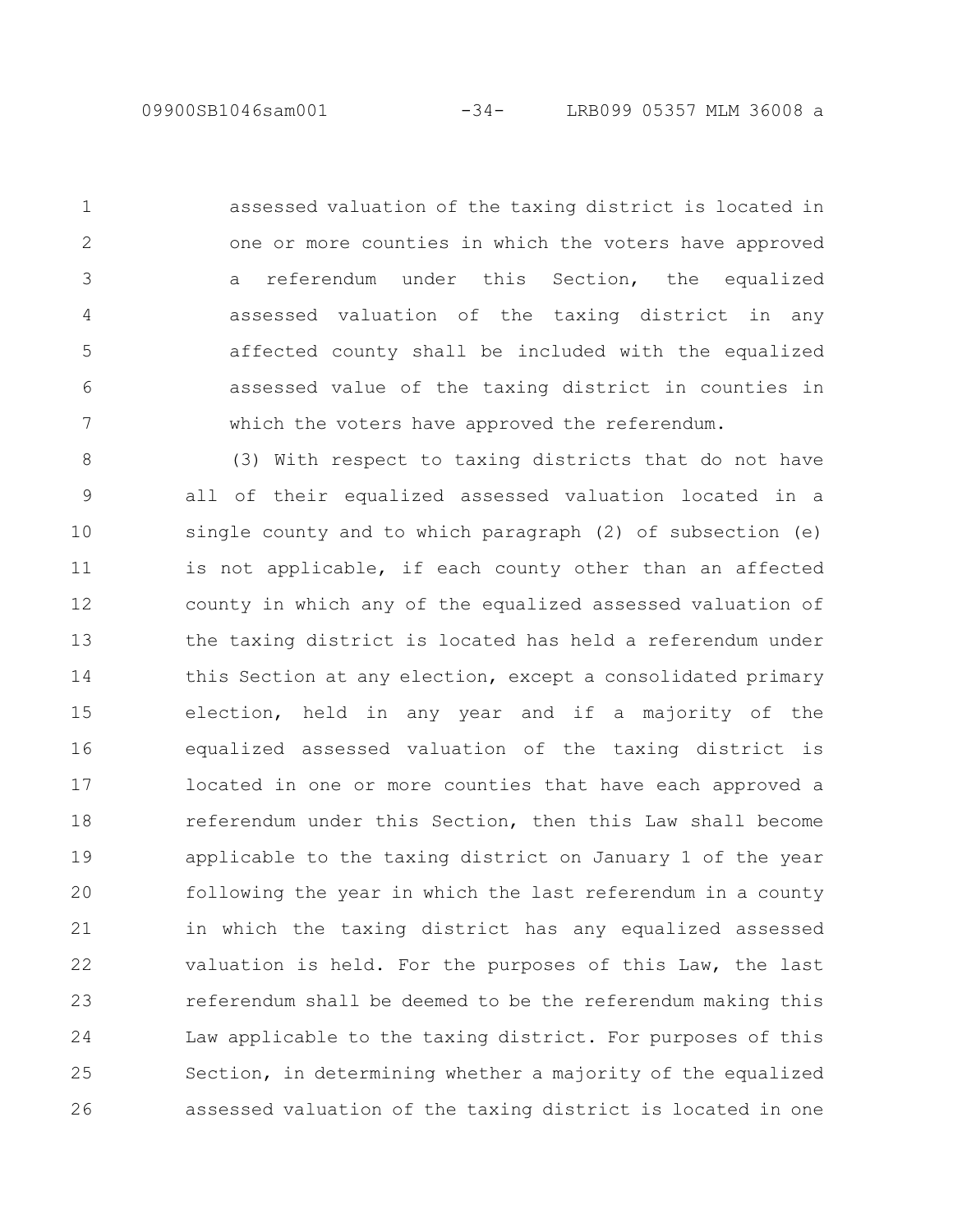or more counties that have approved a referendum under this Section, the equalized assessed valuation of the taxing district in any affected county shall be included with the equalized assessed value of the taxing district in counties that have approved the referendum. 1 2 3 4 5

(f) Immediately after a referendum is held under this Section, the county clerk of the county holding the referendum shall give notice of the referendum having been held and its results to all taxing districts that have all or a portion of their equalized assessed valuation located in the county, the county clerk of any other county in which any of the equalized assessed valuation of any taxing district is located, and the Department of Revenue. After the last referendum affecting a multi-county taxing district is held, the Department of Revenue shall determine whether the taxing district is subject to this Law and, if so, shall notify the taxing district and the county clerks of all of the counties in which a portion of the equalized assessed valuation of the taxing district is located that, beginning the following January 1, the taxing district is subject to this Law. For each taxing district subject to paragraph (2) of subsection (e) of this Section, the Department of Revenue shall notify the taxing district and the county clerks of all of the counties in which a portion of the equalized assessed valuation of the taxing district is located that, beginning January 1, 1997, the taxing district is subject to this Law. 6 7 8 9 10 11 12 13 14 15 16 17 18 19 20 21 22 23 24 25 26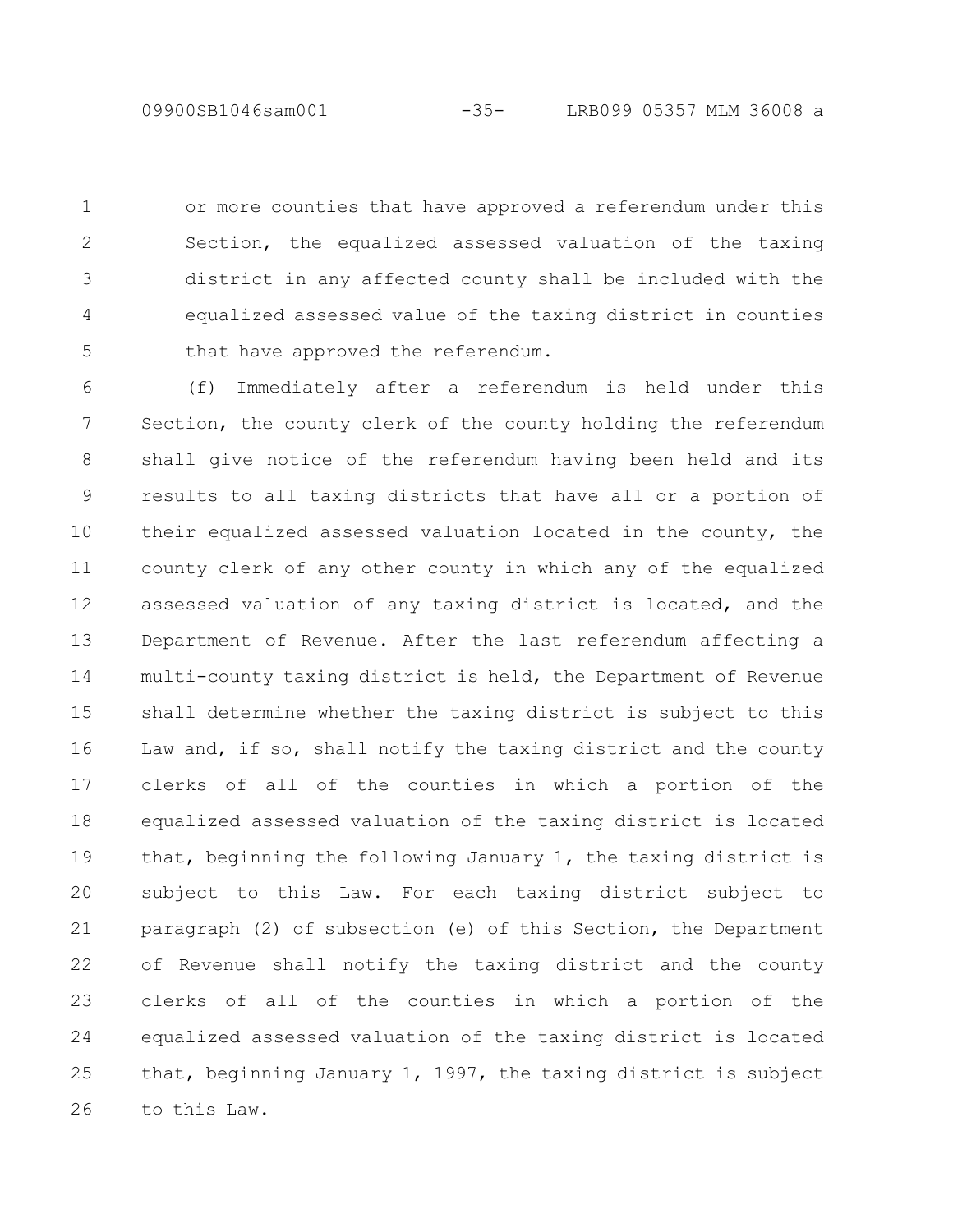(g) Referenda held under this Section shall be conducted in accordance with the Election Code. 1 2

(Source: P.A. 89-510, eff. 7-11-96; 89-718, eff. 3-7-97.) 3

(35 ILCS 200/18-214) 4

Sec. 18-214. Referenda on removal of the applicability of the Property Tax Extension Limitation Law to non-home rule taxing districts. 5 6 7

(a) The provisions of this Section do not apply to a taxing district that is subject to this Law because a majority of its 1990 equalized assessed value is in a county or counties contiguous to a county of 3,000,000 or more inhabitants, or because a majority of its 1994 equalized assessed value is in an affected county and the taxing district was not subject to this Law before the 1995 levy year. 8 9 10 11 12 13 14

15

(b) For purposes of this Section only:

"Taxing district" means any non-home rule taxing district that became subject to this Law under Section 18-213 of this Law. 16 17 18

"Equalized assessed valuation" means the equalized assessed valuation for a taxing district for the immediately preceding levy year. 19 20 21

(c) The county board of a county that became subject to this Law by a referendum approved by the voters of the county under Section 18-213 may, by ordinance or resolution, in the manner set forth in this Section, submit to the voters of the 22 23 24 25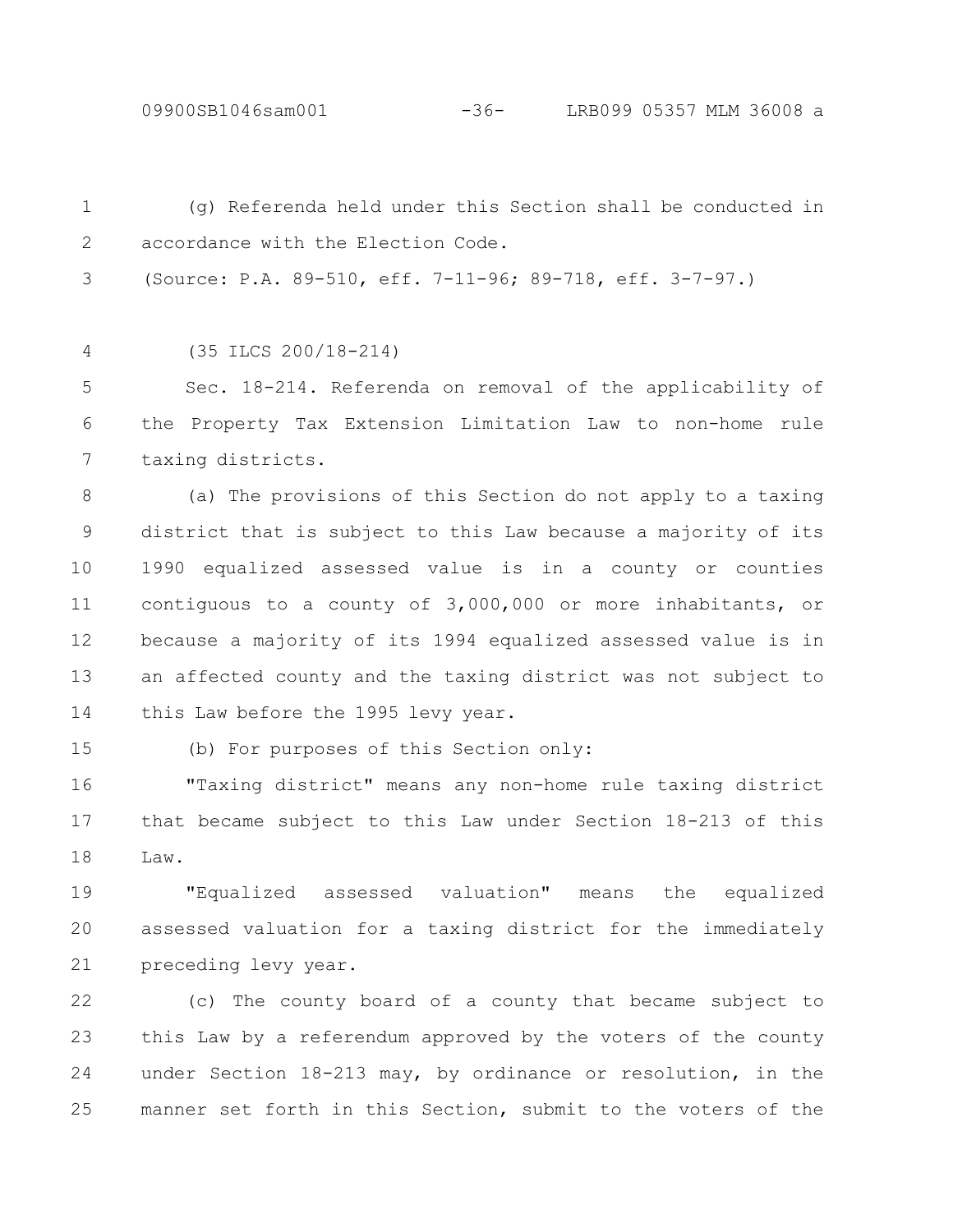county the question of whether this Law applies to all non-home rule taxing districts that have all or a portion of their equalized assessed valuation situated in the county in the manner set forth in this Section. 1 2 3 4

(d) The ordinance or resolution shall request the submission of the proposition at any election, except a consolidated primary election, for the purpose of voting for or against the continued application of the Property Tax Extension Limitation Law to all non-home rule taxing districts that have all or a portion of their equalized assessed valuation situated in the county. 5 6 7 8 9 10 11

The question shall be placed on a separate ballot and shall be in substantially the following form: 12 13

Shall the Property Tax Extension Limitation Law (35 ILCS 200/18-185 through 35 ILCS 200/18-245), which limits annual property tax extension increases, apply to non-home rule taxing districts with all or a portion of their equalized assessed valuation located in (name of county)? Votes on the question shall be recorded as "yes" or "no". 14 15 16 17 18 19

(e) The county clerk shall order the proposition submitted to the electors of the county at the election specified in the ordinance or resolution. If part of the county is under the jurisdiction of a board or boards of election commissioners, the county clerk shall submit a certified copy of the ordinance or resolution to each board of election commissioners, which shall order the proposition submitted to the electors of the 20 21 22 23 24 25 26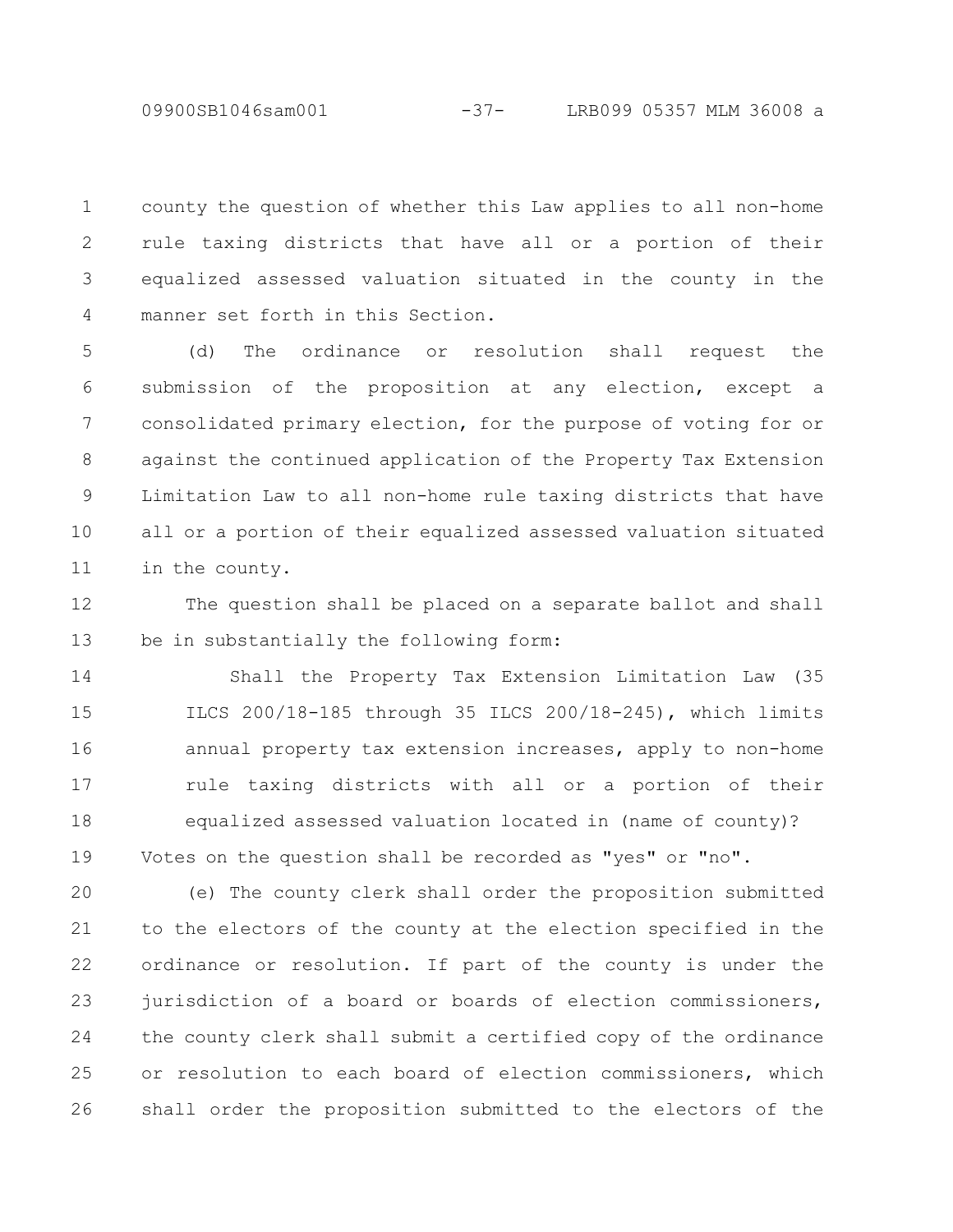taxing district within its jurisdiction at the election specified in the ordinance or resolution. 1 2

(f) With respect to taxing districts having all of their equalized assessed valuation located in one county, if a majority of the votes cast on the proposition are against the proposition, then this Law shall not apply to the taxing district beginning on January 1 of the year following the date of the referendum. 3 4 5 6 7 8

(g) With respect to taxing districts that do not have all of their equalized assessed valuation located in a single county, if both of the following conditions are met, then this Law shall no longer apply to the taxing district beginning on January 1 of the year following the date of the referendum. 9 10 11 12 13

(1) Each county in which the district has any equalized assessed valuation must either, (i) have held a referendum under this Section, (ii) be an affected county, or (iii) have held a referendum under Section 18-213 at which the voters rejected the proposition at the most recent election at which the question was on the ballot in the county. 14 15 16 17 18 19

(2) The majority of the equalized assessed valuation of the taxing district, other than any equalized assessed valuation in an affected county, is in one or more counties in which the voters rejected the proposition. For purposes of this Section, in determining whether a majority of the equalized assessed valuation of the taxing district is located in one or more counties in which the voters have 20 21 22 23 24 25 26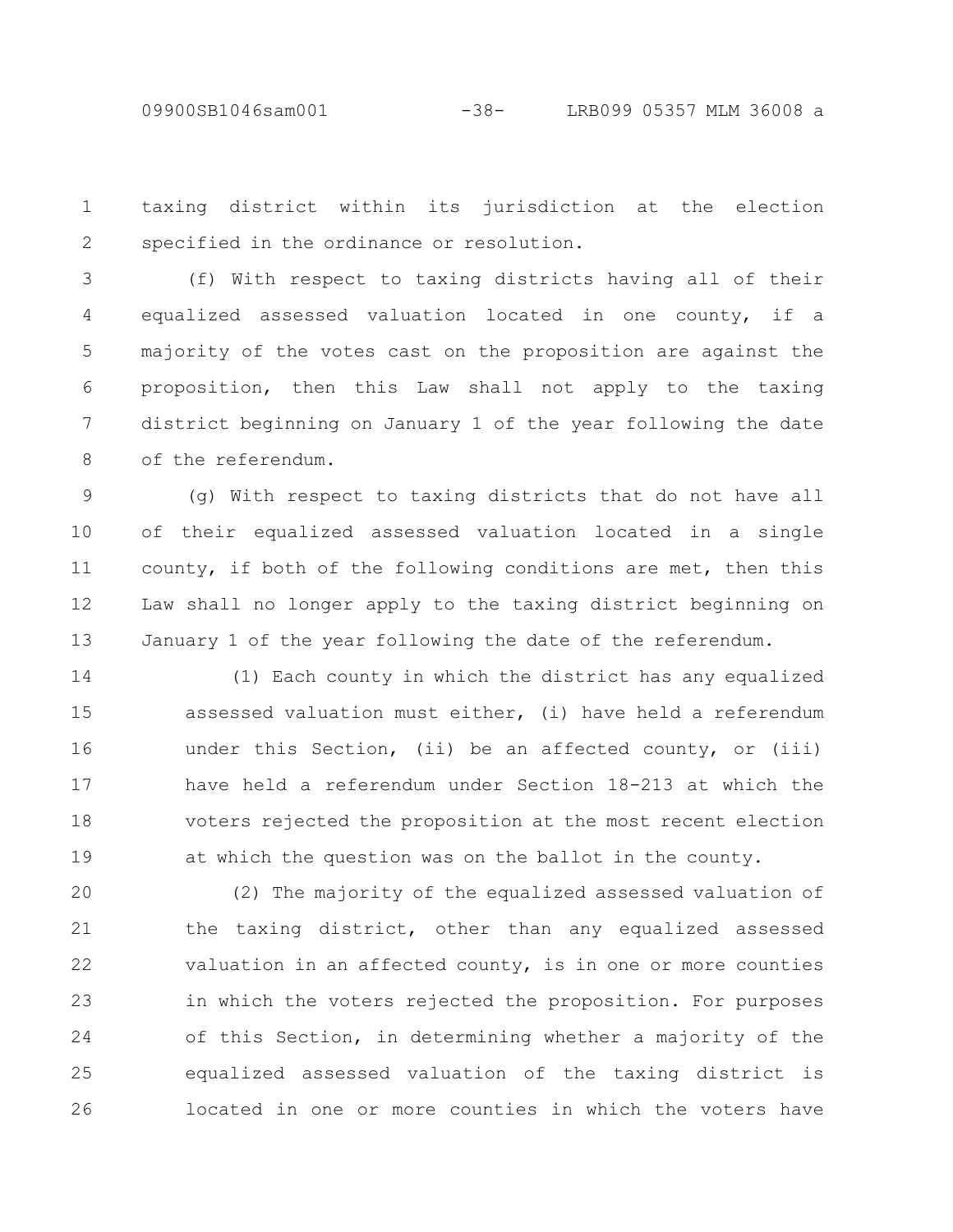rejected the proposition under this Section, the equalized assessed valuation of any taxing district in a county which has held a referendum under Section 18-213 at which the voters rejected that proposition, at the most recent election at which the question was on the ballot in the county, will be included with the equalized assessed value of the taxing district in counties in which the voters have rejected the referendum held under this Section. 1 2 3 4 5 6 7 8

(h) Immediately after a referendum is held under this Section, the county clerk of the county holding the referendum shall give notice of the referendum having been held and its results to all taxing districts that have all or a portion of their equalized assessed valuation located in the county, the county clerk of any other county in which any of the equalized assessed valuation of any such taxing district is located, and the Department of Revenue. After the last referendum affecting a multi-county taxing district is held, the Department of Revenue shall determine whether the taxing district is no longer subject to this Law and, if the taxing district is no longer subject to this Law, the Department of Revenue shall notify the taxing district and the county clerks of all of the counties in which a portion of the equalized assessed valuation of the taxing district is located that, beginning on January 1 of the year following the date of the last referendum, the taxing district is no longer subject to this Law. 9 10 11 12 13 14 15 16 17 18 19 20 21 22 23 24 25

(i) Notwithstanding any other provision of law, no 26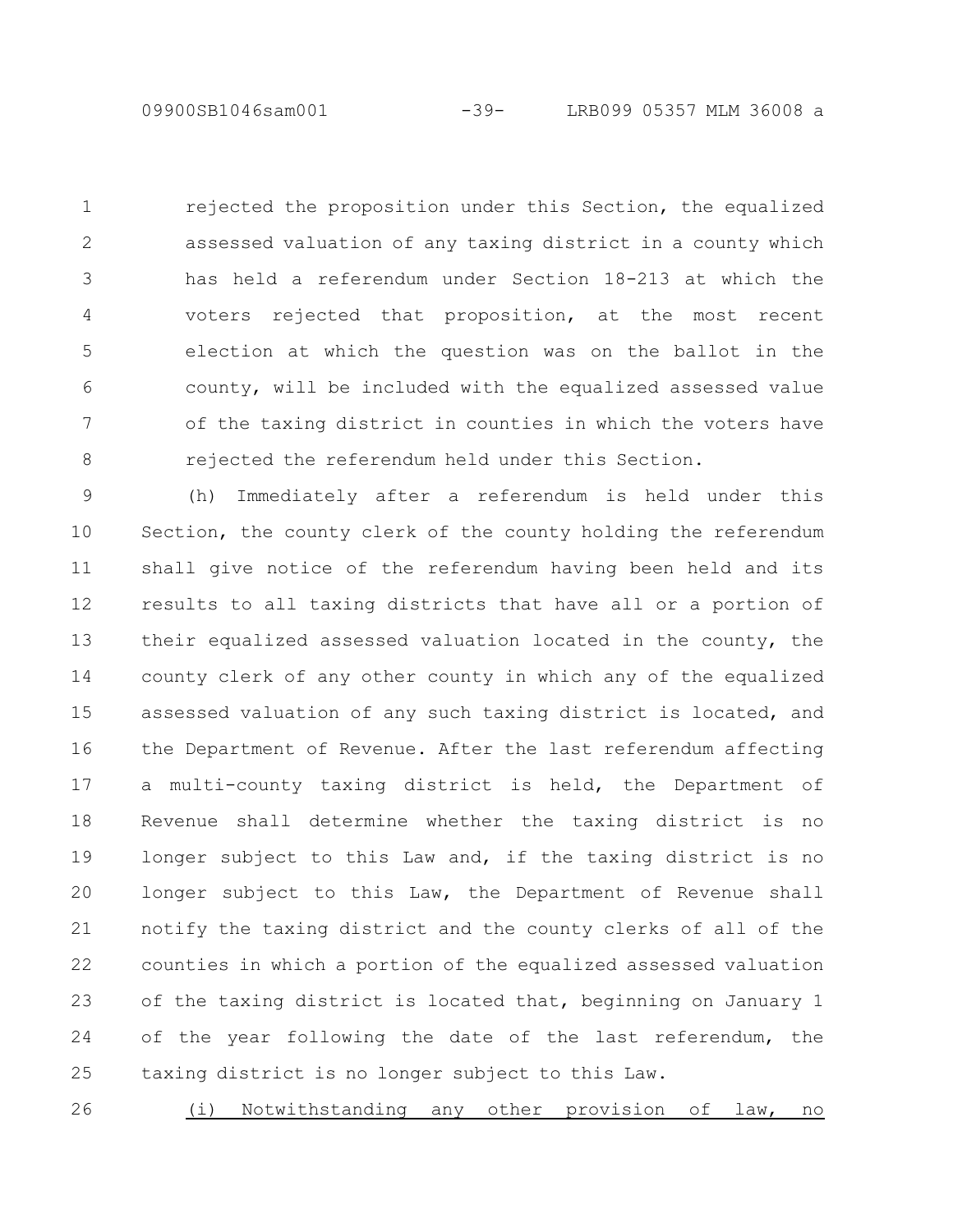09900SB1046sam001 -40- LRB099 05357 MLM 36008 a

| $\mathbf 1$ | referendum may be submitted under this Section for levy year    |
|-------------|-----------------------------------------------------------------|
| 2           | 2016 or thereafter.                                             |
| 3           | (Source: P.A. 89-718, eff. 3-7-97.)                             |
| 4           | (35 ILCS 200/18-242 new)                                        |
| 5           | Sec. 18-242. Home . This Division 5 is a limitation, under      |
| 6           | subsection (q) of Section 6 of Article VII of the Illinois      |
| 7           | Constitution, on the power of home rule units to tax.           |
|             |                                                                 |
| 8           | Section 5-15. The Local Government Energy Conservation Act      |
| 9           | is amended by changing Section 3 as follows:                    |
|             |                                                                 |
| 10          | $(50$ ILCS $515/3)$                                             |
| 11          | Sec. 3. Applicable laws. Other State laws and related           |
| 12          | administrative requirements apply to this Act, including, but   |
| 13          | not limited to, the following laws and related administrative   |
| 14          | requirements: the Illinois Human Rights Act, the Prevailing     |
| 15          | Wage Act, the Public Construction Bond Act, the Public Works    |
| 16          | Preference Act (repealed on June 16, 2010 by Public Act         |
| 17          | 96-929), the Employment of Illinois Workers on Public Works     |
| 18          | Act, the Freedom of Information Act, the Open Meetings Act, the |
| 19          | Illinois Architecture Practice Act of 1989, the Professional    |
| 20          | Engineering Practice Act of 1989, the Structural Engineering    |
| 21          | Practice Act of 1989, the Local Government Professional         |
| 22          | Services Selection Act, and the Contractor Unified License and  |
| 23          | Permit Bond Act.                                                |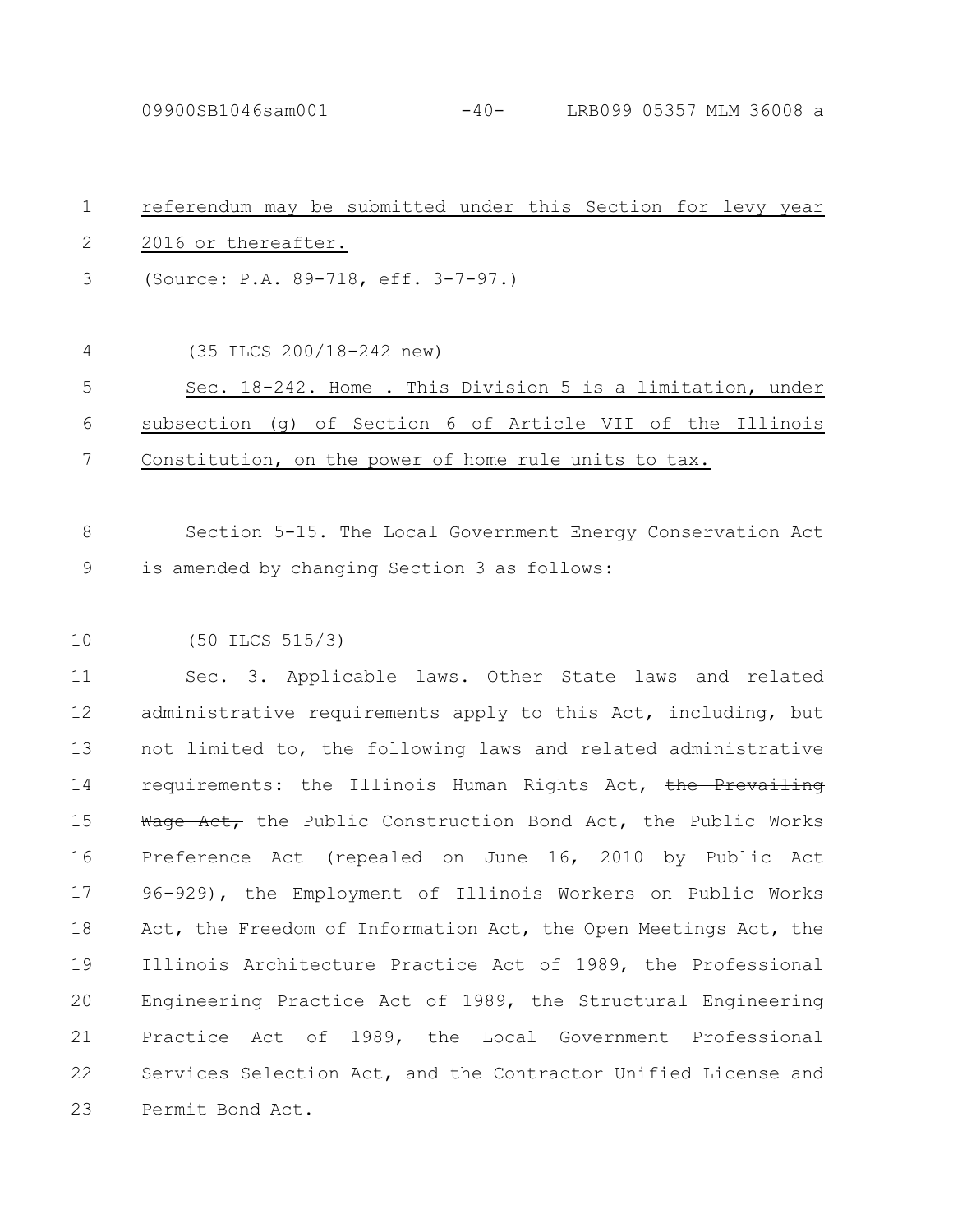09900SB1046sam001 -41- LRB099 05357 MLM 36008 a

```
(Source: P.A. 97-333, eff. 8-12-11.)
1
```
Section 5-20. The Local Government Facility Lease Act is amended by changing Section 35 as follows: 2 3

(50 ILCS 615/35) 4

Sec. 35. Wage requirements. In order to protect the wages, working conditions, and job opportunities of employees employed by the lessee of leased facility property used for airport purposes to perform work on the site of the leased premises previously performed by employees of the lessor on the site of the leased premises and who were in recognized bargaining units at the time of the lease, the lessee, and any subcontractor retained by the lessee to perform such work on the site of the leased premises, shall be required to pay to those employees an amount not less than the economic equivalent of the standard of wages and benefits enjoyed by the lessor's employees who previously performed that work. The lessor shall certify to the lessee the amount of wages and benefits (or their equivalent) as of the time of the lease, and any changes to those amounts as they may occur during the term of the lease. All projects at the leased facility property airport purposes shall be considered public works for of the Prevailing Wage Act. 5 6 7 8 9 10 11 12 13 14 15 16 17 18 19 20 21 22

(Source: P.A. 94-750, eff. 5-9-06.) 23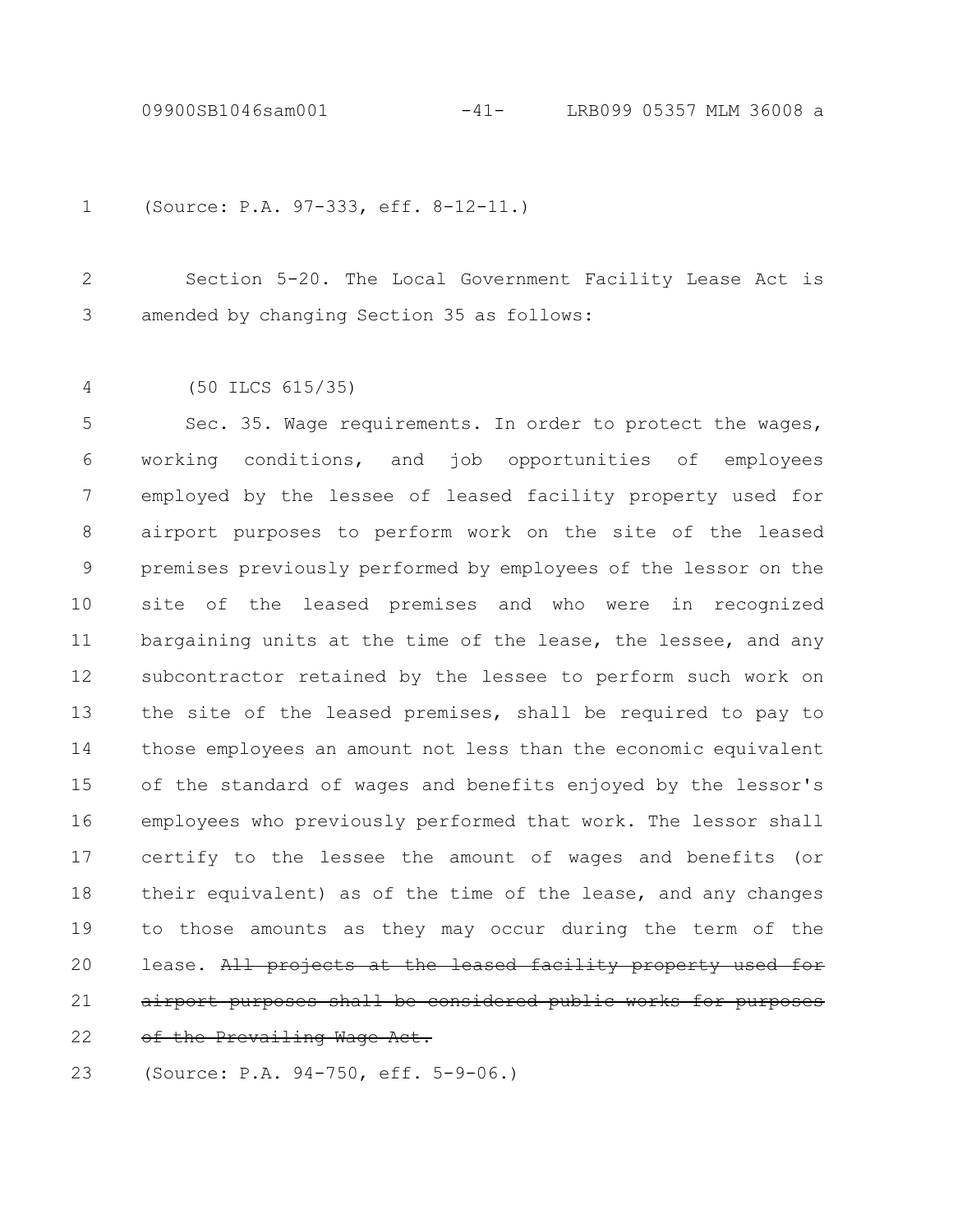Section 5-25. The Counties Code is amended by changing Section 5-1134 as follows: (55 ILCS 5/5-1134) Sec. 5-1134. Project labor agreements. (a)  $Any$  sports, arts, or entertainment facili receive revenue from a tax imposed under subsection (b) of Section 5-1030 of this Code shall be considered to be public works within the meaning of the Prevailing Wage Act. The county authorities responsible for the construction, renovation, modification, or alteration of the sports, arts, or entertainment facilities shall enter into project labor agreements with labor organizations as defined in the National Labor Relations Act to assure that no labor dispute interrupts or interferes with the construction, renovation, modification, or alteration of the projects. (b) The project labor agreements must include the following: 1 2 3 4 5 6 7 8 9 10 11 12 13 14 15 16 17

(1) provisions establishing the minimum hourly wage for each class of labor organization employees; 18 19

(2) provisions establishing the benefits and other compensation for such class of labor organization; and 20 21

(3) provisions establishing that no strike or disputes will be engaged in by the labor organization employees. The county, taxing bodies, municipalities, and the labor organizations shall have the authority to include other terms 22 23 24 25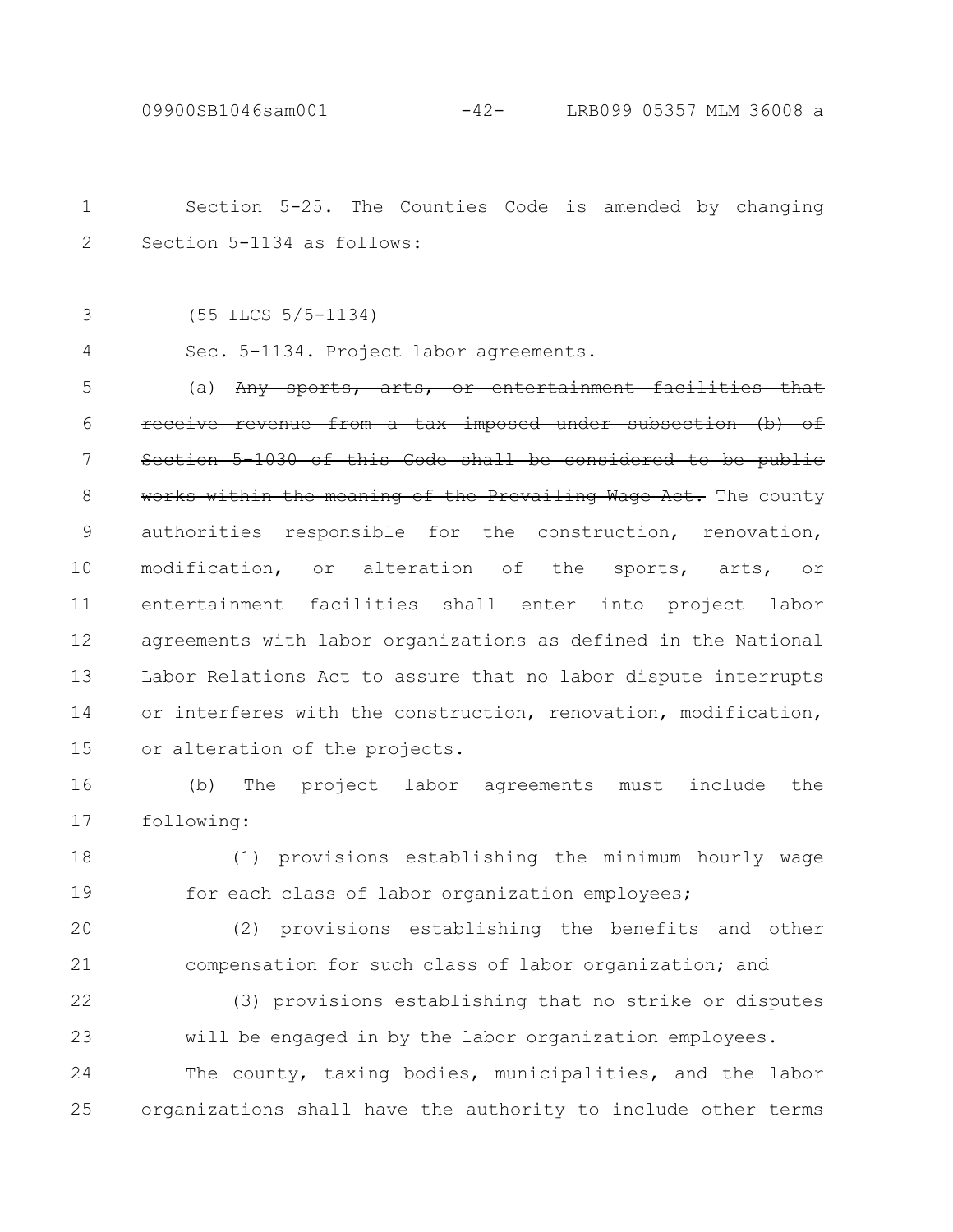09900SB1046sam001 -43- LRB099 05357 MLM 36008 a

and conditions as they deem necessary. 1

(c) The project labor agreement shall be filed with the Director of the Illinois Department of Labor in accordance with procedures established by the Department. At a minimum, the project labor agreement must provide the names, addresses, and occupations of the owner of the facilities and the individuals representing the labor organization employees participating in the project labor agreement. The agreement must also specify the terms and conditions required in subsection (b) of this Section. 2 3 4 5 6 7 8 9 10

(d) In any agreement for the construction or rehabilitation of a facility using revenue generated under subsection (b) of Section 5-1030 of this Code, in connection with the prequalification of general contractors for construction or rehabilitation of the facility, it shall be required that a commitment will be submitted detailing how the general contractor will expend 15% or more of the aggregate dollar value of the project as a whole with one or more minority-owned businesses, female-owned businesses, or businesses owned by a person with a disability, as these terms are defined in Section 2 of the Business Enterprise for Minorities, Females, and Persons with Disabilities Act. 11 12 13 14 15 16 17 18 19 20 21 22

(Source: P.A. 98-313, eff. 8-12-13; 98-756, eff. 7-16-14.) 23

24

(60 ILCS 1/100-20 rep.)

Section 5-30. The Township Code is amended by repealing 25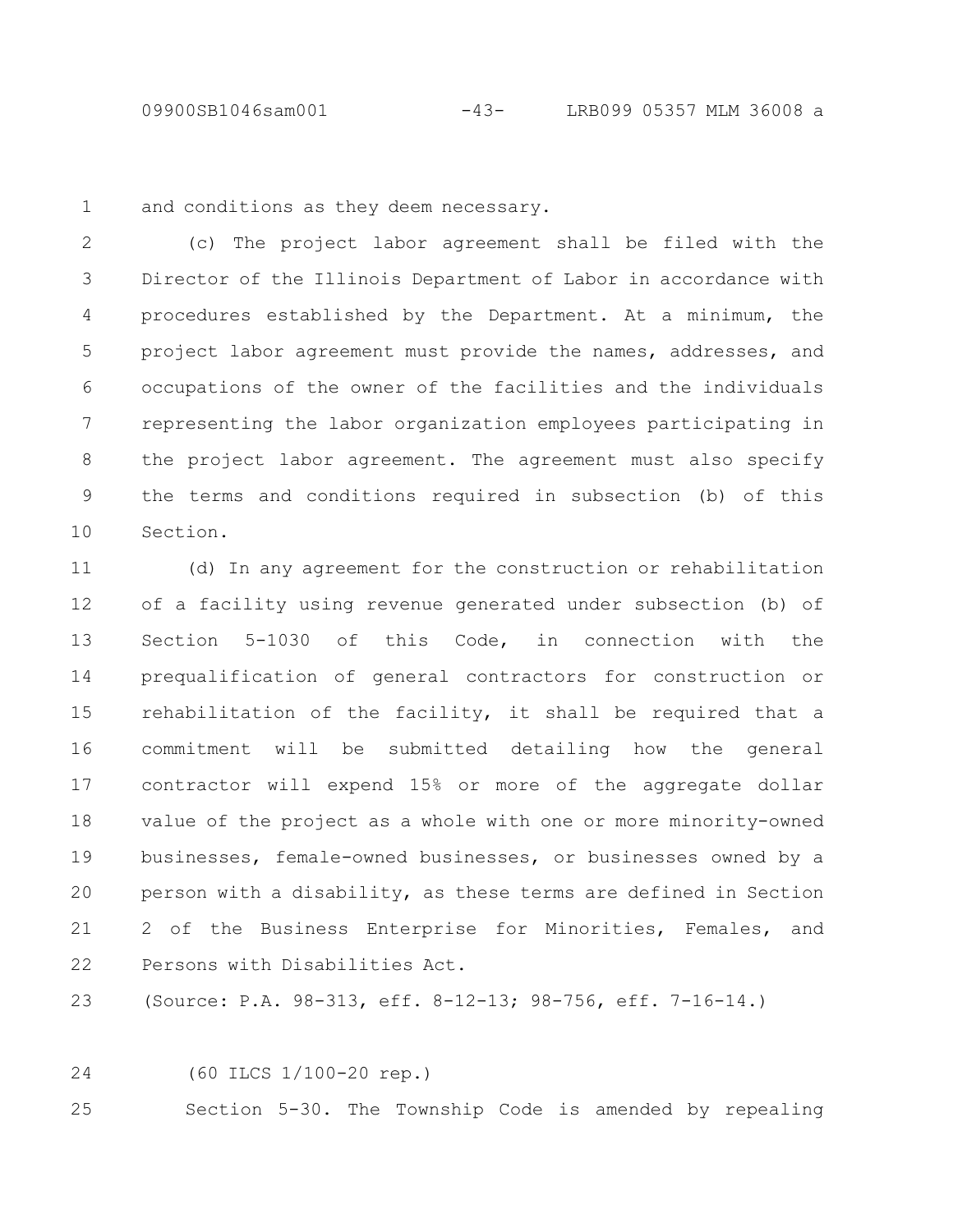09900SB1046sam001 -44- LRB099 05357 MLM 36008 a

Section 100-20. 1

Section 5-35. The School Code is amended by changing Section 19b-15 as follows: 2 3

(105 ILCS 5/19b-15) 4

Sec. 19b-15. Applicable laws. Other State laws and related administrative requirements apply to this Article, including, but not limited to, the following laws and related administrative requirements: the Illinois Human Rights Act, the Prevailing Wage Act, the Public Construction Bond Act, the Public Works Preference Act (repealed on June 16, 2010 by Public Act 96-929), the Employment of Illinois Workers on Public Works Act, the Freedom of Information Act, the Open Meetings Act, the Illinois Architecture Practice Act of 1989, the Professional Engineering Practice Act of 1989, the Structural Engineering Practice Act of 1989, the Local Government Professional Services Selection Act, and the Contractor Unified License and Permit Bond Act. 5 6 7 8 9 10 11 12 13 14 15 16 17

(Source: P.A. 97-333, eff. 8-12-11.) 18

Section 5-40. The Public Community College Act is amended by changing Section 1-3 as follows: 19 20

(110 ILCS 805/1-3) 21

Sec. 1-3. Applicable laws. Other State laws and related 22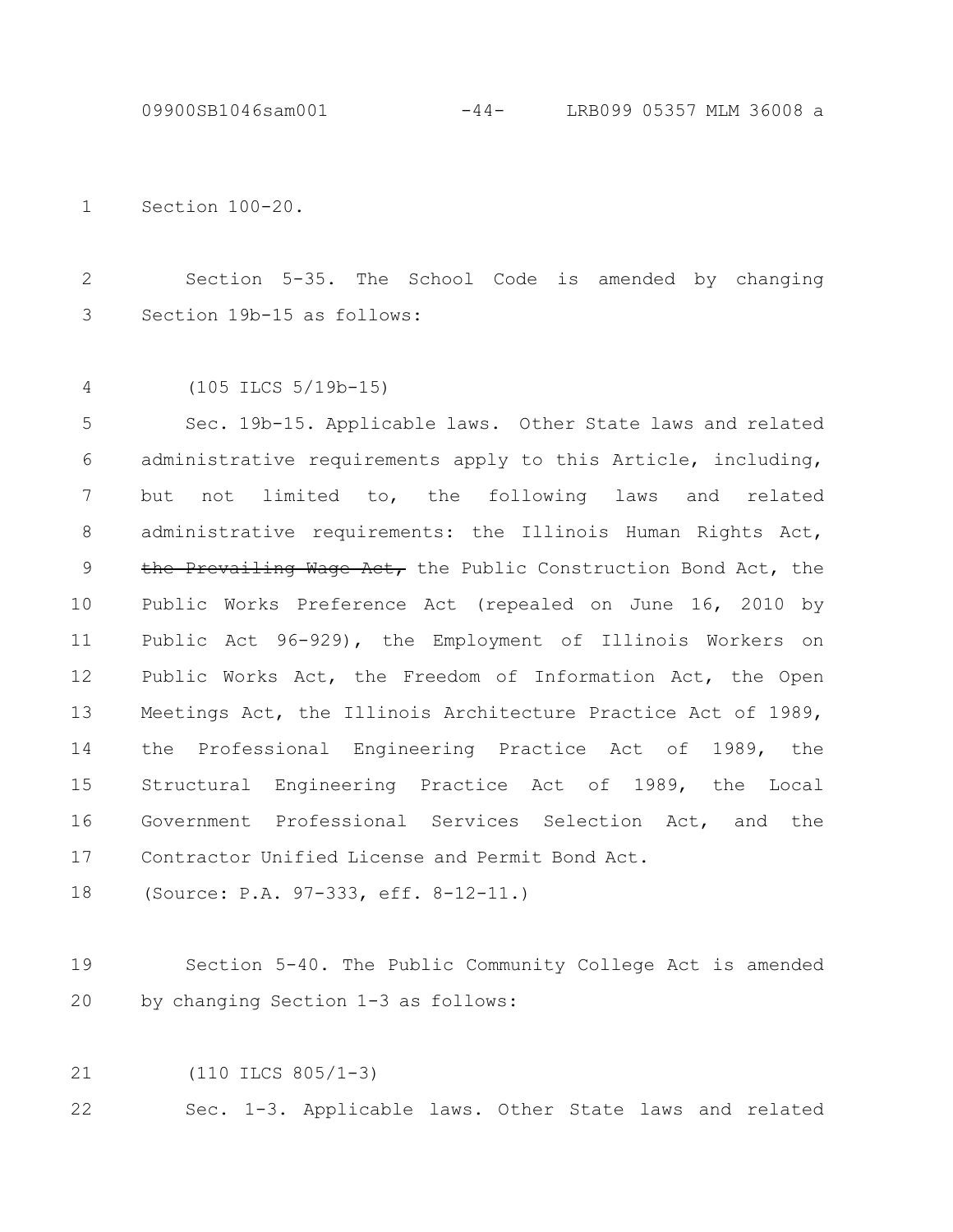09900SB1046sam001 -45- LRB099 05357 MLM 36008 a

administrative requirements apply to this Act, including, but not limited to, the following laws and related administrative requirements: the Illinois Human Rights Act, the Prevailing Wage Act, the Public Construction Bond Act, the Employment of Illinois Workers on Public Works Act, the Freedom of Information Act, the Open Meetings Act, the Illinois Architecture Practice Act of 1989, the Professional Engineering Practice Act of 1989, the Structural Engineering Practice Act of 1989, the Local Government Professional Services Selection Act, and the Contractor Unified License and Permit Bond Act. The provisions of the Procurement of Domestic Products Act shall apply to this Act to the extent practicable, provided that the Procurement of Domestic Products Act must not be applied to this Act in a manner that is inconsistent with the requirements of this Act. 1 2 3 4 5 6 7 8 9 10 11 12 13 14 15

(Source: P.A. 97-333, eff. 8-12-11; 97-1105, eff. 8-27-12.) 16

Section 5-45. The Illinois Educational Labor Relations Act is amended by changing Sections 4.5 and 7 and by adding Section 4.7 as follows: 17 18 19

(115 ILCS 5/4.5) 20

Sec. 4.5. Subjects of collective bargaining. 21

(a) Notwithstanding the existence of any other provision in this Act or other law, collective bargaining between an educational employer whose territorial boundaries are 22 23 24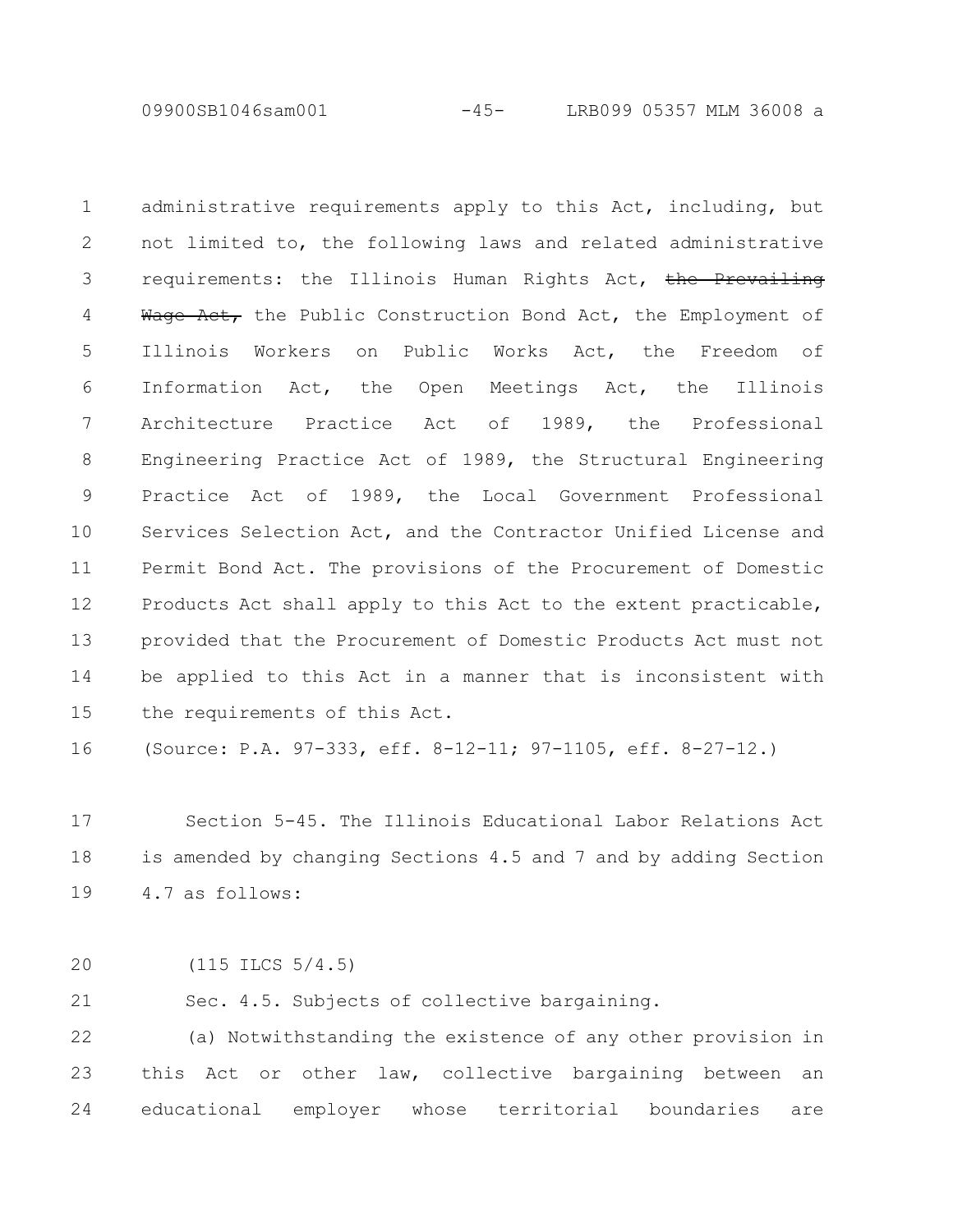coterminous with those of a city having a population in excess of 500,000 and an exclusive representative of its employees may include any of the following subjects: 1 2 3

4

(1) (Blank).

(2) Decisions to contract with a third party for one or more services otherwise performed by employees in a bargaining unit and the procedures for obtaining such contract or the identity of the third party, except as provided in subsection (d). 5 6 7 8 9

(3) Decisions to layoff or reduce in force employees, except as provided in subsection (d) with respect to a layoff or reduction in force resulting from a service contract. 10 11 12 13

(4) Decisions to determine class size, class staffing and assignment, class schedules, academic calendar, length of the work and school day with respect to a public school district organized under Article 34 of the School Code only, length of the work and school year with respect to a public school district organized under Article 34 of the School Code only, hours and places of instruction, or pupil assessment policies. 14 15 16 17 18 19 20 21

(5) Decisions concerning use and staffing of experimental or pilot programs and decisions concerning use of technology to deliver educational programs and services and staffing to provide the technology. 22 23 24 25

26

(b) The subject or matters described in subsection (a) are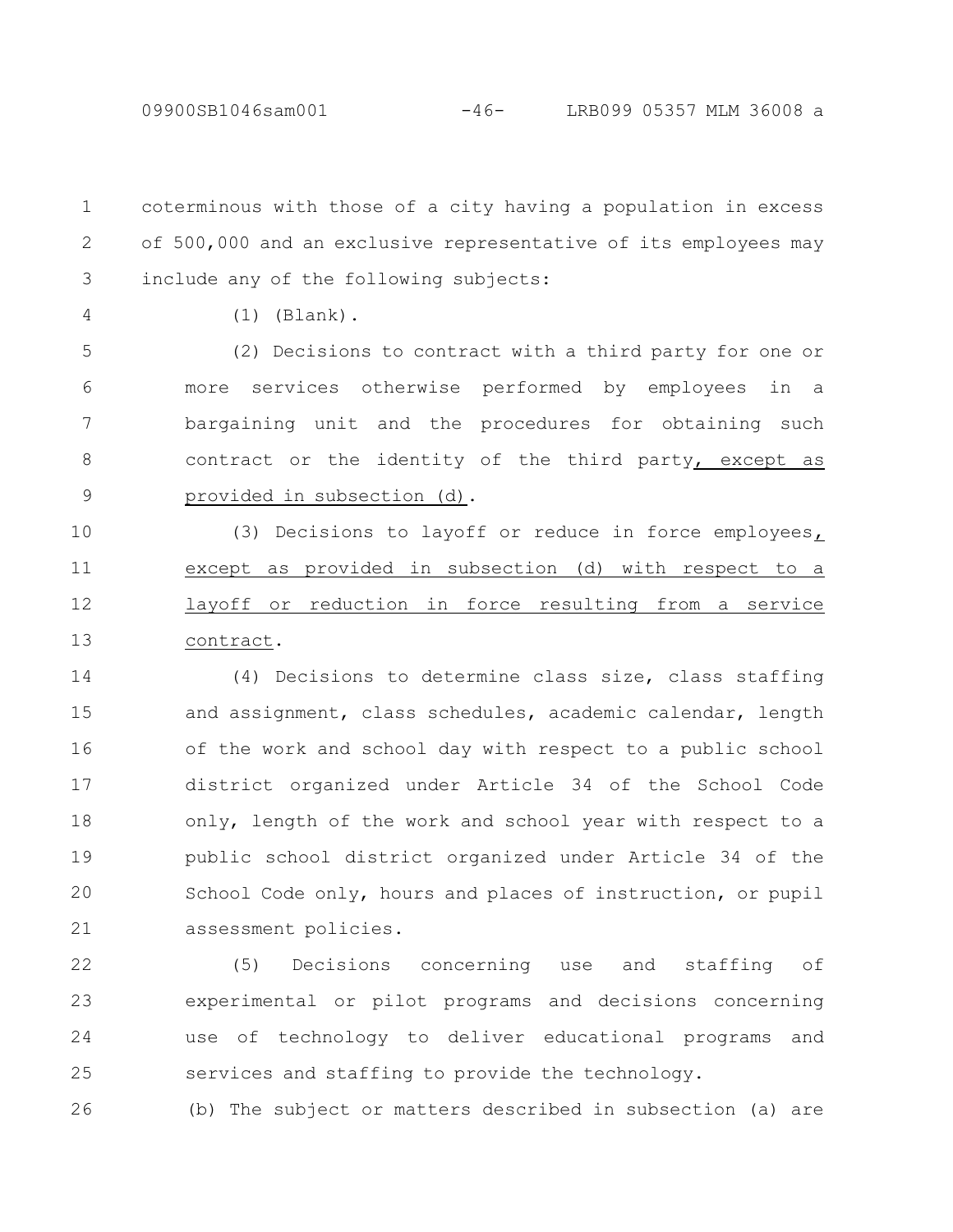09900SB1046sam001 -47- LRB099 05357 MLM 36008 a

permissive subjects of bargaining between an educational employer and an exclusive representative of its employees and, for the purpose of this Act, are within the sole discretion of the educational employer to decide to bargain, provided that the educational employer is required to bargain over the impact of a decision concerning such subject or matter on the bargaining unit upon request by the exclusive representative. During this bargaining, the educational employer shall not be precluded from implementing its decision. If, after a reasonable period of bargaining, a dispute or impasse exists between the educational employer and the exclusive representative, the dispute or impasse shall be resolved exclusively as set forth in subsection (b) of Section 12 of this Act in lieu of a strike under Section 13 of this Act. Neither the Board nor any mediator or fact-finder appointed pursuant to subsection (a-10) of Section 12 of this Act shall have jurisdiction over such a dispute or impasse. 1 2 3 4 5 6 7 8 9 10 11 12 13 14 15 16 17

(c) A provision in a collective bargaining agreement that was rendered null and void because it involved a prohibited subject of collective bargaining under this subsection (c) as this subsection (c) existed before the effective date of this amendatory Act of the 93rd General Assembly remains null and void and shall not otherwise be reinstated in any successor agreement unless the educational employer and exclusive representative otherwise agree to include an agreement reached on a subject or matter described in subsection (a) of this 18 19 20 21 22 23 24 25 26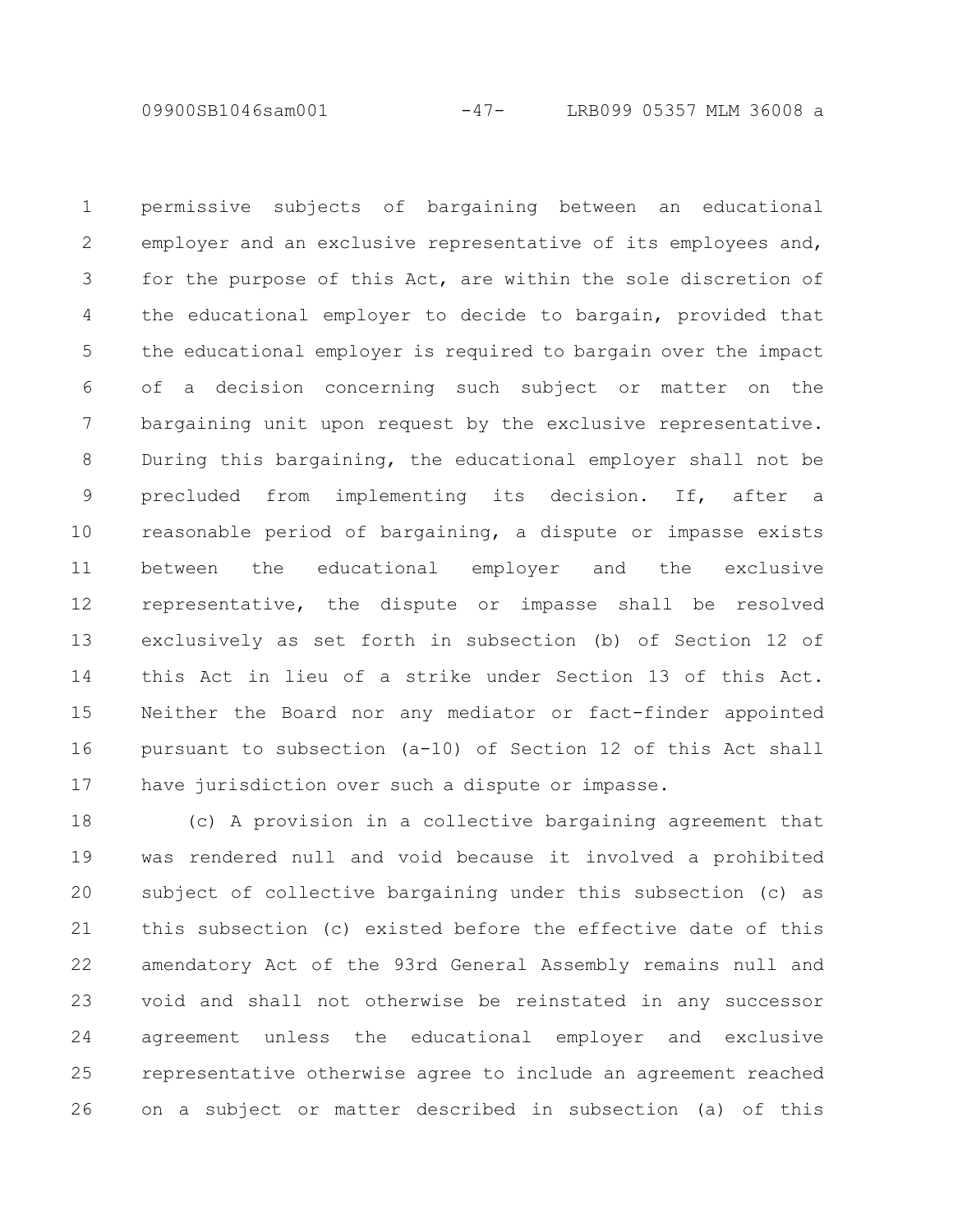Section as subsection (a) existed before this amendatory Act of the 93rd General Assembly. (d) In any public school district to which this subsection applies, as provided in Section 4.7, public employees or a labor organization may not bargain collectively on: (1) the decision of the educational employer to contract with a third party for any services, the process for bidding on such a contract, the identity of the provider of such services, or the effect of any such contract on bargaining unit members, provided that this subsection does not limit the ability of educational employees or a labor organization to bid on any such contract; (2) any pay increase, either through changes to the pay schedule or as a result of accumulated years of service, in excess of the amount specified by resolution of the governing body of the public school district; (3) the provision of any health insurance, including the payment of premiums, the extent of coverage, or the identity of the insurer; (4) the use of educational employee time for business of the labor organization, other than reasonable time provided to an educational employee to attend a grievance hearing when his or her rights are substantially affected by the hearing or his or her testimony is needed for the determination of any substantial factual question; 1 2 3 4 5 6 7 8 9 10 11 12 13 14 15 16 17 18 19 20 21 22 23 24 25 26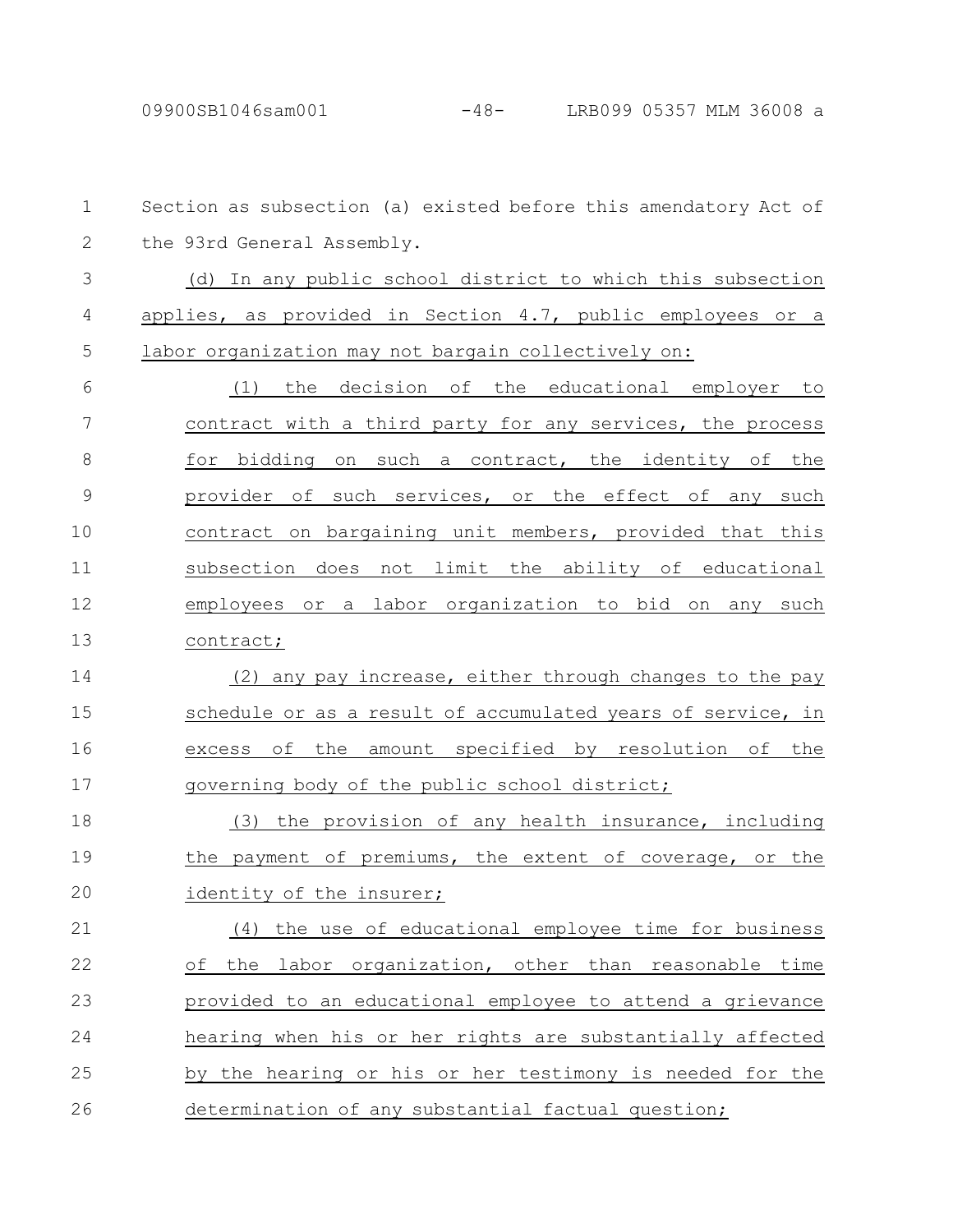| $\mathbf 1$    | (5) required levels of staffing for departments,               |
|----------------|----------------------------------------------------------------|
| $\mathbf{2}$   | divisions, shifts, stations, or assignments;                   |
| 3              | (6) procedures, processes, forms, and criteria for             |
| 4              | personnel evaluations, or the use of evaluations or            |
| 5              | seniority in assignments, promotions, layoffs, and             |
| 6              | reductions-in-force; or                                        |
| 7              | (7) curriculum or standards of student academic                |
| 8              | performance, conduct, and discipline in school.                |
| $\overline{9}$ | (e) If subsection (b) of Section 4 of the Illinois Public      |
| 10             | Labor Relations Act applies to a public school district,       |
| 11             | educational employees or a labor organization may not bargain  |
| 12             | collectively on the matters described in that subsection or on |
| 13             | the matters described in paragraph (7) of subsection (d) of    |
| 14             | this Section.                                                  |
| 15             | Any agreement, understanding, or practice, whether<br>(f)      |
| 16             | written or oral, and whether express or implied, between any   |
| 17             | labor organization and any educational employer made in        |
| 18             | violation of this Section is hereby declared to be unlawful,   |
| 19             | null and void, and of no legal effect.                         |
| 20             | (Source: P.A. 97-7, eff. 6-13-11; 97-8, eff. 6-13-11.)         |
|                |                                                                |
| 21             | $(115$ ILCS $5/4.7$ new)                                       |
| 22             | Sec. 4.7. Adoption of limitations on subjects of collective    |
| 23             | <u>bargaining.</u>                                             |
| 24             | The governing body of a public school district may by<br>(a)   |
| 25             | resolution prohibit elect to apply the limitations<br>under    |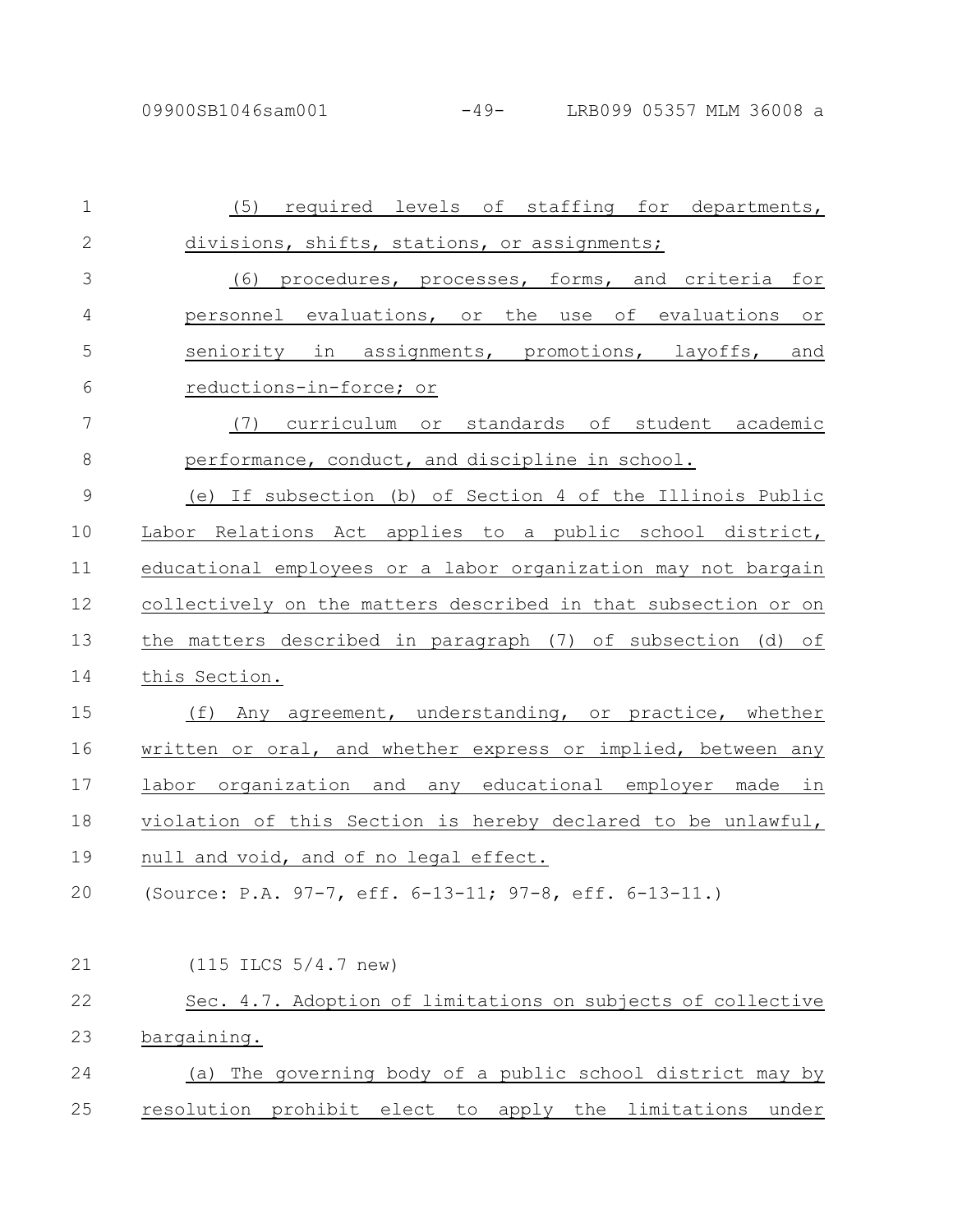| $\mathbf 1$   | subsection (d) of Section 4.5 to bargaining with that public          |
|---------------|-----------------------------------------------------------------------|
| $\mathbf{2}$  | school district.                                                      |
| 3             | (b) If a petition, signed by a number of registered voters            |
| 4             | equal in number to at least 5% of the total number of                 |
| 5             | registered voters in a public school district, asking to apply        |
| 6             | the limitations under subsection (d) of Section 4.5 to that           |
| 7             | public school district is presented to the clerk of that public       |
| $\,8\,$       | school district, the clerk shall certify the question of              |
| $\mathcal{G}$ | apply such limitations to that public school<br>whether<br>to         |
| 10            | district to the proper election authority, who shall submit the       |
| 11            | question at the next election in accordance with the general          |
| 12            | election law.                                                         |
| 13            | The question of whether to apply the limitations under                |
| 14            | оf<br>(d)<br>Section 4.5<br>shall<br>subsection<br>be<br>presented in |
| 15            | substantially the following form:                                     |
| 16            | Shall (the legal name of the public school district) be               |
| 17            | free to determine certain matters without negotiating with            |
| 18            | employee unions, such as the use of service providers, the            |
| 19            | decision to provide health benefits, caps on total payroll,           |
| 20            | employees' use of government time for union matters,                  |
| 21            | required staffing levels, evaluation procedures,<br>and               |
| 22            | curriculum?                                                           |
| 23            | The votes must be recorded as "Yes" or "No". If a majority            |
| 24            | of voters voting on the question are in favor of applying such        |
| 25            | limitations, subsection (d) of Section 4.5 shall apply to             |
| 26            | bargaining with that public school district.                          |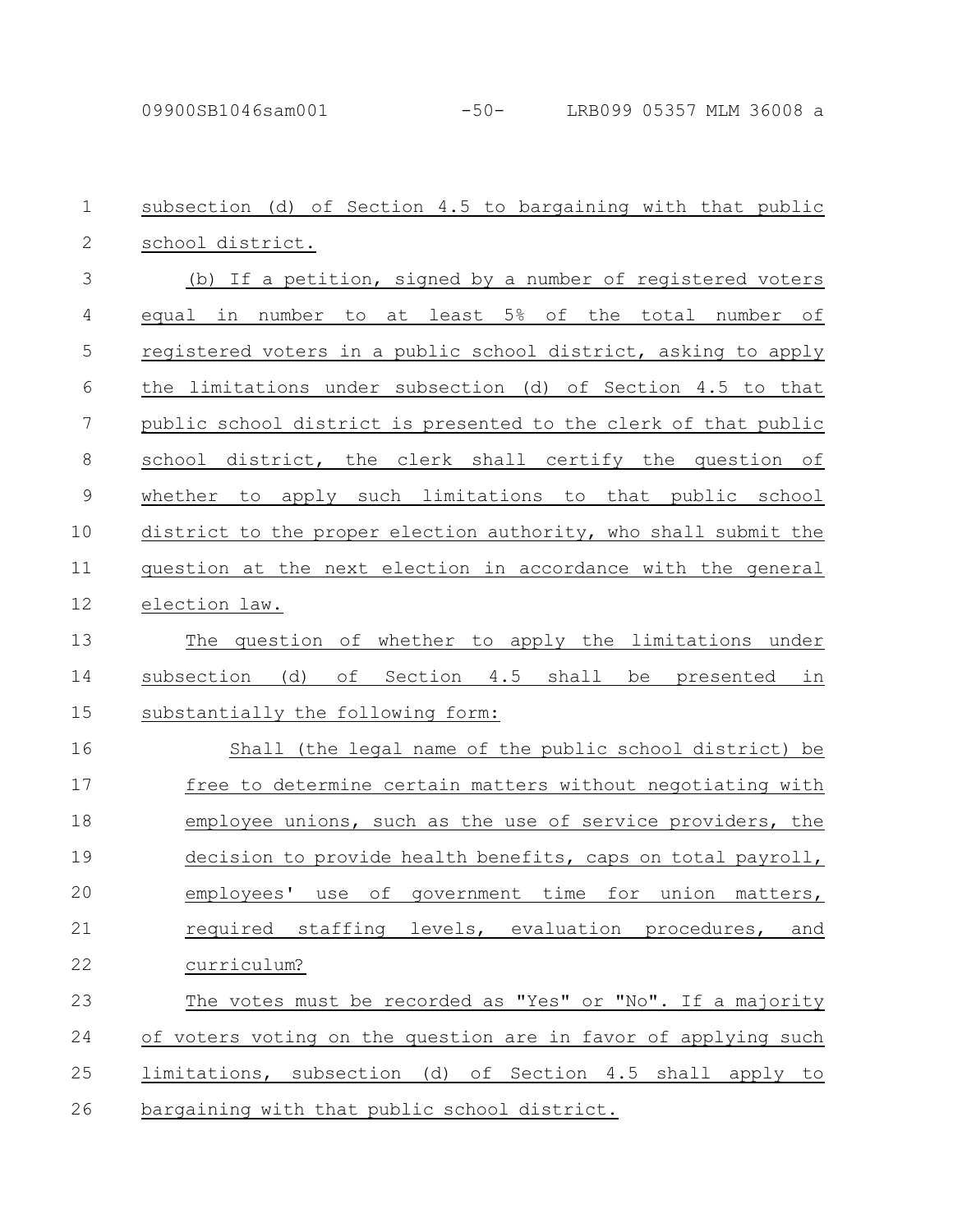(115 ILCS 5/7) (from Ch. 48, par. 1707) 1

Sec. 7. Recognition of exclusive bargaining representatives - unit determination. The Board is empowered to administer the recognition of bargaining representatives of employees of public school districts, including employees of districts which have entered into joint agreements, or employees of public community college districts, or any State college or university, and any State agency whose major function is providing educational services, making certain that each bargaining unit contains employees with an identifiable community of interest and that no unit includes both professional employees and nonprofessional employees unless a majority of employees in each group vote for inclusion in the unit. 2 3 4 5 6 7 8 9 10 11 12 13 14

(a) In determining the appropriateness of a unit, the Board shall decide in each case, in order to ensure employees the fullest freedom in exercising the rights guaranteed by this Act, the unit appropriate for the purpose of collective bargaining, based upon but not limited to such factors as historical pattern of recognition, community of interest, including employee skills and functions, degree of functional integration, interchangeability and contact among employees, common supervision, wages, hours and other working conditions of the employees involved, and the desires of the employees. Nothing in this Act, except as herein provided, shall interfere 15 16 17 18 19 20 21 22 23 24 25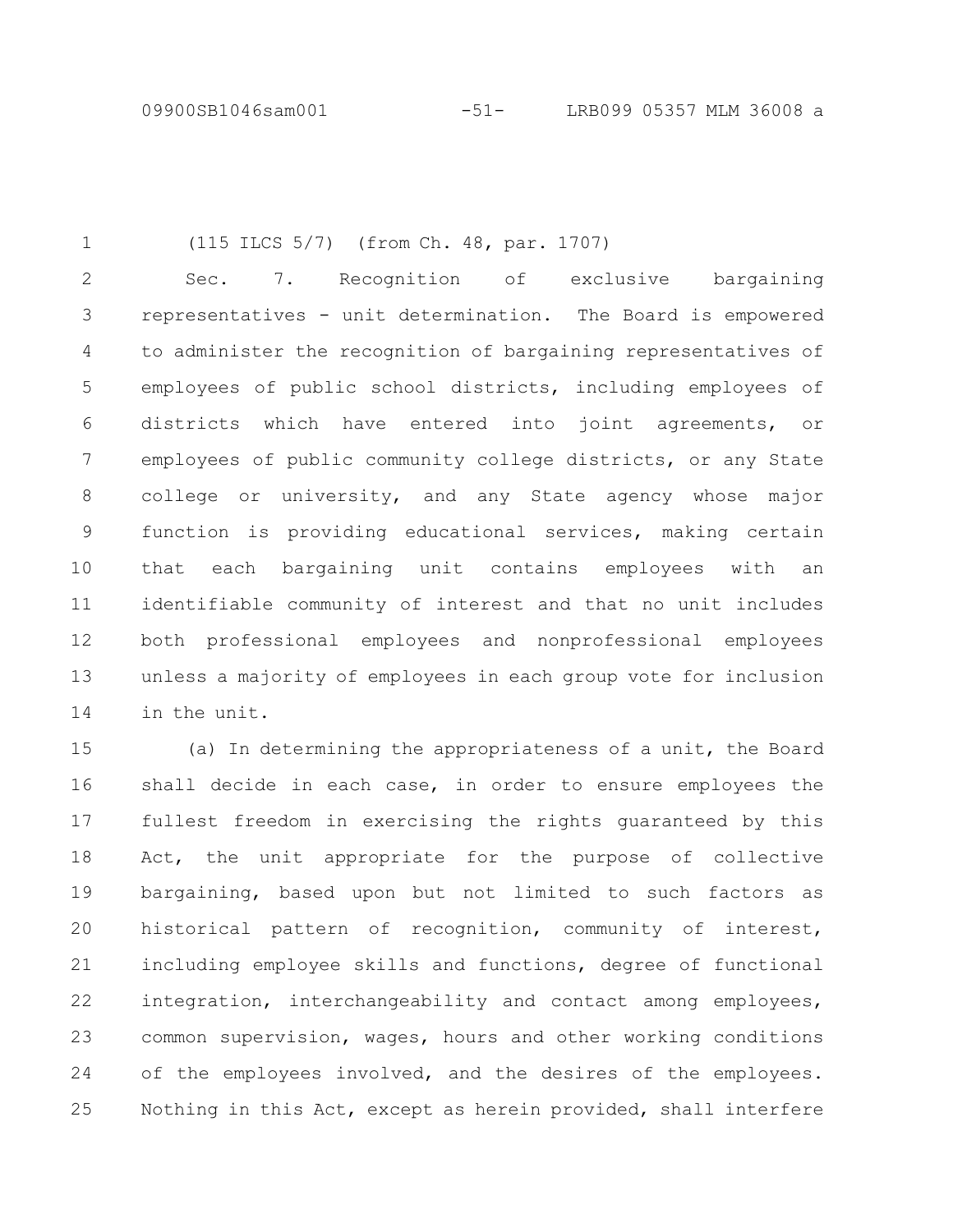09900SB1046sam001 -52- LRB099 05357 MLM 36008 a

with or negate the current representation rights or patterns and practices of employee organizations which have historically represented employees for the purposes of collective bargaining, including but not limited to the negotiations of wages, hours and working conditions, resolutions of employees' grievances, or resolution of jurisdictional disputes, or the establishment and maintenance of prevailing wage rates, unless a majority of the employees so represented expresses a contrary desire under the procedures set forth in this Act. This Section, however, does not prohibit multi-unit bargaining. Notwithstanding the above factors, where the majority of public employees of a craft so decide, the Board shall designate such craft as a unit appropriate for the purposes of collective bargaining. 1 2 3 4 5 6 7 8 9 10 11 12 13 14

The sole appropriate bargaining unit for tenured and tenure-track academic faculty at each campus of the University of Illinois shall be a unit that is comprised of non-supervisory academic faculty employed more than half-time and that includes all tenured and tenure-track faculty of that University campus employed by the board of trustees in all of the campus's undergraduate, graduate, and professional schools and degree and non-degree programs (with the exception of the college of medicine, the college of pharmacy, the college of dentistry, the college of law, and the college of veterinary medicine, each of which shall have its own separate unit), regardless of current or historical representation rights or 15 16 17 18 19 20 21 22 23 24 25 26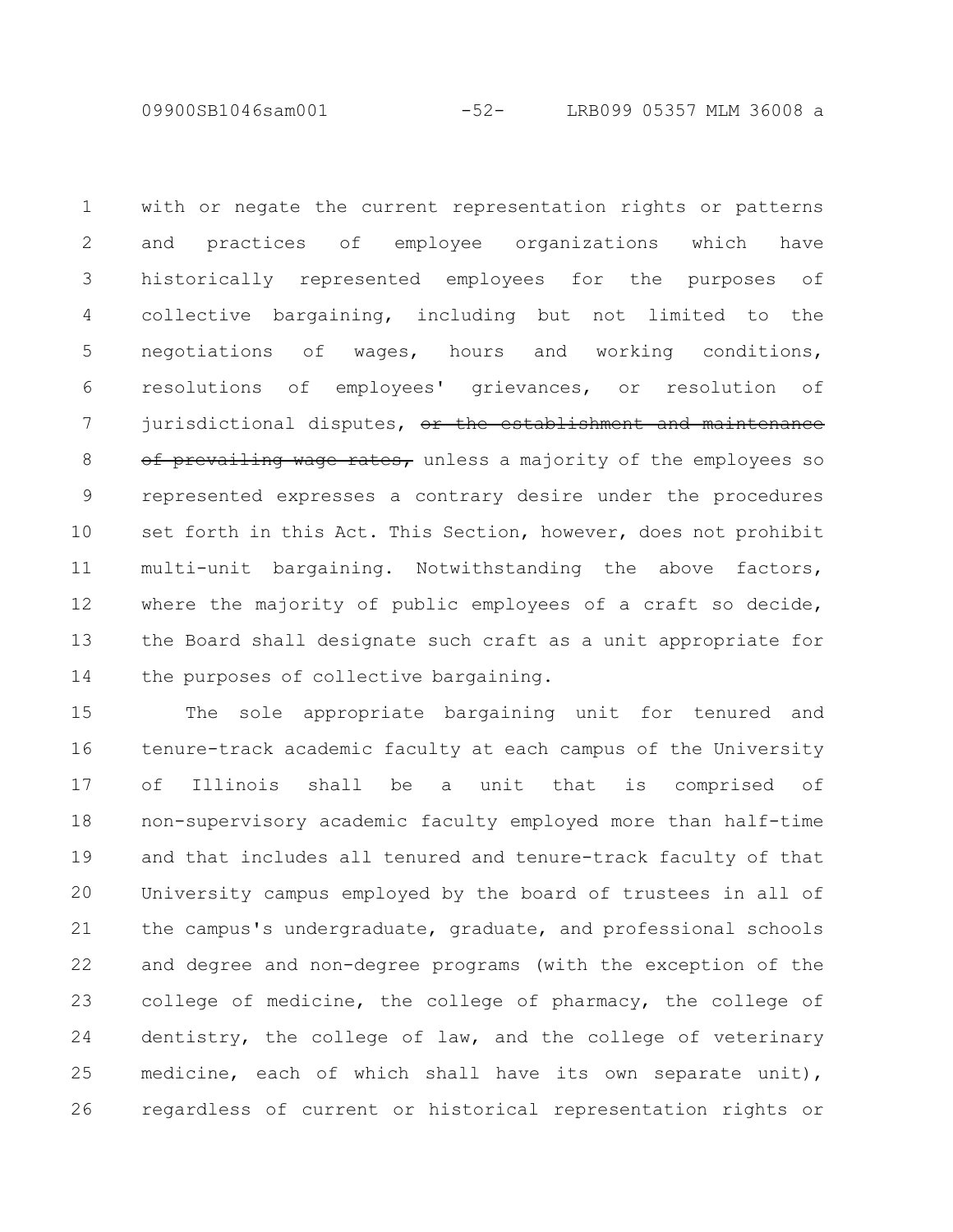patterns or the application of any other factors. Any decision, rule, or regulation promulgated by the Board to the contrary shall be null and void. 1 2 3

(b) An educational employer shall voluntarily recognize a labor organization for collective bargaining purposes if that organization appears to represent a majority of employees in the unit. The employer shall post notice of its intent to so recognize for a period of at least 20 school days on bulletin boards or other places used or reserved for employee notices. Thereafter, the employer, if satisfied as to the majority status of the employee organization, shall send written notification of such recognition to the Board for certification. Any dispute regarding the majority status of a labor organization shall be resolved by the Board which shall make the determination of majority status. 4 5 6 7 8 9 10 11 12 13 14 15

Within the 20 day notice period, however, any other interested employee organization may petition the Board to seek recognition as the exclusive representative of the unit in the manner specified by rules and regulations prescribed by the Board, if such interested employee organization has been designated by at least 15% of the employees in an appropriate bargaining unit which includes all or some of the employees in the unit intended to be recognized by the employer. In such event, the Board shall proceed with the petition in the same manner as provided in paragraph (c) of this Section. 16 17 18 19 20 21 22 23 24 25

26

(c) A labor organization may also gain recognition as the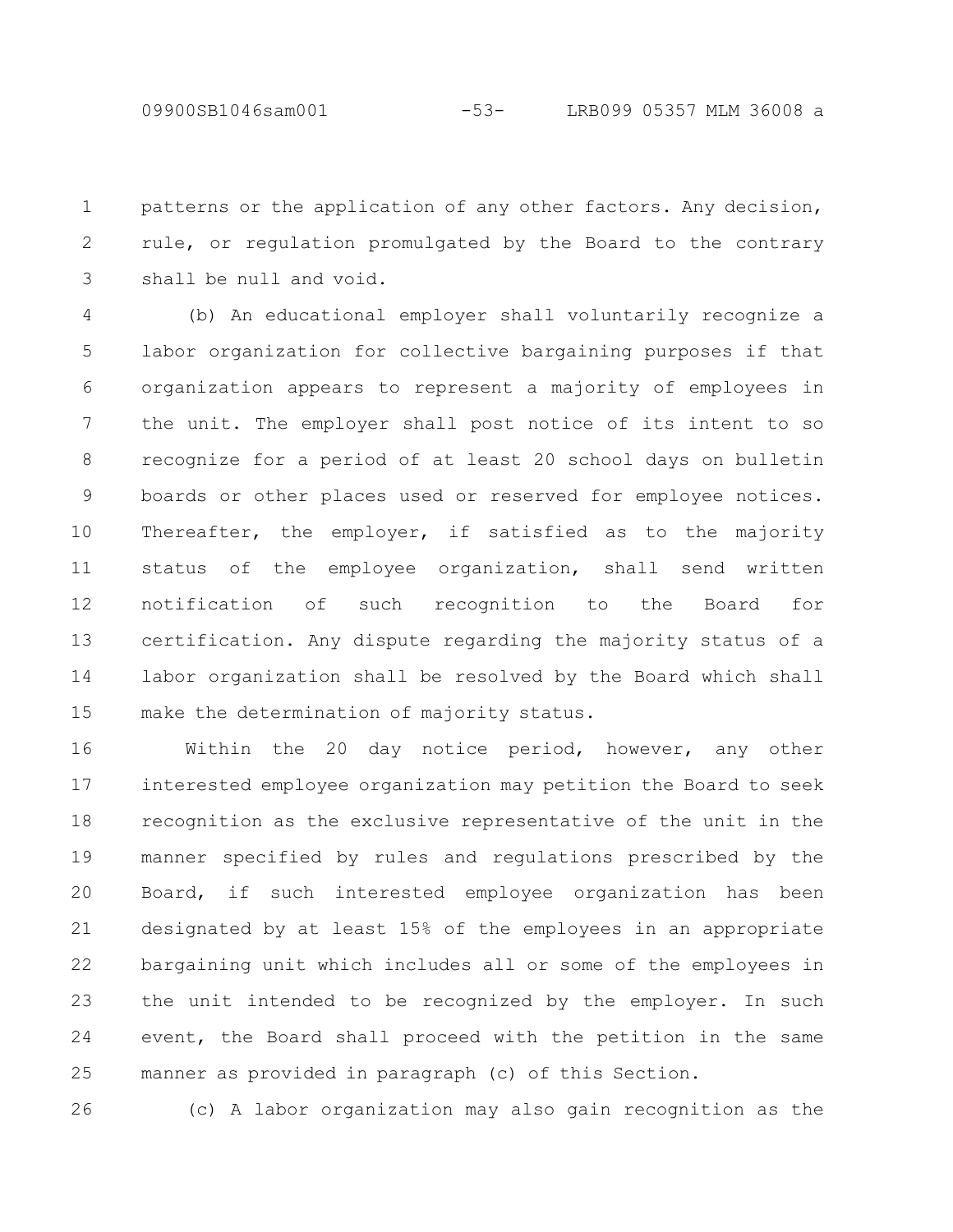09900SB1046sam001 -54- LRB099 05357 MLM 36008 a

exclusive representative by an election of the employees in the unit. Petitions requesting an election may be filed with the Board: 1 2 3

(1) by an employee or group of employees or any labor organizations acting on their behalf alleging and presenting evidence that 30% or more of the employees in a bargaining unit wish to be represented for collective bargaining or that the labor organization which has been acting as the exclusive bargaining representative is no longer representative of a majority of the employees in the unit; or 4 5 6 7 8 9 10 11

(2) by an employer alleging that one or more labor organizations have presented a claim to be recognized as an exclusive bargaining representative of a majority of the employees in an appropriate unit and that it doubts the majority status of any of the organizations or that it doubts the majority status of an exclusive bargaining representative. 12 13 14 15 16 17 18

The Board shall investigate the petition and if it has reasonable cause to suspect that a question of representation exists, it shall give notice and conduct a hearing. If it finds upon the record of the hearing that a question of representation exists, it shall direct an election, which shall be held no later than 90 days after the date the petition was filed. Nothing prohibits the waiving of hearings by the parties and the conduct of consent elections. 19 20 21 22 23 24 25 26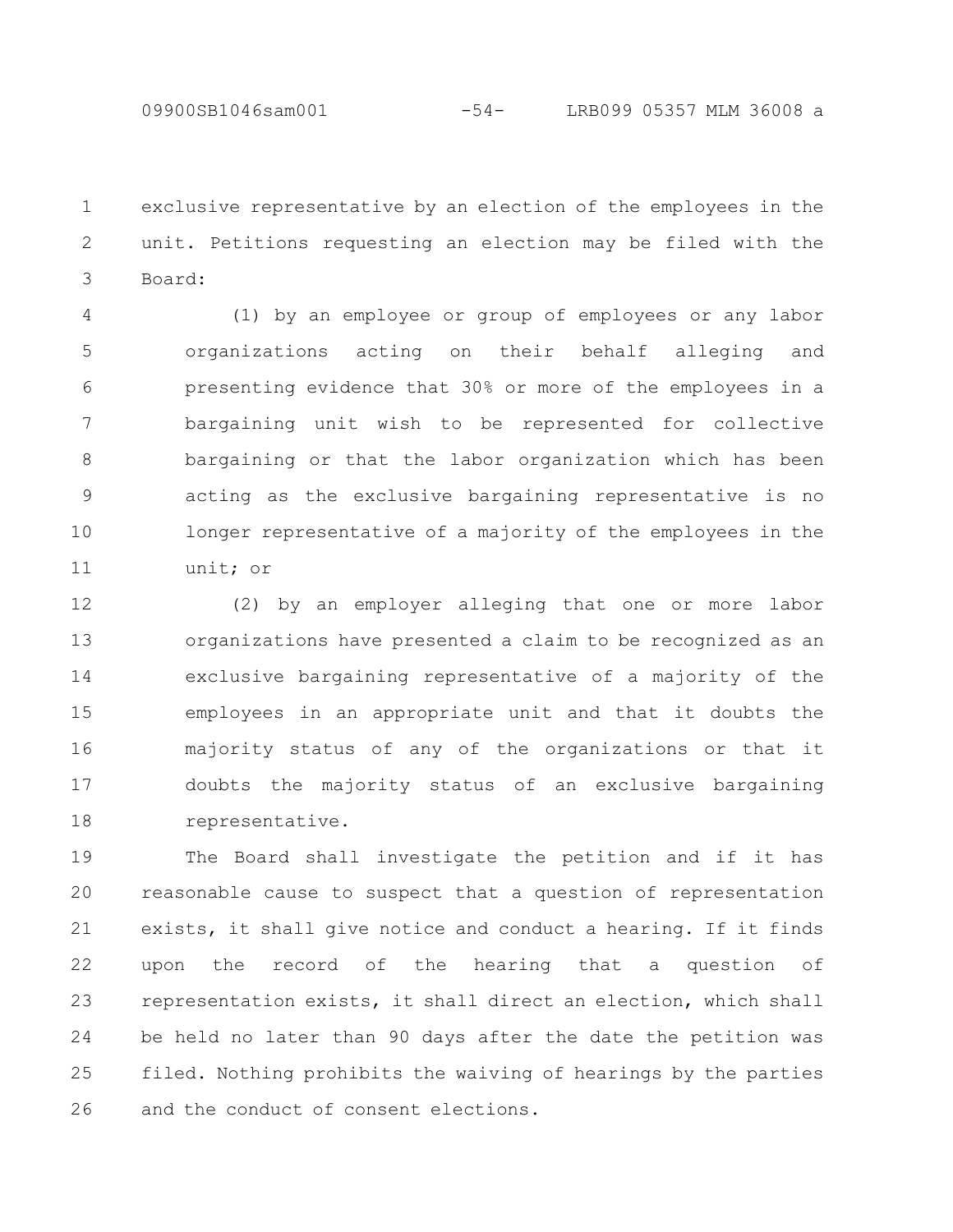09900SB1046sam001 -55- LRB099 05357 MLM 36008 a

(c-5) The Board shall designate an exclusive representative for purposes of collective bargaining when the representative demonstrates a showing of majority interest by employees in the unit. If the parties to a dispute are without agreement on the means to ascertain the choice, if any, of employee organization as their representative, the Board shall ascertain the employees' choice of employee organization, on the basis of dues deduction authorization or other evidence, or, if necessary, by conducting an election. All evidence submitted by an employee organization to the Board to ascertain an employee's choice of an employee organization is confidential and shall not be submitted to the employer for review. The Board shall ascertain the employee's choice of employee organization within 120 days after the filing of the majority interest petition; however, the Board may extend time by an additional 60 days, upon its own motion or upon the motion of a party to the proceeding. If either party provides to the Board, before the designation of a representative, clear and convincing evidence that the dues deduction authorizations, and other evidence upon which the Board would otherwise rely to ascertain the employees' choice of representative, are fraudulent or were obtained through coercion, the Board shall promptly thereafter conduct an election. The Board shall also investigate and consider a party's allegations that the dues deduction authorizations and other evidence submitted in support of a designation of 1 2 3 4 5 6 7 8 9 10 11 12 13 14 15 16 17 18 19 20 21 22 23 24 25 26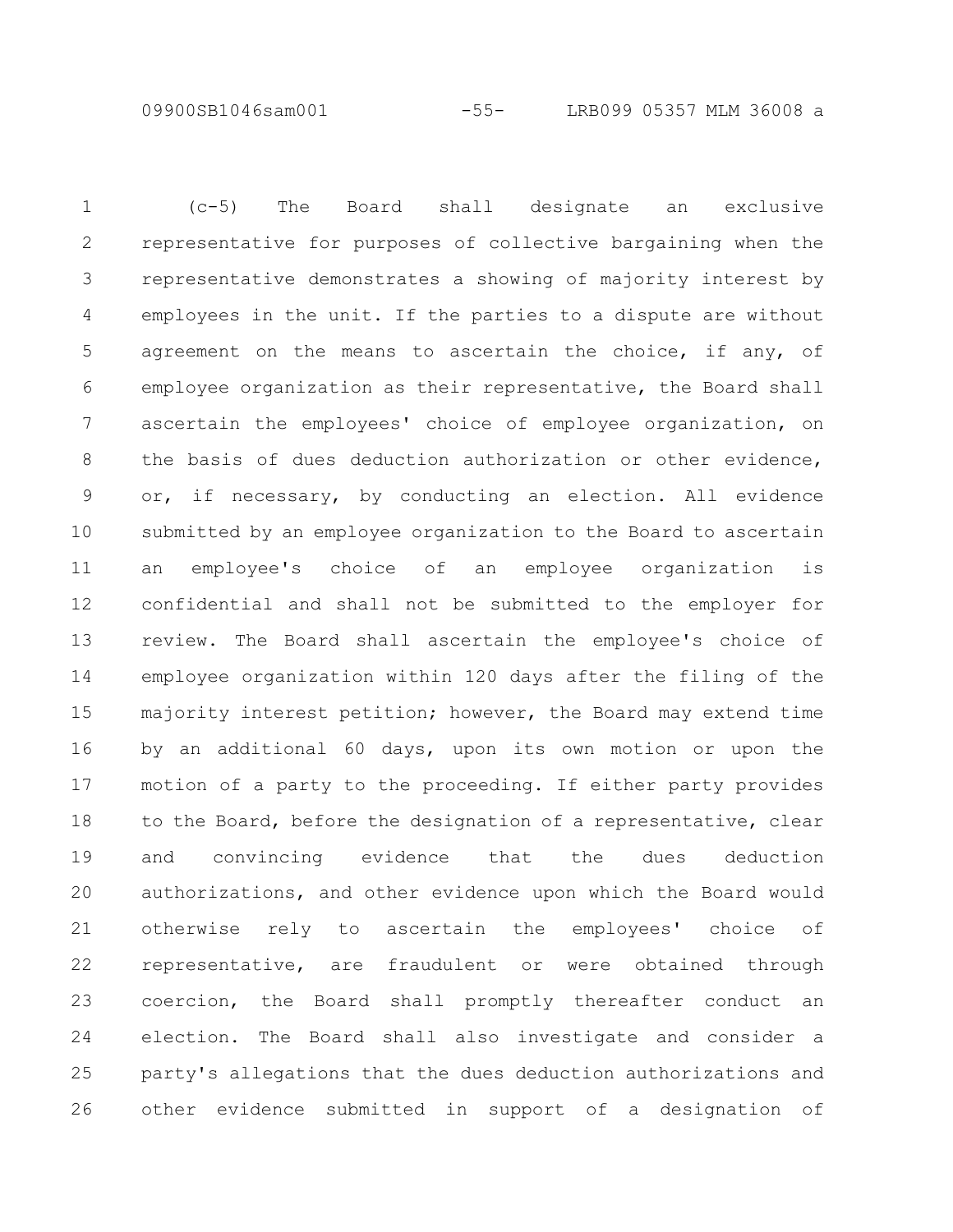09900SB1046sam001 -56- LRB099 05357 MLM 36008 a

representative without an election were subsequently changed, altered, withdrawn, or withheld as a result of employer fraud, coercion, or any other unfair labor practice by the employer. If the Board determines that a labor organization would have had a majority interest but for an employer's fraud, coercion, or unfair labor practice, it shall designate the labor organization as an exclusive representative without conducting an election. If a hearing is necessary to resolve any issues of representation under this Section, the Board shall conclude its hearing process and issue a certification of the entire appropriate unit not later than 120 days after the date the petition was filed. The 120-day period may be extended one or more times by the agreement of all parties to a hearing to a date certain. 1 2 3 4 5 6 7 8 9 10 11 12 13 14

(c-6) A labor organization or an employer may file a unit clarification petition seeking to clarify an existing bargaining unit. The Board shall conclude its investigation, including any hearing process deemed necessary, and issue a certification of clarified unit or dismiss the petition not later than 120 days after the date the petition was filed. The 120-day period may be extended one or more times by the agreement of all parties to a hearing to a date certain. 15 16 17 18 19 20 21 22

(d) An order of the Board dismissing a representation petition, determining and certifying that a labor organization has been fairly and freely chosen by a majority of employees in an appropriate bargaining unit, determining and certifying 23 24 25 26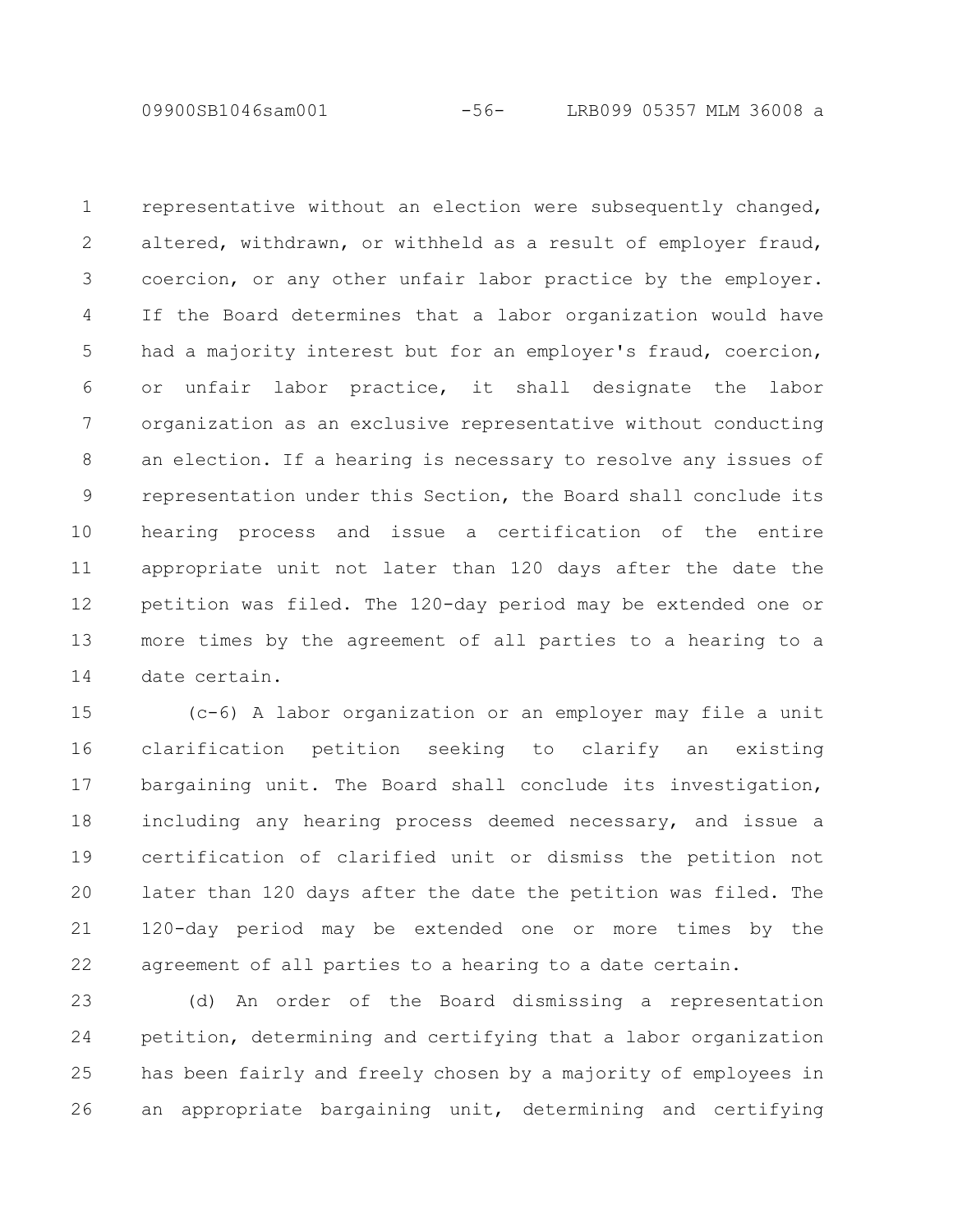09900SB1046sam001 -57- LRB099 05357 MLM 36008 a

that a labor organization has not been fairly and freely chosen by a majority of employees in the bargaining unit or certifying a labor organization as the exclusive representative of employees in an appropriate bargaining unit because of a determination by the Board that the labor organization is the historical bargaining representative of employees in the bargaining unit, is a final order. Any person aggrieved by any such order issued on or after the effective date of this amendatory Act of 1987 may apply for and obtain judicial review in accordance with provisions of the Administrative Review Law, as now or hereafter amended, except that such review shall be afforded directly in the Appellate Court of a judicial district in which the Board maintains an office. Any direct appeal to the Appellate Court shall be filed within 35 days from the date that a copy of the decision sought to be reviewed was served upon the party affected by the decision. 1 2 3 4 5 6 7 8 9 10 11 12 13 14 15 16

No election may be conducted in any bargaining unit during the term of a collective bargaining agreement covering such unit or subdivision thereof, except the Board may direct an election after the filing of a petition between January 15 and March 1 of the final year of a collective bargaining agreement. Nothing in this Section prohibits the negotiation of a collective bargaining agreement covering a period not exceeding 3 years. A collective bargaining agreement of less than 3 years may be extended up to 3 years by the parties if the extension is agreed to in writing before the filing of a 17 18 19 20 21 22 23 24 25 26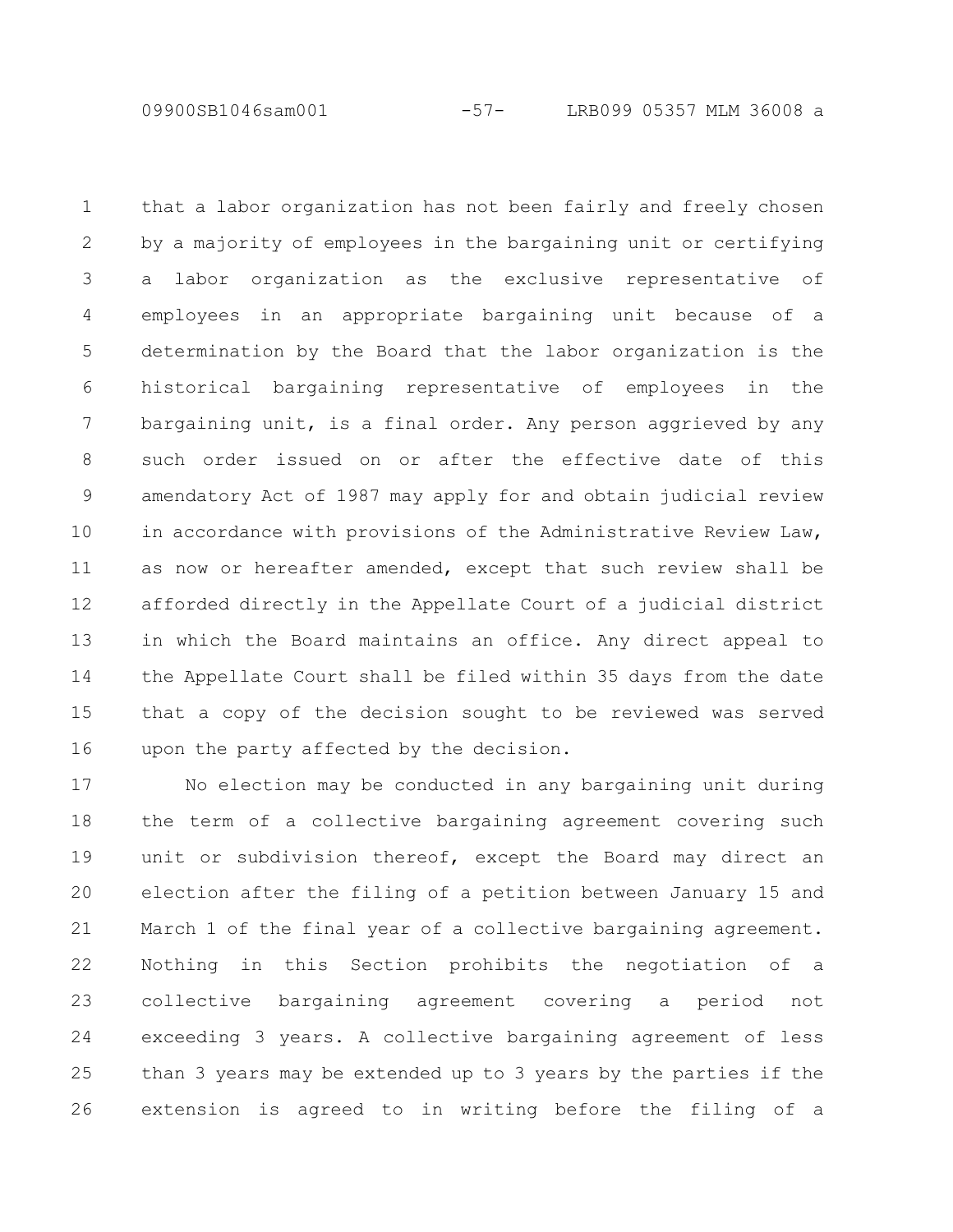09900SB1046sam001 -58- LRB099 05357 MLM 36008 a

petition under this Section. In such case, the final year of the extension is the final year of the collective bargaining agreement. No election may be conducted in a bargaining unit, or subdivision thereof, in which a valid election has been held within the preceding 12 month period. 1 2 3 4 5

(Source: P.A. 95-331, eff. 8-21-07; 96-813, eff. 10-30-09.) 6

Section 5-50. The Prevailing Wage Act is amended by changing Section 2 as follows: 7 8

(820 ILCS 130/2) (from Ch. 48, par. 39s-2) 9

Sec. 2. This Act applies to the wages of laborers, mechanics and other workers employed in any public works, as hereinafter defined, by any public body and to anyone under contracts for public works. This includes any maintenance, repair, assembly, or disassembly work performed on equipment whether owned, leased, or rented. 10 11 12 13 14 15

As used in this Act, unless the context indicates otherwise: 16 17

"Public works" means all fixed works constructed or demolished by any public body, or paid for wholly or in part out of public funds. "Public works" as defined herein includes all projects financed in whole or in part with bonds, grants, loans, or other funds made available by or through the State or any of its political subdivisions, including but not limited to: bonds issued under the Industrial Project Revenue Bond Act 18 19 20 21 22 23 24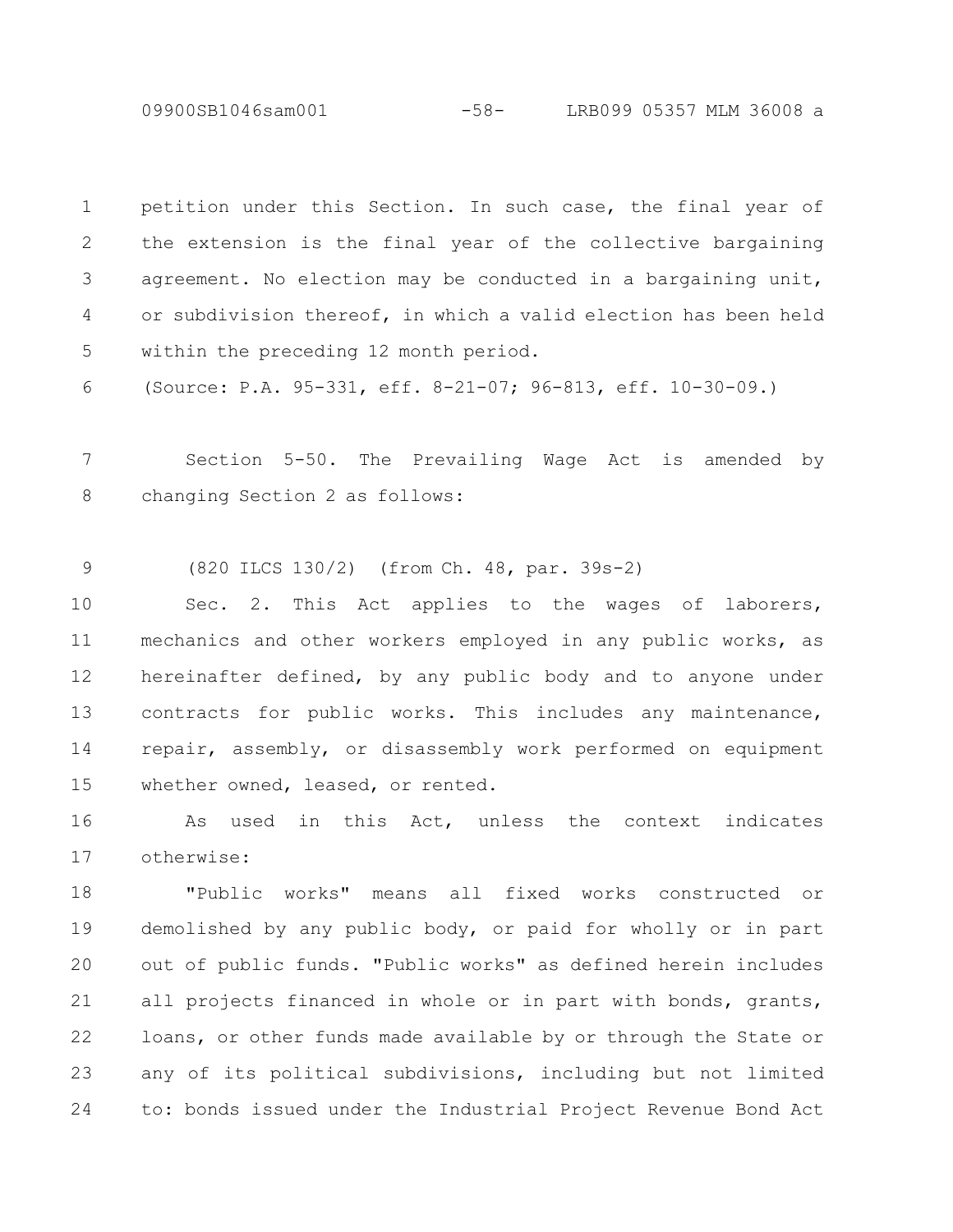09900SB1046sam001 -59- LRB099 05357 MLM 36008 a

(Article 11, Division 74 of the Illinois Municipal Code), the Industrial Building Revenue Bond Act, the Illinois Finance Authority Act, the Illinois Sports Facilities Authority Act, or the Build Illinois Bond Act; loans or other funds made available pursuant to the Build Illinois Act; loans or other funds made available pursuant to the Riverfront Development Fund under Section 10-15 of the River Edge Redevelopment Zone Act; or funds from the Fund for Illinois' Future under Section 6z-47 of the State Finance Act, funds for school construction under Section 5 of the General Obligation Bond Act, funds authorized under Section 3 of the School Construction Bond Act, funds for school infrastructure under Section 6z-45 of the State Finance Act, and funds for transportation purposes under Section 4 of the General Obligation Bond Act. "Public works" also includes (i) all projects financed in whole or in part with funds from the Department of Commerce and Economic Opportunity under the Illinois Renewable Fuels Development Program Act for which there is no project labor agreement; (ii) all work performed pursuant to a public private agreement under the Public Private Agreements for the Illiana Expressway Act or the Public-Private Agreements for the South Suburban Airport Act; and (iii) all projects undertaken under a public-private agreement under the Public-Private Partnerships for Transportation Act. "Public works" also includes all projects at leased facility property used for airport purposes under Section 35 of the Local Government Facility Lease Act. "Public 1 2 3 4 5 6 7 8 9 10 11 12 13 14 15 16 17 18 19 20 21 22 23 24 25 26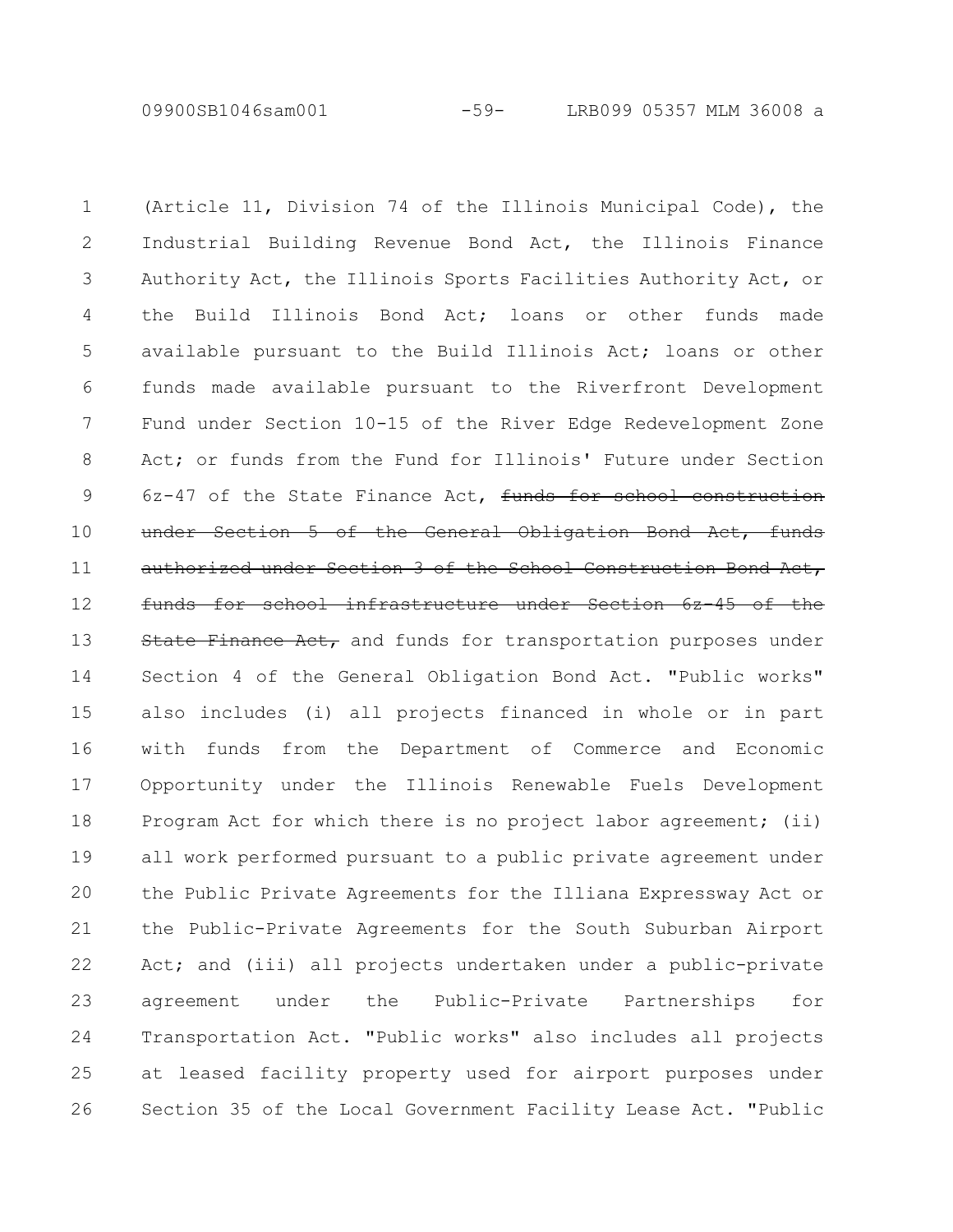09900SB1046sam001 -60- LRB099 05357 MLM 36008 a

works" also includes the construction of a new wind power facility by a business designated as a High Impact Business under Section 5.5(a)(3)(E) of the Illinois Enterprise Zone Act. "Public works" does not include work done directly by any public utility company, whether or not done under public supervision or direction, or paid for wholly or in part out of public funds. "Public works" also includes any corrective action performed pursuant to Title XVI of the Environmental Protection Act for which payment from the Underground Storage Tank Fund is requested. "Public works" does not include projects undertaken by the owner at an owner-occupied single-family residence or at an owner-occupied unit of a multi-family residence. "Public works" does not include work performed for soil and water conservation purposes on agricultural lands, whether or not done under public supervision or paid for wholly or in part out of public funds, done directly by an owner or person who has legal control of those lands. 1 2 3 4 5 6 7 8 9 10 11 12 13 14 15 16 17 18

"Public works" does not include work done or projects performed by or on behalf of a unit of local government or school district whether or not done under public supervision or paid for wholly or in part with public funds and whether or not owned by a unit of local government or a school district. 19 20 21 22 23

"Construction" means all work on public works involving laborers, workers or mechanics. This includes any maintenance, repair, assembly, or disassembly work performed on equipment 24 25 26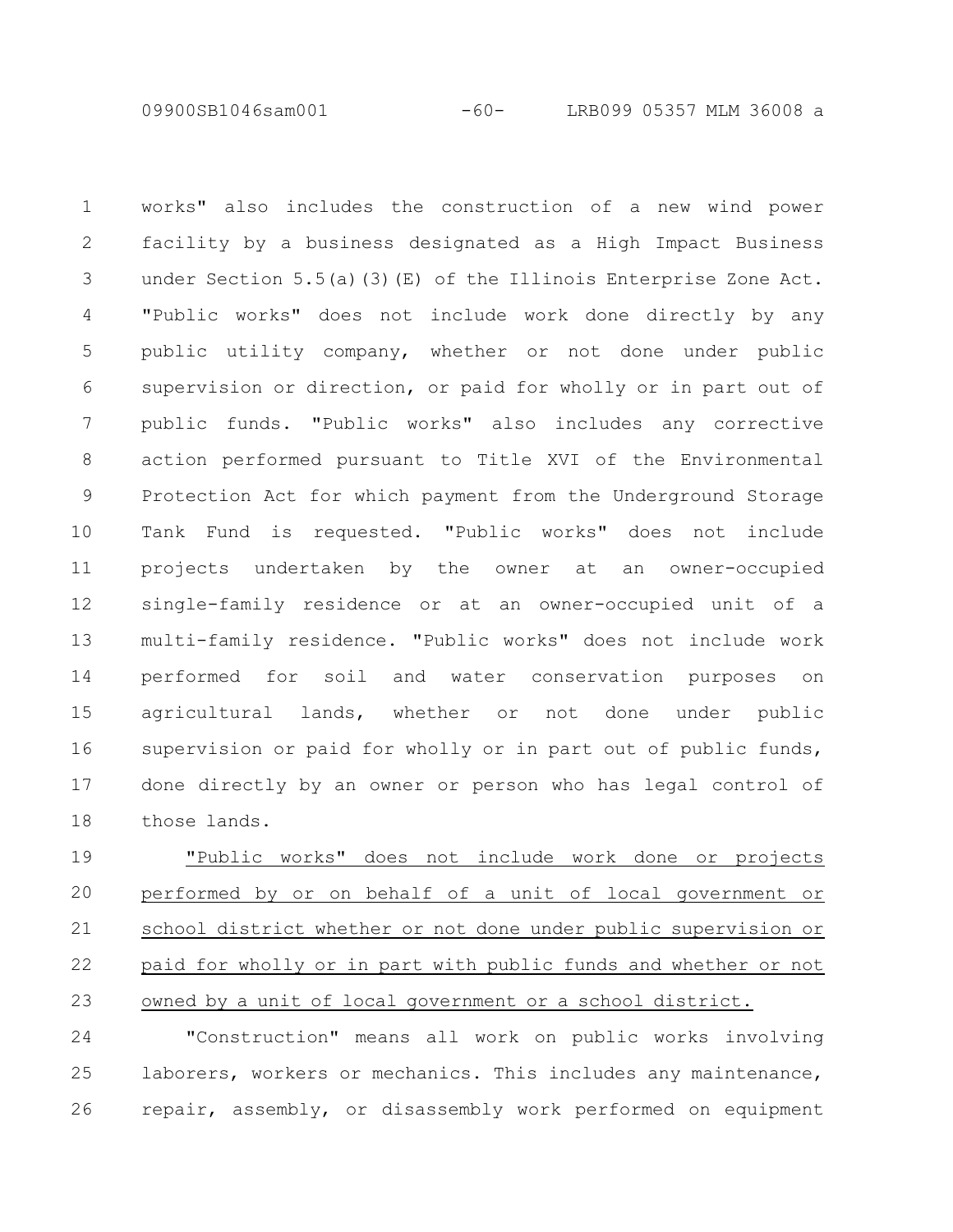09900SB1046sam001 -61- LRB099 05357 MLM 36008 a

whether owned, leased, or rented. 1

"Locality" means the county where the physical work upon public works is performed, except (1) that if there is not available in the county a sufficient number of competent skilled laborers, workers and mechanics to construct the public works efficiently and properly, "locality" includes any other county nearest the one in which the work or construction is to be performed and from which such persons may be obtained in sufficient numbers to perform the work and (2) that, with respect to contracts for highway work with the Department of Transportation of this State, "locality" may at the discretion of the Secretary of the Department of Transportation be construed to include two or more adjacent counties from which workers may be accessible for work on such construction. 2 3 4 5 6 7 8 9 10 11 12 13 14

"Public body" means the State or any officer, board or commission of the State or any political subdivision or department thereof, or any institution supported in whole or in part by public funds; "public body" does not, however, include a unit of local government or a school district, and includes every county, city, town, village, township, school irrigation, utility, reclamation improvement or other every other political subdivision, distri municipality of the state whether such political subdivision, municipality or district operates under a special chart not. 15 16 17 18 19 20 21 22 23 24 25

The terms "general prevailing rate of hourly wages",

26